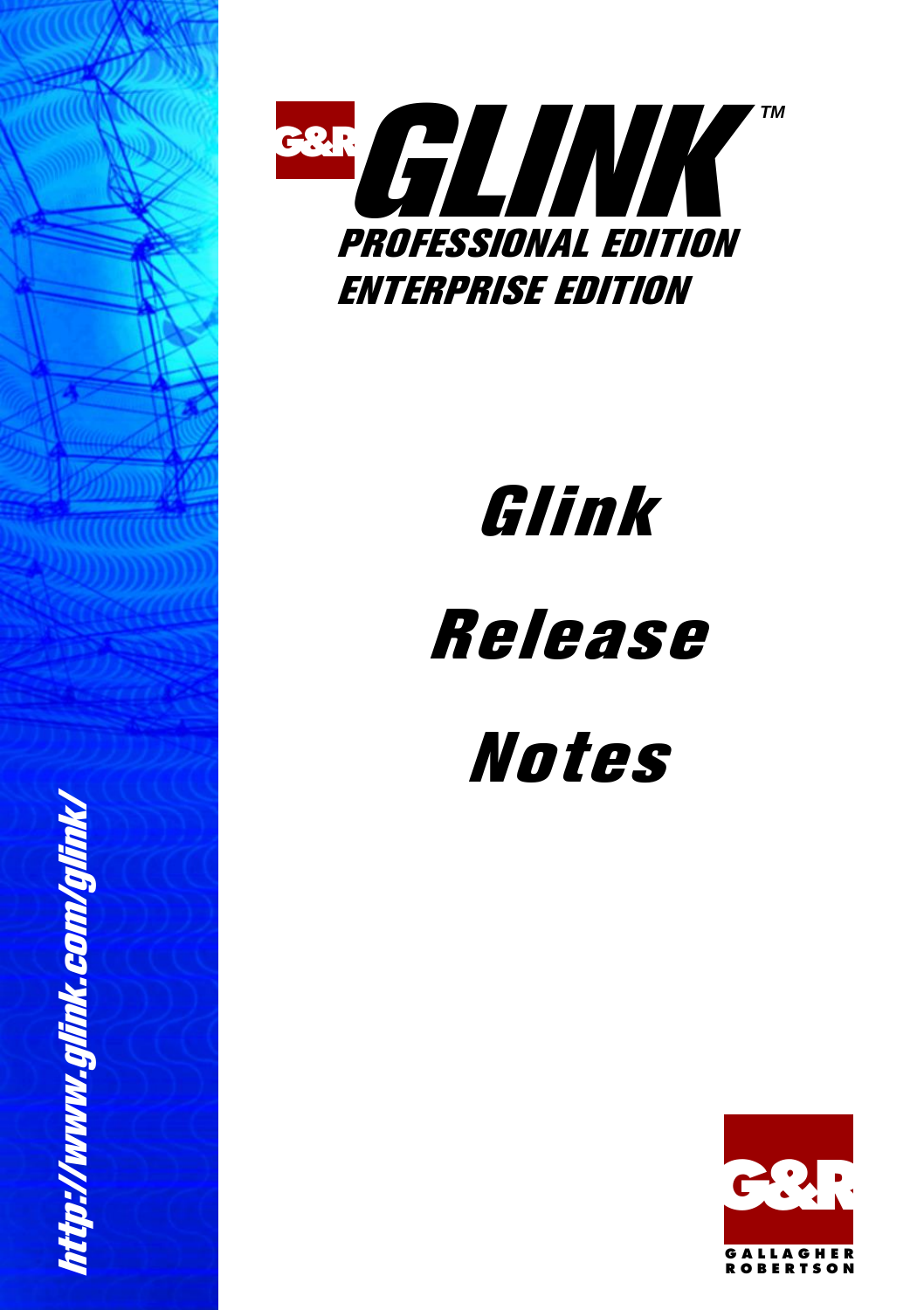Microsoft, Windows, MS, are registered trademarks of Microsoft Corp. IBM and PC are registered trademarks of IBM Corp.

> Glink Enterprise Edition, version 8.6 Glink Professional Edition, version 8.6 © Gallagher & Robertson A/S 1987-2019 All Rights Reserved

**GALLAGHER & ROBERTSON A/S**, Grini Næringspark 3, N-1361 Oslo, Norway Tel: +47 23357800 www: http://www.glink.com/ e-mail: support@glink.com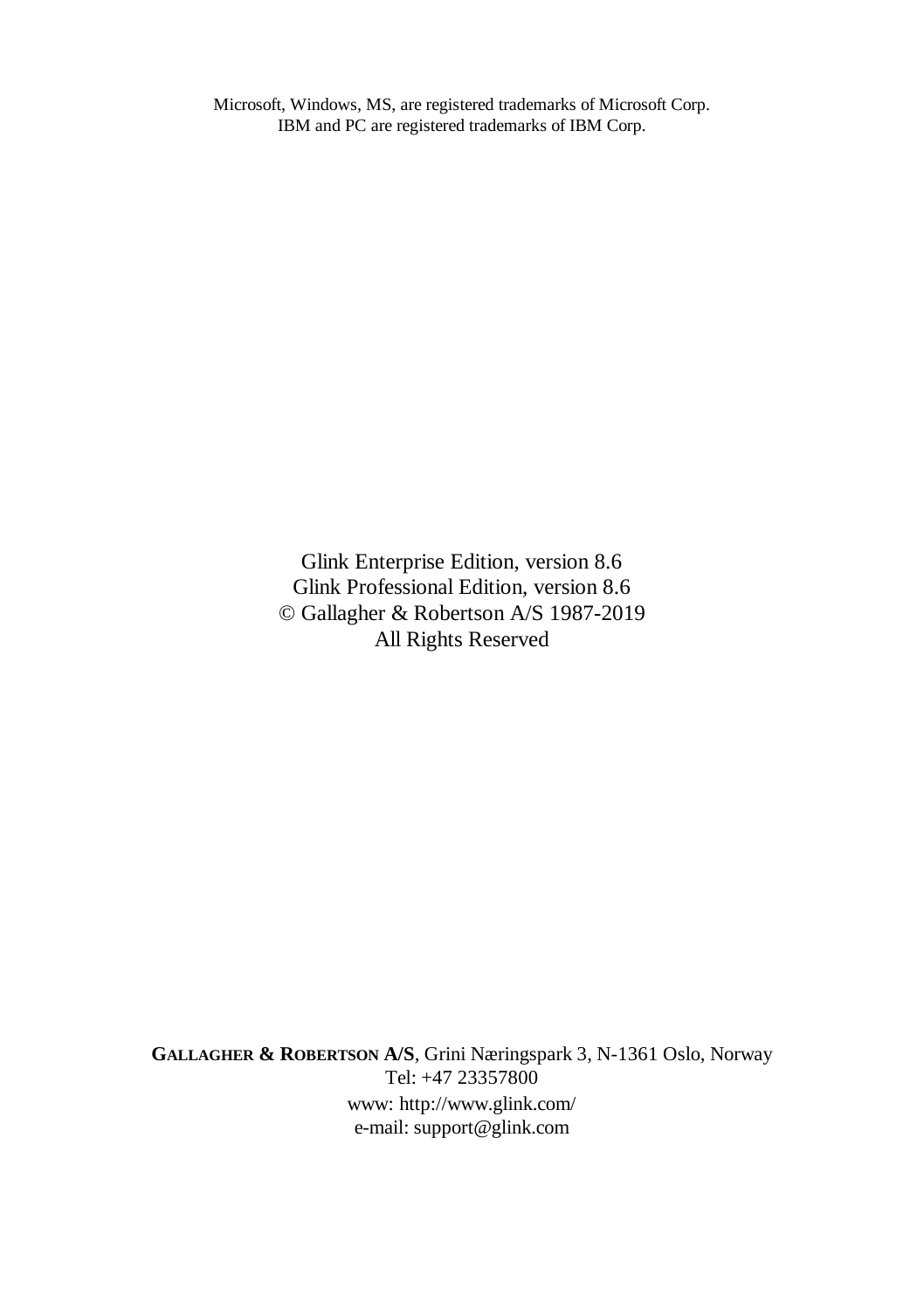## **Contents**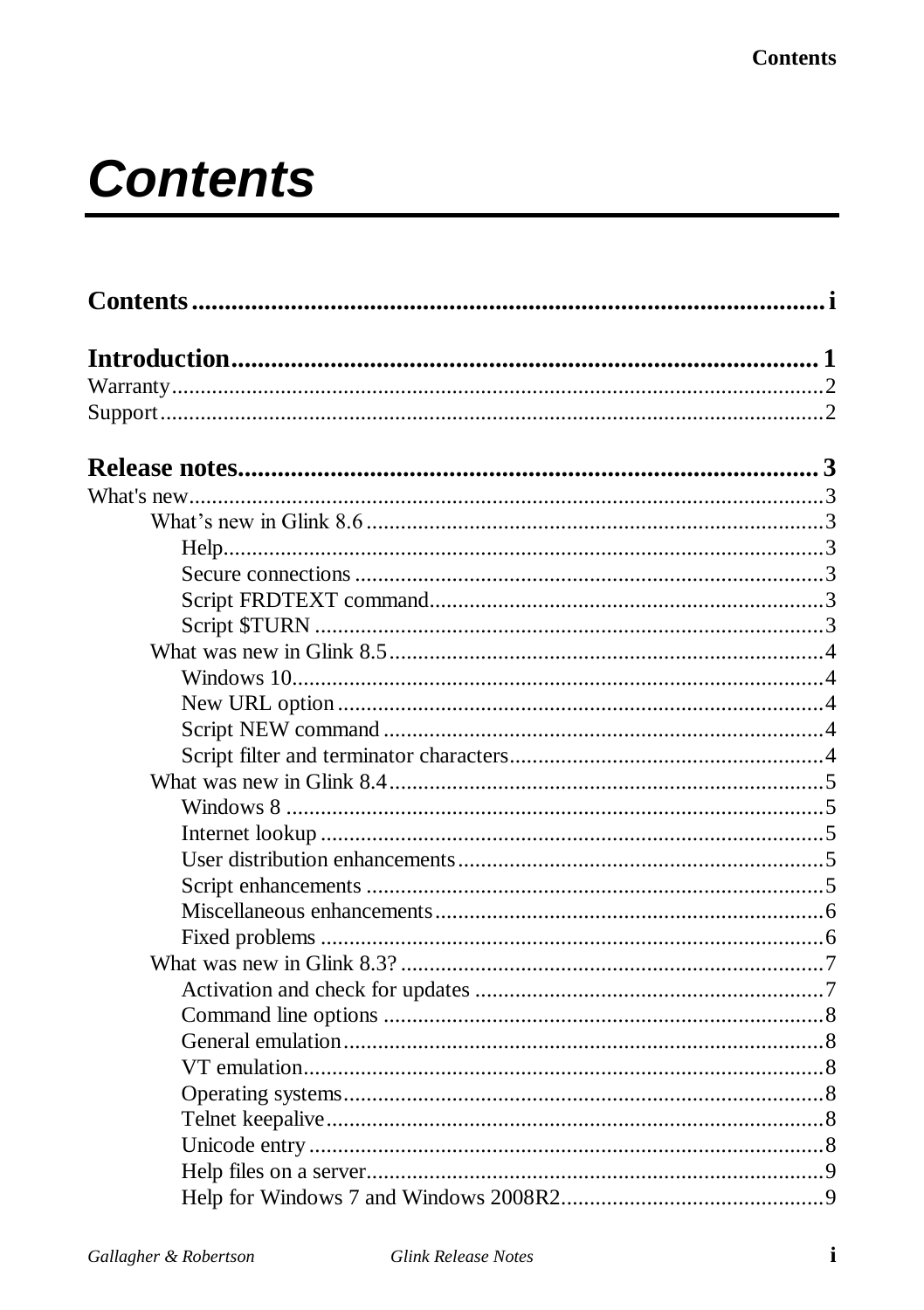#### **Contents**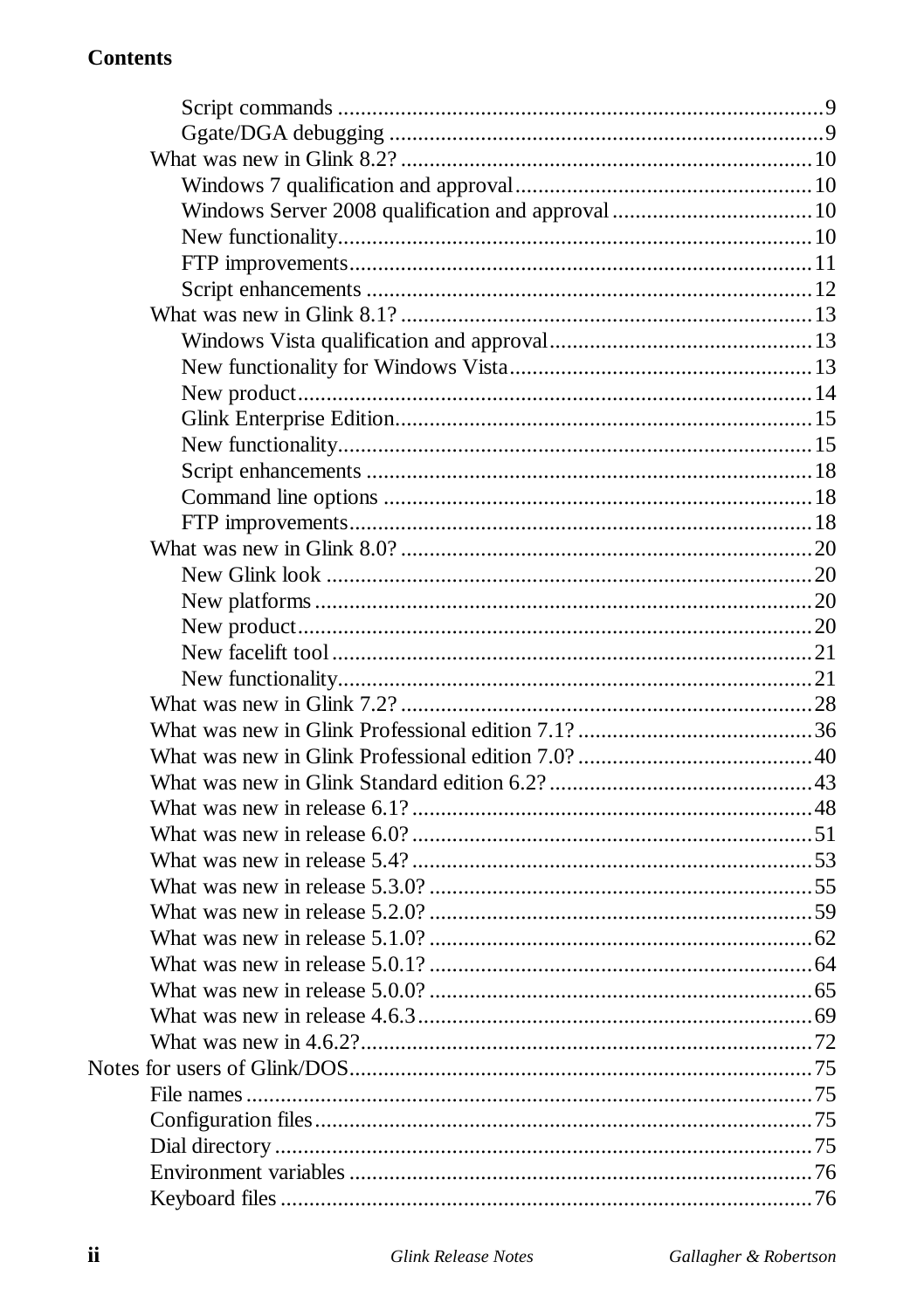#### **Contents**

|--|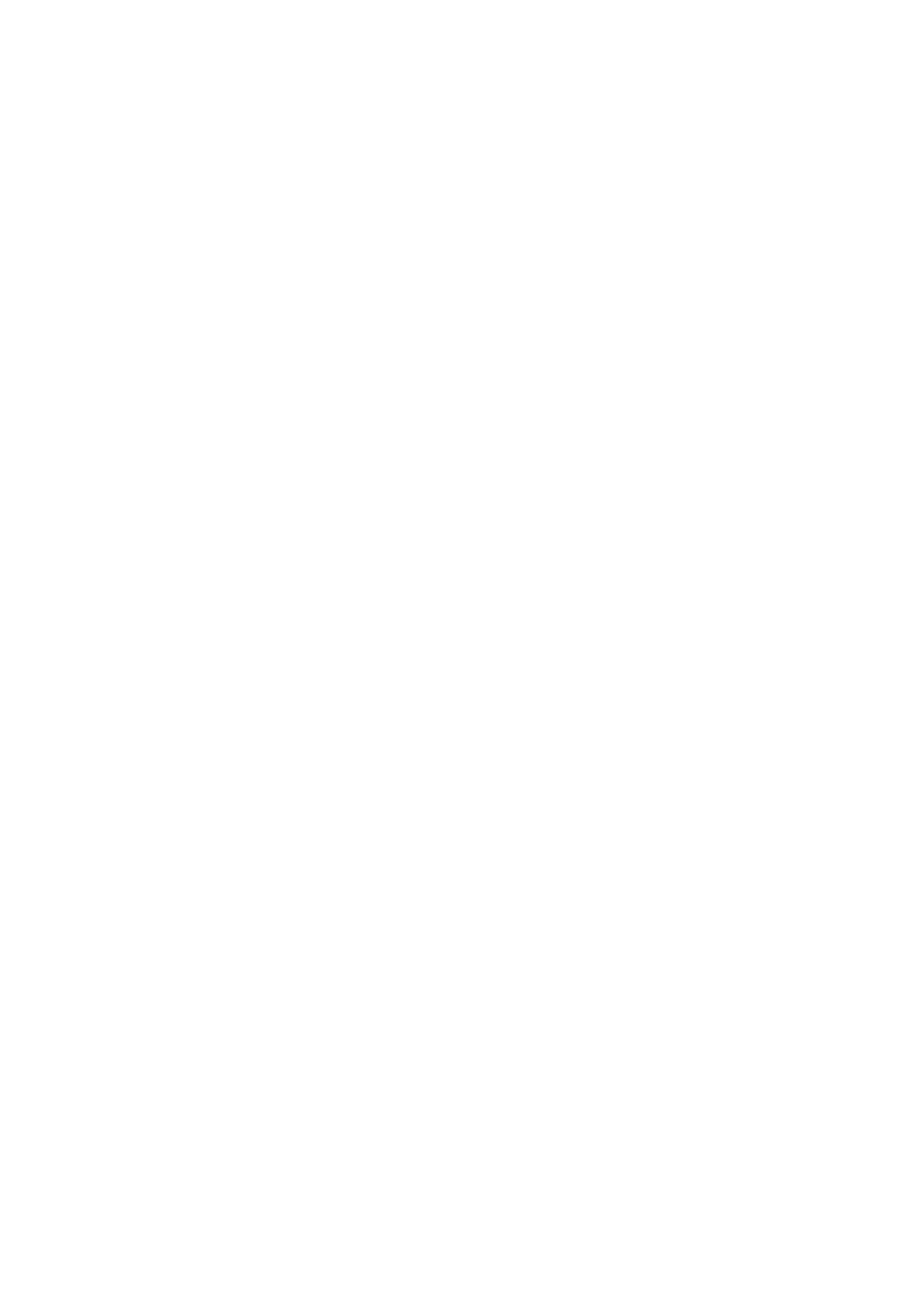# *Introduction*

*Glink* is a terminal emulator designed for general-purpose communications work. *Glink Professional Edition* and *Glink Enterprise Edition* are Window 32-bit versions, supporting all the current versions of Windows, 32bit and 64bit. Android, iOS and Java versions of *Glink* are also available as separate packages. For more details on *Glink* functionality, refer to the User's Guide, for details on *Glink* configuration, refer to the Administaror's Guide.

This *Glink* Release Notes document is intended for system and network administrators and covers what's new in this release and previous releases. Please read these notes.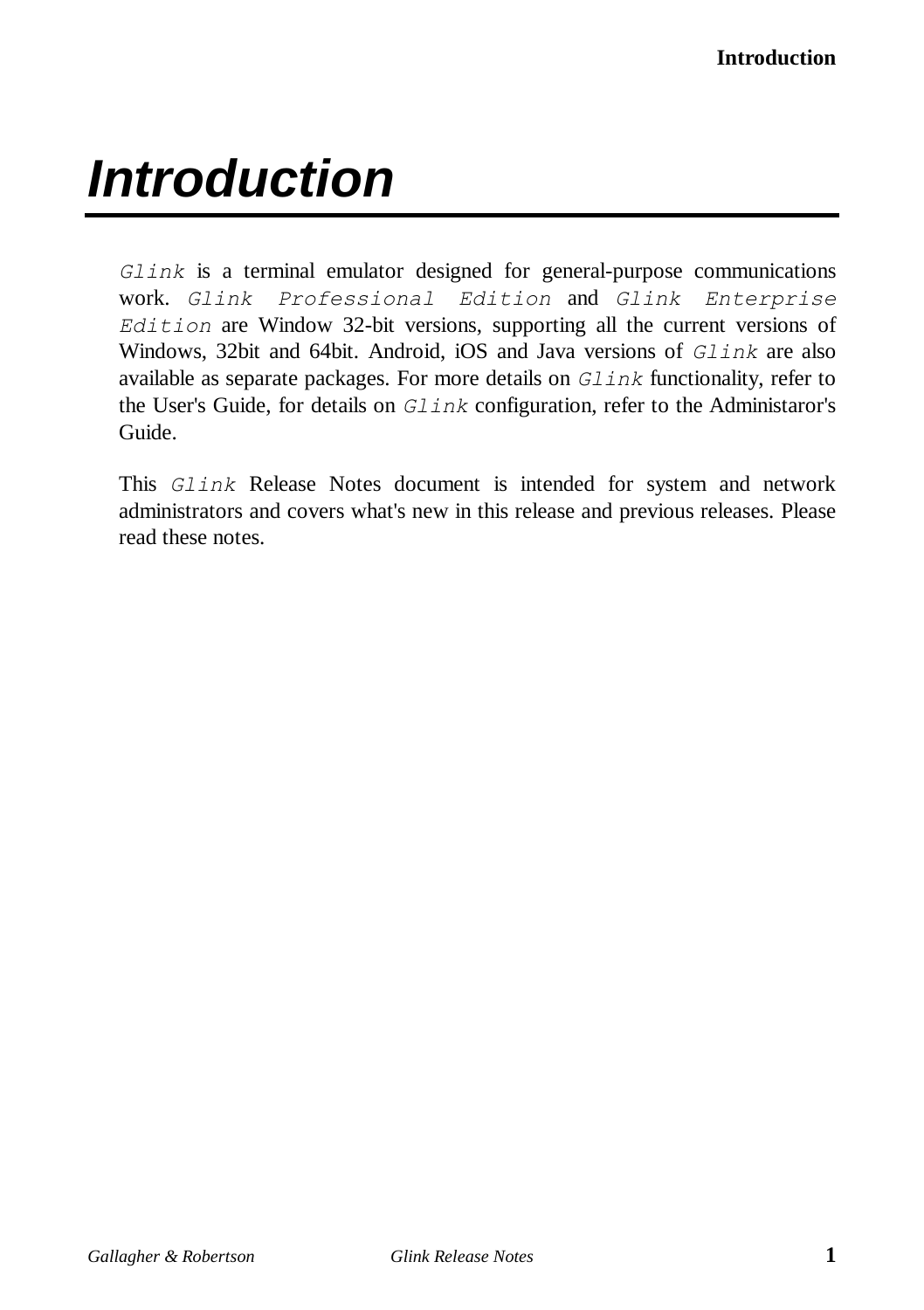#### **Introduction**

## *Warranty*

While Gallagher & Robertson A/S have made every effort to ensure that this software package should function as described, no warranty of any kind, express or implied, is made by us. Gallagher & Robertson A/S shall not be liable for any damages, direct, indirect, special, or consequential arising from a failure of this program to operate in the manner desired by the user. Gallagher & Robertson A/S shall not be liable for any damage to data or property that may be caused directly or indirectly by the use of this program. In no event will Gallagher & Robertson A/S be liable to you for any damages, including lost profits, savings or other incidental or consequential damages arising from your use or inability to use the program, or for any claim by any other party. Any dispute arising in connection with this warranty will be settled under Norwegian law.

Gallagher & Robertson A/S confirm their intention that the software should function as described, and will make all reasonable efforts to ensure that errors in the software reported in writing to our office in Oslo be corrected in future releases of the software.

Gallagher & Robertson A/S grant you as a registered user of Glink a licence to use the software and to make those copies you deem necessary for your own security. The package itself remains the property of Gallagher & Robertson A/S and we expect you to take all reasonable precautions to ensure that illegal copies are not made by a third party.

## *Support*

Support is available from your local supplier rather than from Gallagher & Robertson A/S. For information about support numbers check the information screen in the program itself. This screen can be displayed from the Glink menu bar (Help/About Glink).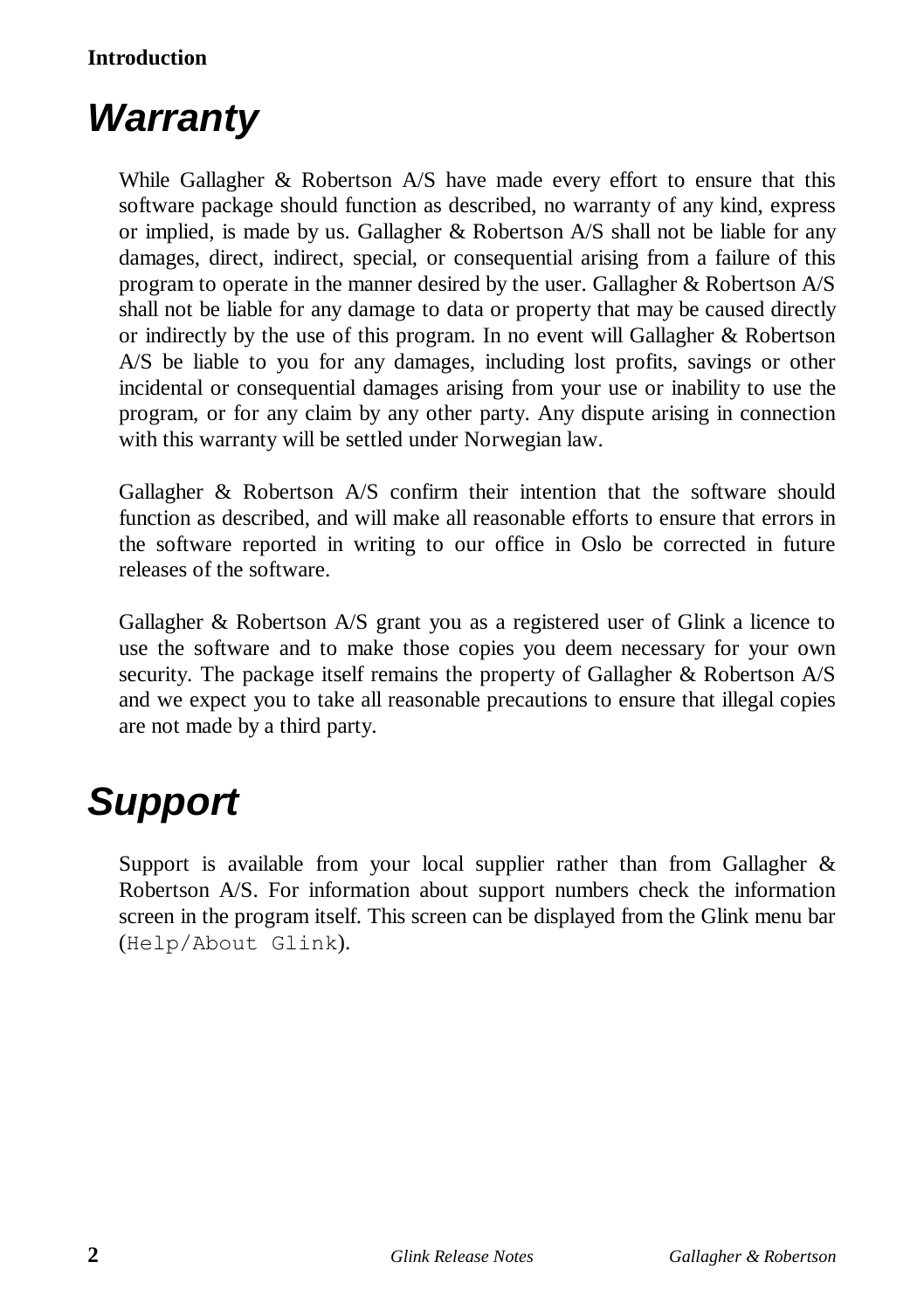## *Release notes*

## *What's new*

## *What's new in Glink 8.6*

## *Help*

The help files for all components of Glink have been upgraded from the old Windows help format to the more standard HTML help (.chm files).

## *Secure connections*

Support has been added for TLS 1.1, TLS 1.2 and TLS 1.3 (requires equivalent support in the Windows OS).

## *Script FRDTEXT command*

A new FRDTEXT command has been added to eliminate the 255-character limit for FRDLINE.

## *Script \$TURN*

A \$TURN variable indicates whether Glink has the turn  $(1 = \text{turn}, 0 = \text{not turn})$ .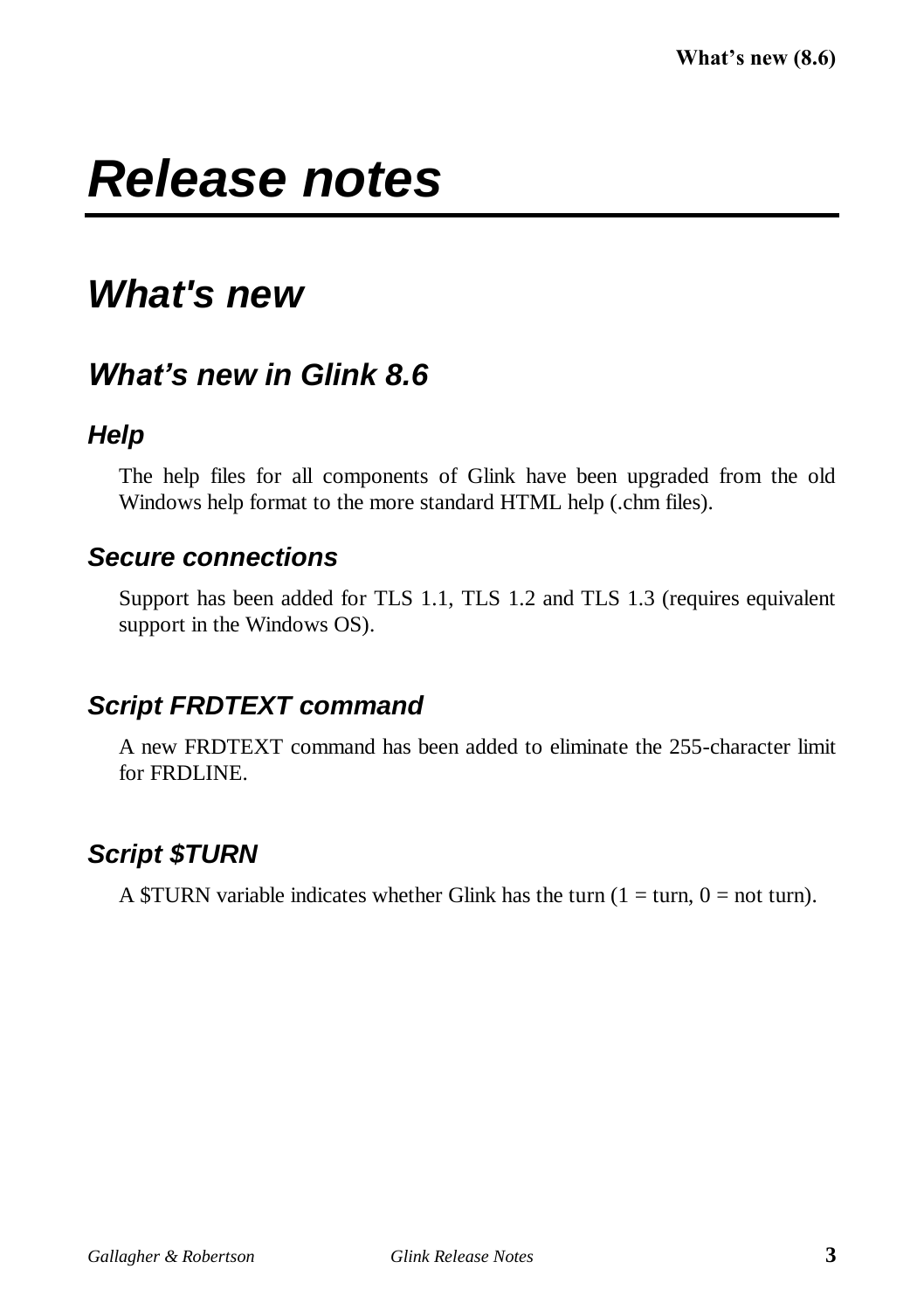## *What was new in Glink 8.5*

## *Windows 10*

Glink 8.5 has been certified by Microsoft as being compatible with Windows 10. We recommend that all Glink users intending to upgrade to Windows 10 also upgrade their copies of Glink to 8.5 or later.

## *New URL option*

Double clicking a valid on-screen URL will jump to that URL, unless the functionality is turned off in the configuration.

## *Script NEW command*

The script NEW command provides the same functionality as CHAIN but executes the new script at top level.

## *Script filter and terminator characters*

Additional characters have been added as default filters and terminators for the script RCVLINE command.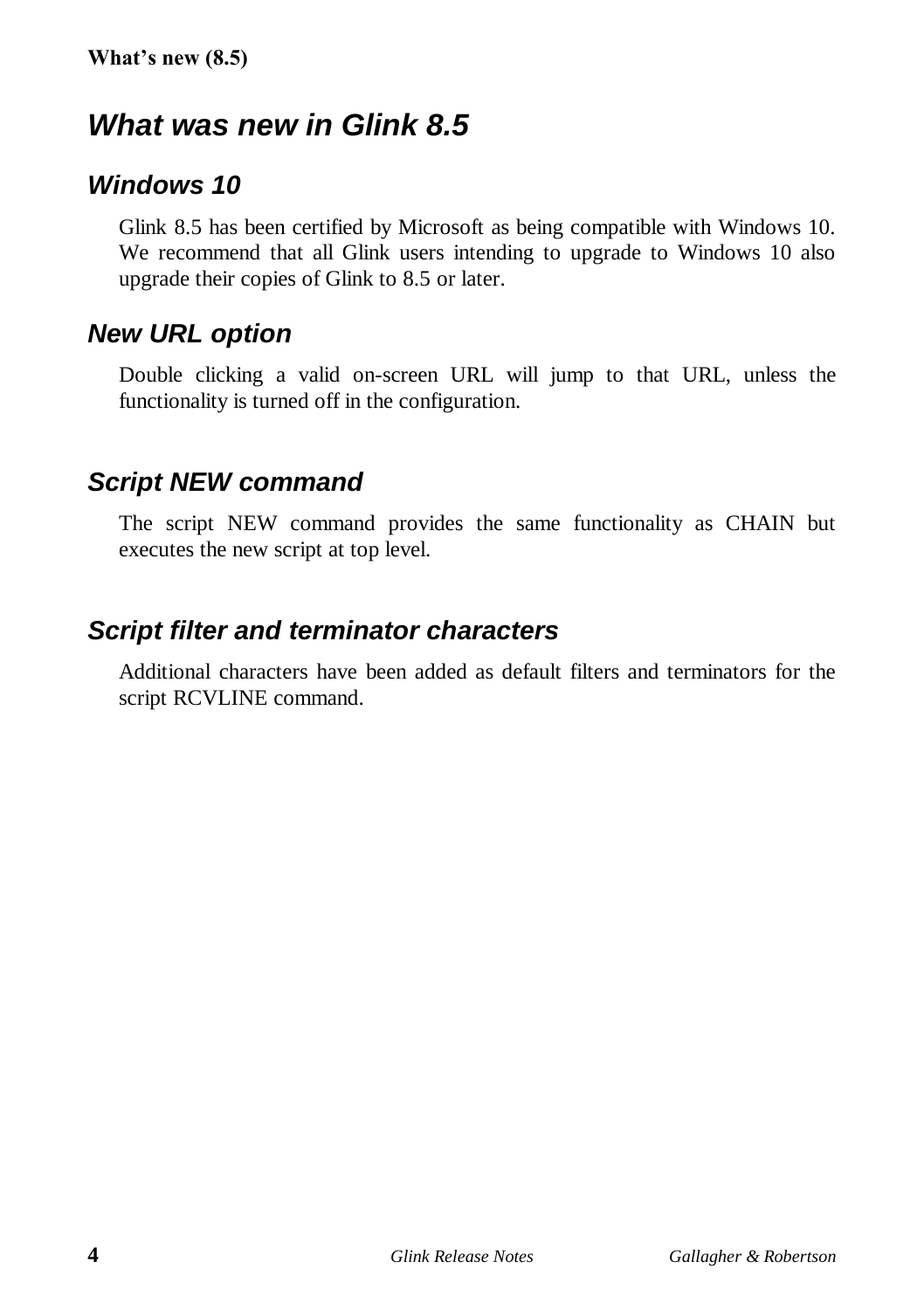## *What was new in Glink 8.4*

## *Windows 8*

Glink 8.4 has been certified by Microsoft as being compatible with Windows 8. Accordingly it does not warn that it's being run on an unsupported OS. Earlier versions of Glink issue the warning on Windows 8. We strongly recommend that all Glink users intending to upgrade to Windows 8 also upgrade their copies of Glink to 8.4 or later.

We have verified that Glink 8.4 handles all relevant touch gestures provided by Windows 7 and Windows 8.

## *Internet lookup*

A new internet lookup functionality has been added to the context sensitive menu (the menu shown when the Glink page is right-clicked). This lookup function takes the text you've marked on the Glink screen and feeds it to a choice of several social media and search engines. For example you can mark an address and feed it directly into Google maps. Or you can mark a name and look it up directly in Facebook.

### *User distribution enhancements*

Script files using the .scr extension contained in a package build for user distribution are renamed to use .scrgl as part of the install process. This behavior can now be overridden by specifying NOSCRGL as a command in the PACKING LST file.

The uninstall program GLUNINST that performs uninstall for user-built distribution packages now also uninstalls the Glink license and also deactivates it if it has been activated.

The uninstall program can be run in silent mode (using /SILENT as a command line option) for use with unattended uninstalls.

## *Script enhancements*

A new script command FNDEXEC can be used to find the full path to the executable that is associated with the file type of the specified file name.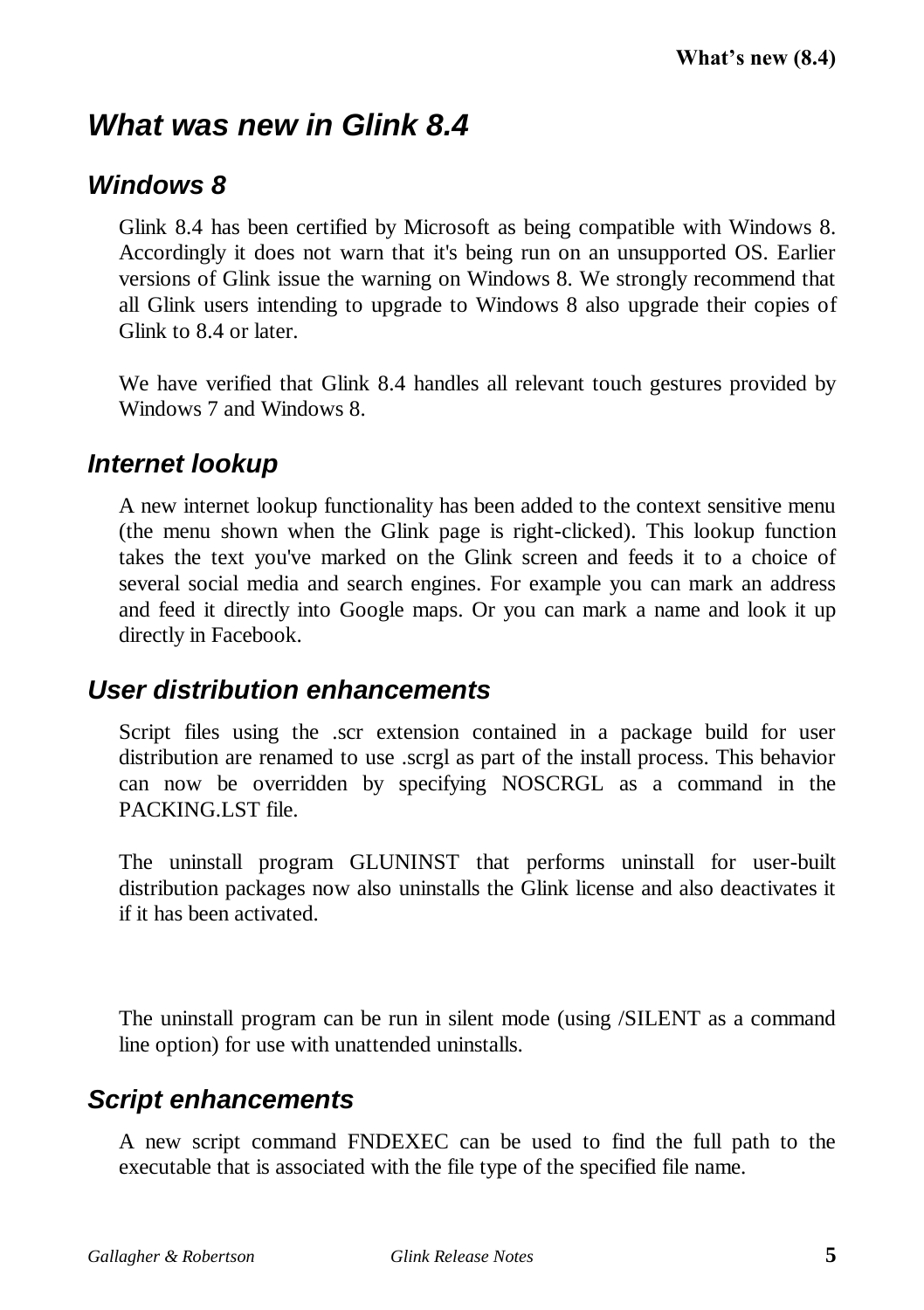#### **What's new (8.4)**

A new script command FVERSION provides version information for the specified executable file.

#### *Miscellaneous enhancements*

The Ggate interface now supports NVT as a known terminal type.

## *Fixed problems*

The following known errors have been corrected in this release:

E1246: Glink, 'format with tabs' paste could add characters E1247: Glink, disconnect was not detected E1248: Glink, VIP7700 overflow from transmit in last line E1249: Glink, DKU, key press displayed after overflow E1250: Glink, screen switch from 132 to 80 lost maximize E1251: Glink, license server parameters not saved E1252: Glink, uninstall could fail to release license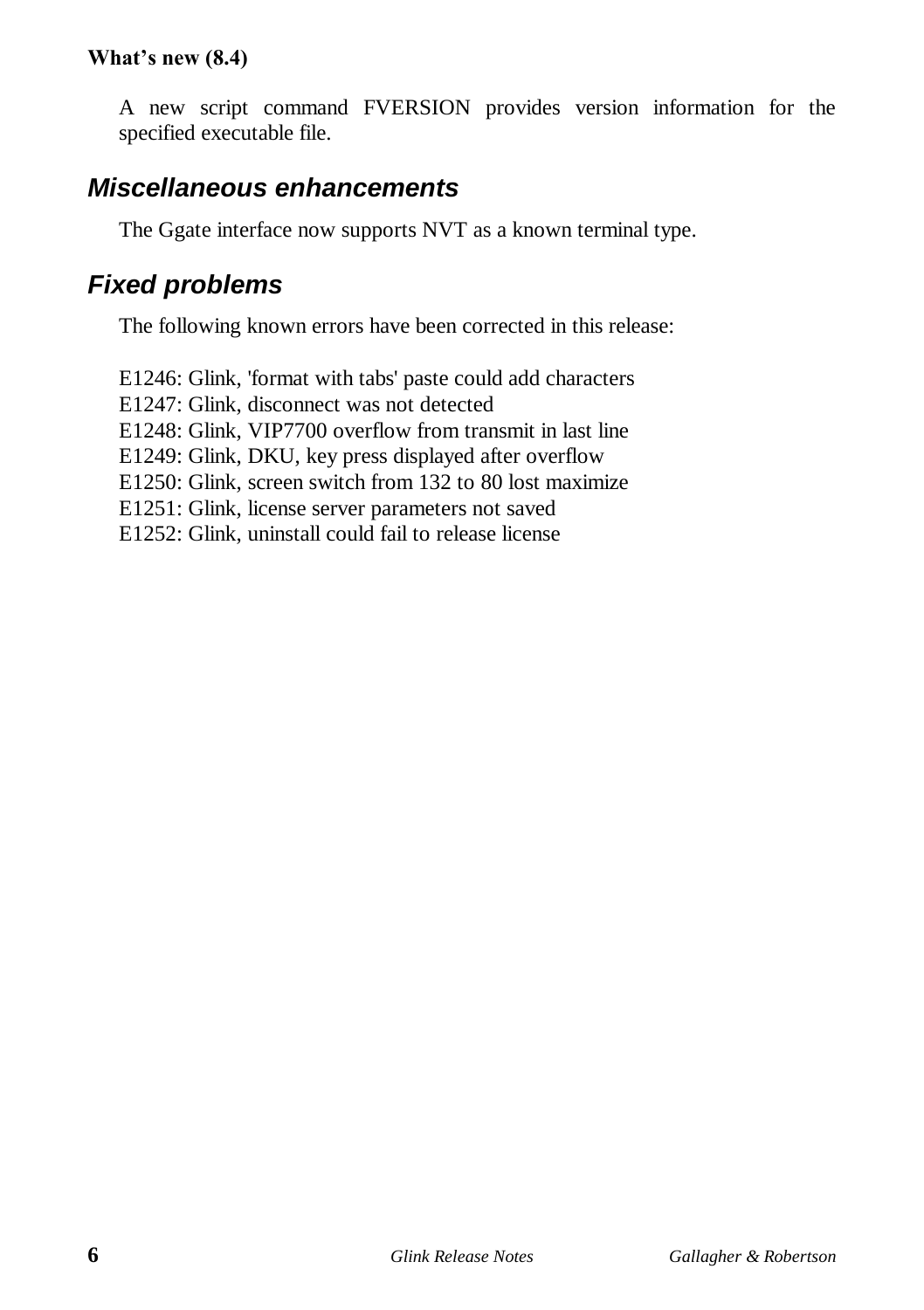## *What was new in Glink 8.3?*

In addition to fixes for all currently known errors, the following new features and corrections have been added since the 8.2.0 release of Glink Professional edition and Glink Enterprise edition (see also: What was new in release 8.2.

## *Activation and check for updates*

Activation licenses are now stored as glicense.MACHINENAME.txt files, enabling use of activation on systems where Glink resides on a file or terminal server without conflicts between the various client workstations.

The activation process has been streamlined and now provides more information to help track down potential problems. At activation time an additional information box is displayed with information about the activation, and which also allows you to open the text version of the license with notepad for printing and/or saving the license. Printing and/or saving may also be done later using new buttons in the Help->About Glink dialog box.

Glink can check for upgrades to the software that have been made available on the G&R server. If you are eligible for the upgrade under your support agreement then you will also be given the option of downloading the new version immediately, otherwise you will just be informed that the new version has been released. This checking is controlled by the 'check for updates' box in Settings -> General. Sites with a large number of users may wish to disable this option and only enable it for the system administrator; this may be done using the normal locking option.

Deactivation is performed automatically when Glink is uninstalled, thus freeing up the license for immediate use on another workstation (this requires that the workstation uninstalling Glink has Internet access). Problems with deactivation are reported locally with the information required for G&R to update the license database manually.

Deactivation of a single workstation in a shared environment where Glink resides on a file or terminal server can now be done without uninstalling Glink (which would uninstall for all workstations), using the deactivate button in the Help- >About Glink box.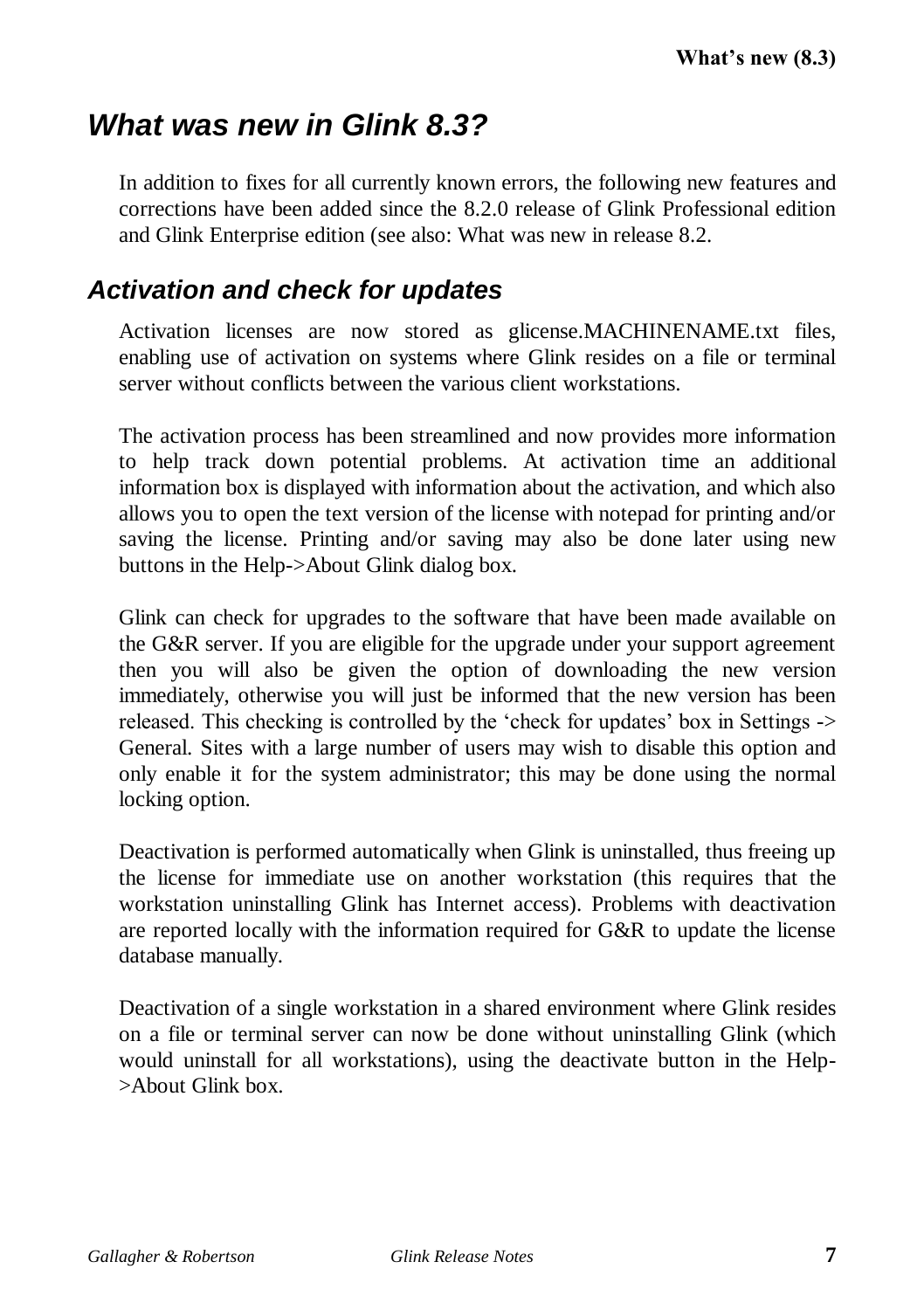#### **What's new (8.3)**

#### *Command line options*

/ACT xxxx-xxxx-xxxxx-xxxx can be used on the command line to supply your activation key in advance. If this option is used then activation will be performed silently (if necessary) when Glink is started up.

#### *General emulation*

Glink now no longer changes the font size when the host switches between 80 and 132-column modes, but instead changes the window width to accommodate the change. You can revert Glink to its previous behaviour using the CFIX 3827 1 script command.

## *VT emulation*

A large number of improvements have been made to the VT emulation, supporting a larger set of VT-240 commands and status reports.

Support has been added for the DEC technical character set.

DEC NRC (National character replacement) character sets are supported directly. You can suppress interpretation of NRC commands using the script CFIX 3826 1 script command.

Display of DEC special graphics has been greatly improved when Windows fonts have been selected.

#### *Operating systems*

Windows 7 and Windows 2008 Server R2 are recognised and reported as supported operating systems, and 64-bit versions are also reported as such.

## *Telnet keepalive*

Keepalives are now supported for telnet connections, both standard connections and those using PuTTY.

### *Unicode entry*

When Glink is running in Unicode mode entry of many accented and special characters may be done using a new dialog box. This box is invoked by default with the Ctrl+F12 key.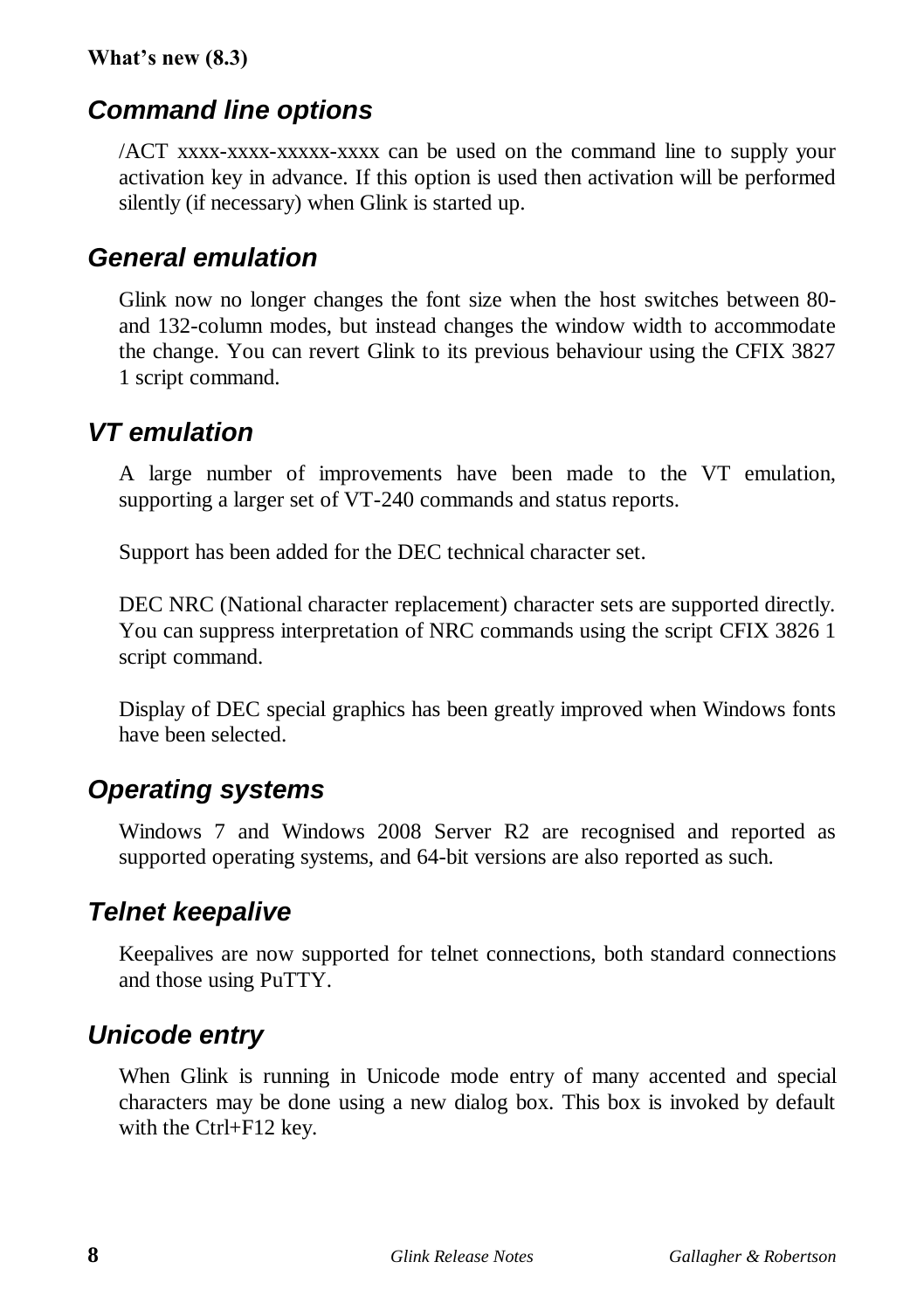## *Help files on a server*

If the help files reside on a server then newer versions of Windows will often refuse to access these, considering them to be a security problem. Glink now avoids this situation by making a local copy of the help files and using this local copy instead.

## *Help for Windows 7 and Windows 2008R2*

Microsoft have made Windows help available for both these operating systems and although these are not redistributable Glink will now connect directly to the Microsoft download page if these versions are needed.

## *Script commands*

SET SSHD script commands have been renamed to SET SSH, and the SET PKEY command changed to SET SSH PKEY. The old formats are still supported for compatibility.

There is a new command ISSERVICE which can be used to tell Glink that it has been set up as a service. This is required for correct display of dialog boxes.

## *Ggate/DGA debugging*

Debugging for the G&R/Gate and G&R/DGA interfaces is now controlled by two new checkboxes in the setup dialog rather than by including  $-S$  and/or  $-D$  as additional parameters.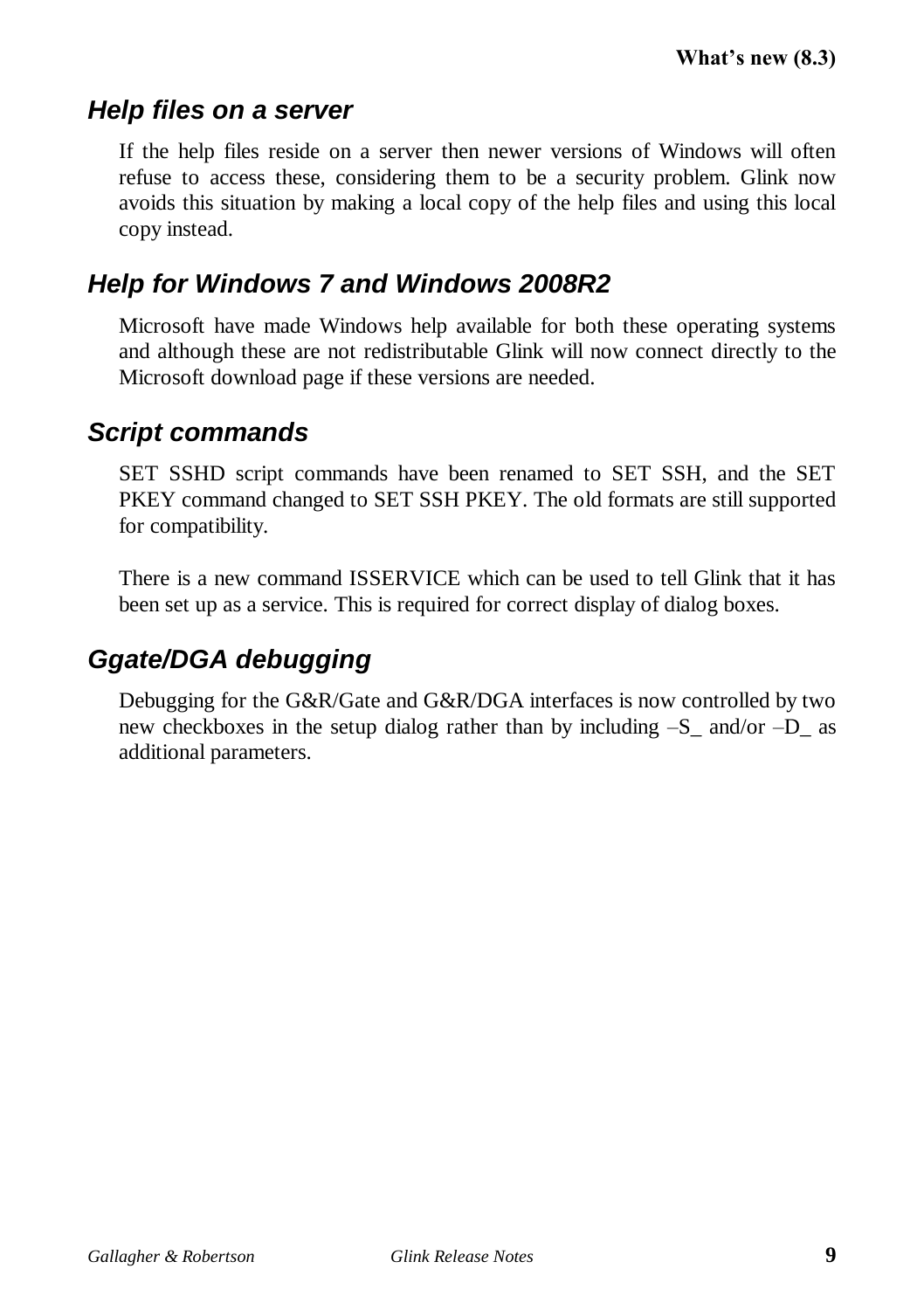## *What was new in Glink 8.2?*

Glink 8.2 contains all corrections to known errors that have been recorded to date. The major reason for producing a new release at this time is to provide a version that has been qualified for the new Microsoft Windows 7 product.

## *Windows 7 qualification and approval*

This release has been qualified on the 64-bit and 32-bit versions of Windows 7 and has been certified under the Microsoft "Compatible with Windows 7" logo program.

#### **Glink Help on Windows 7**

Microsoft has not so far made their Windows 7 version of WinHlp32.exe available for download. Users should check the Windows download site for more information. When the new version is available Glink will be updated to point to it.

## *Windows Server 2008 qualification and approval*

This release has been qualified on the 64-bit and 32-bit versions of Windows Server 2008 and has been certified under the Microsoft "Works with Windows Server 2008" logo program.

### *New functionality*

#### **Full Unicode / UTF-8 emulation**

For VIP7800, ANSI and VT-xxx emulations Glink will now support full Unicode for the internal screen image. This support presupposes UTF-8 for host communications.

#### **Facelifting options**

Screen => Colour Adjustments => Two-tone background colour allows you to configure a two-tone striped background making it easier for the eye to track lines in a form.

New facelifting options have been added for restricting the area in which Glink searches for on-screen pushbutton texts. This applies to both Screen=> Facelifting  $\Rightarrow$  Pushbuttons and Screen  $\Rightarrow$  Facelif t=> Pushbuttons => Custom pushbuttons.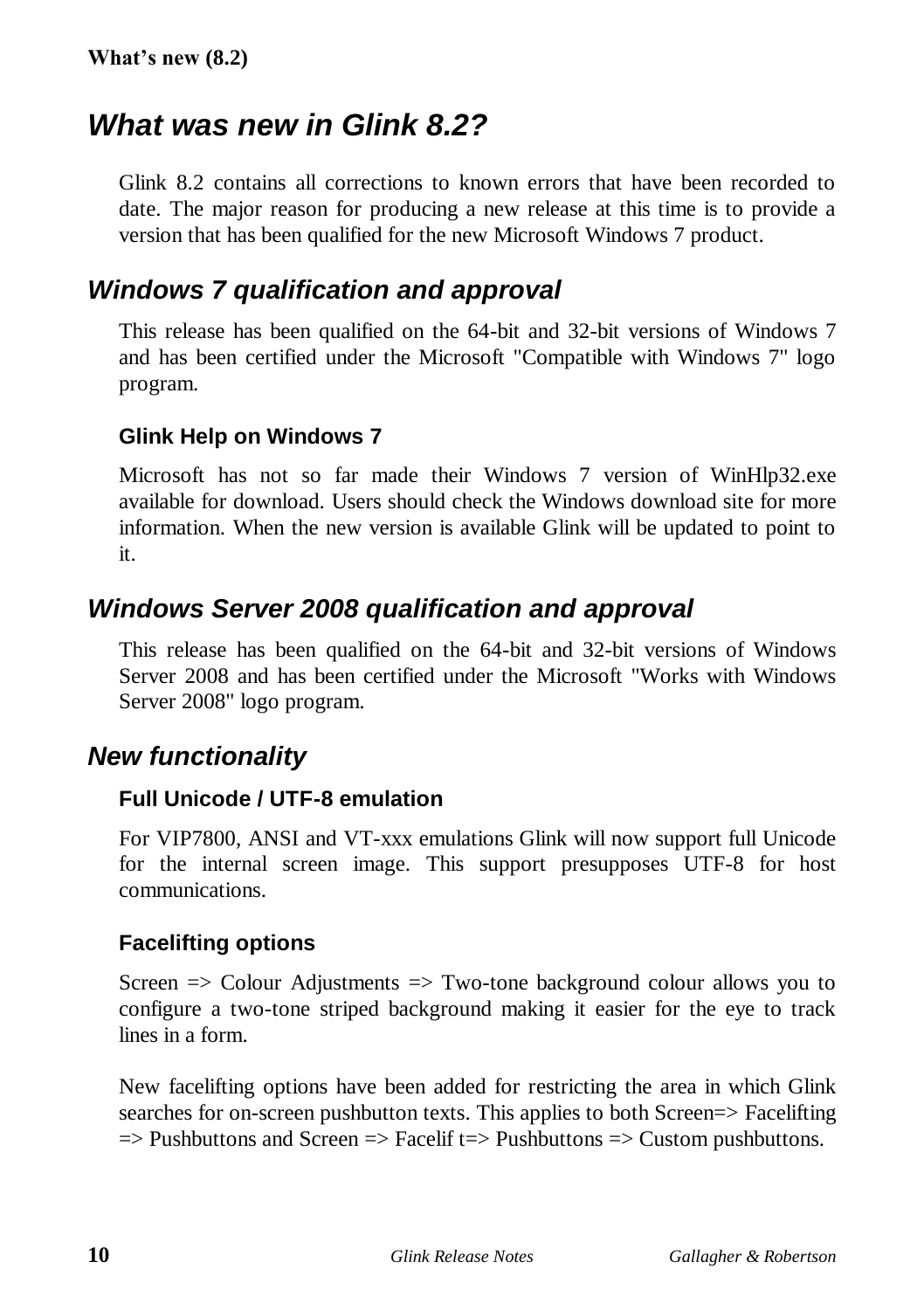Screen  $\Rightarrow$  Facelift  $\Rightarrow$  Pushbuttons  $\Rightarrow$  Custom now allows you to define the texts used on the pushbuttons.

The SET BUTTON FONT script command also sets the on-screen pushbutton fonts.

#### **Drag and drop**

You can now drag and drop texts into the Glink emulation window.

#### **TN3270 dynamic model**

An option has been provided defining the TN3270 dynamic model terminal type that allows you to specify the emulation screen size for the alternate model

#### **New Glink functions**

The following new Glink functions are available:

| Adds a pushbutton for the marked screen area, default  |  |
|--------------------------------------------------------|--|
| assignment is on the context menu (right mouse click). |  |
| Copies multiple lines to clipboard without CRLF        |  |
| between lines.                                         |  |
| Sets block cursor.                                     |  |
| Sets blinking cursor.                                  |  |
| Turns off the cursor.                                  |  |
| Turns on the cursor.                                   |  |
| Sets line cursor.                                      |  |
| Paste as block, default assignment is on the context   |  |
| menu (right mouse click).                              |  |
| Changes the font and window size. Default assignment   |  |
| is on the status line.                                 |  |
| Increases the font and window size.                    |  |
| Decreases the font and window size.                    |  |
|                                                        |  |

## *FTP improvements*

#### **Drag and drop**

You can now drag and drop files and directories into the GlinkFTP local or remote file list windows.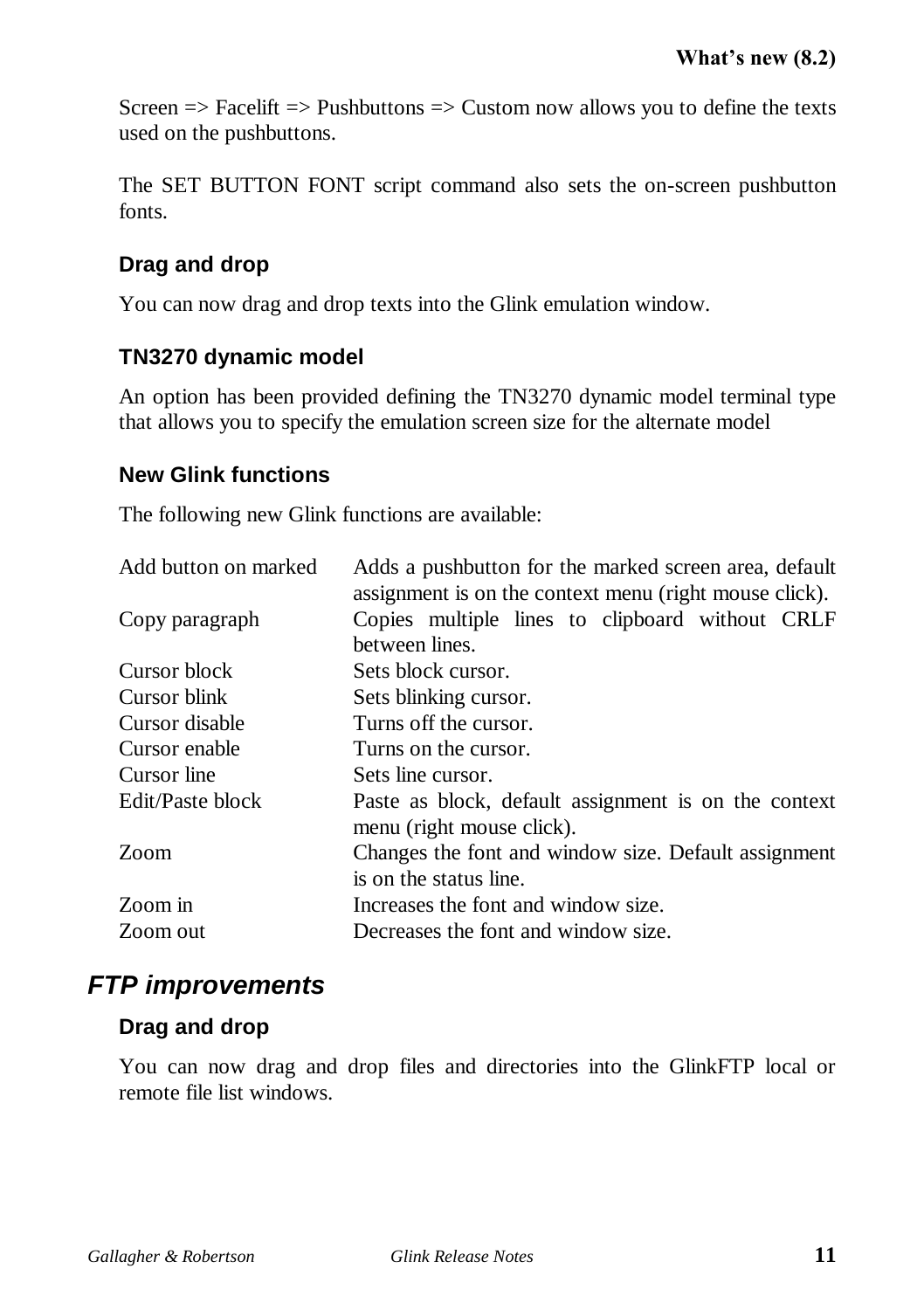#### **Show remote hidden files**

This option allows you to see UNIX/GCOS hidden files that start with a dot such as '.profile'.

## *Script enhancements*

The following new commands and variables are available:

| <b>SET SSHD PASSWORD</b> | sets the password for SSHD               |
|--------------------------|------------------------------------------|
| <b>SET SSHD SERVER</b>   | sets the server name for SSHD            |
| <b>SET SSHD USER</b>     | sets the user name for SSHD              |
| <b>\$SSHPASS</b>         | Provides the configured SSHD password    |
| <b>\$SSHSERVER</b>       | Provides the configured SSHD server name |
| <b>\$SSHUSER</b>         | Provides the configured SSHD user name   |
|                          |                                          |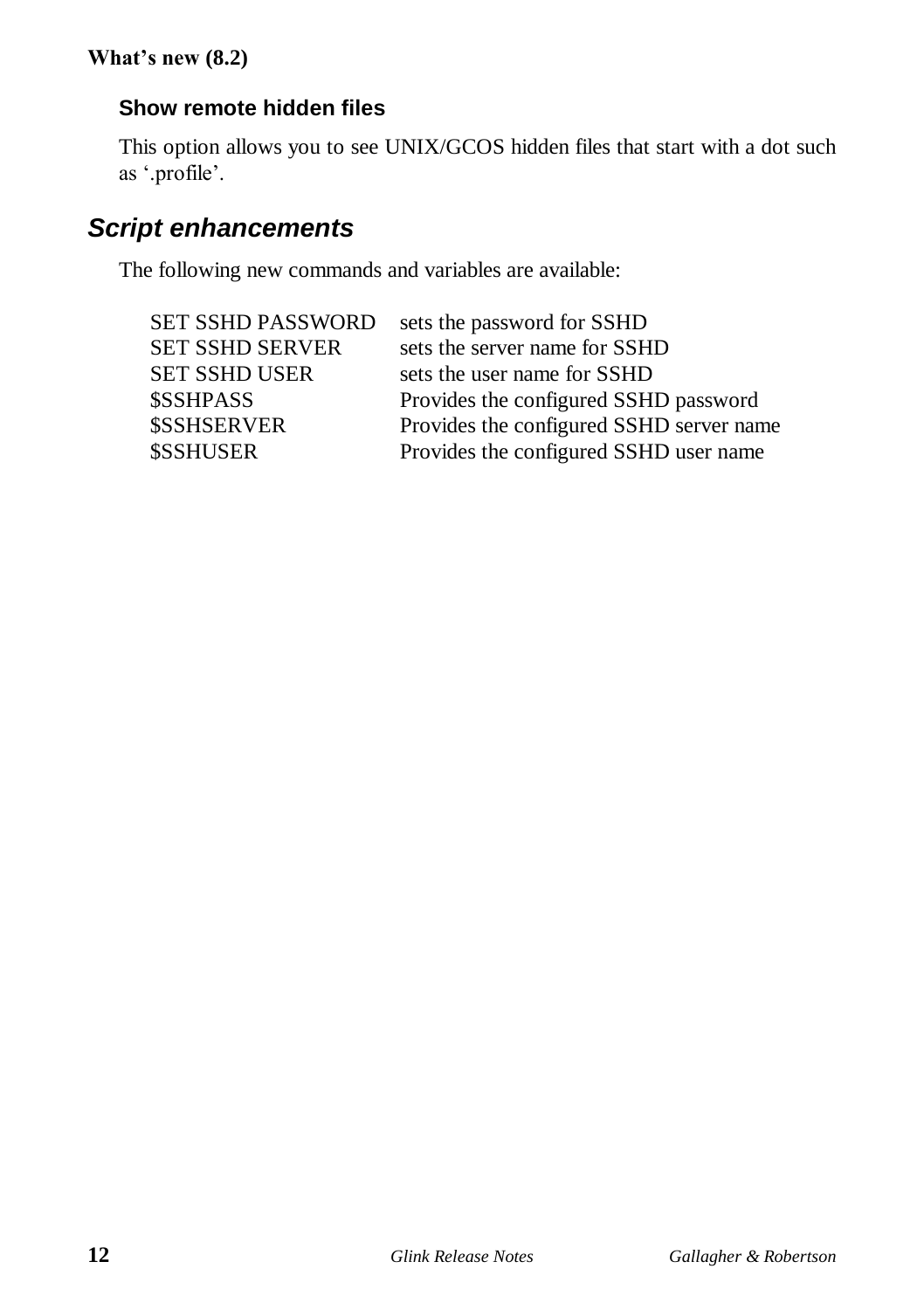## *What was new in Glink 8.1?*

The following new features and corrections have been added since the 8.0.0 release of Glink Professional edition and Glink Enterprise edition (see also: What was new in release 8.0):

## *Windows Vista qualification and approval*

This release has been qualified on the 64-bit and 32-bit versions of Windows Vista and has been certified under the Microsoft "Certified for Windows Vista" logo program.

## *New functionality for Windows Vista*

#### **MSI Installation**

The Glink SETUP deliveries are now Microsoft Windows Installer MSI packages supporting 'per user' or 'all users' (default) installations. The packages also provide for administrative (silent) installations.

#### **Security**

Glink supports UAC (User Account Control), concurrent user sessions and fast user switching scenarios. All executables are delivered with a digital signature and, with the exception of the license upgrade utility (GSTAMP.EXE), contain the program manifests for 'asInvoker' execution level (no elevated privileges required).

#### **Default Glink directories**

For Windows Vista UAC (User Access Control) requirements, Glink configuration directories /U and /CD now default to the %MyDocuments%\Glink and %CommonDocuments%\Glink or GlinkExecDir directories.

The default Glink directories are:

## *Per user:*

GlinkExecDir %LocalAppData%\Apps\Glink Professional ConfigDir (/CD) % CommonDocuments%\Glink or GlinkExecDir UserDir (/U) % MyDocuments%\Glink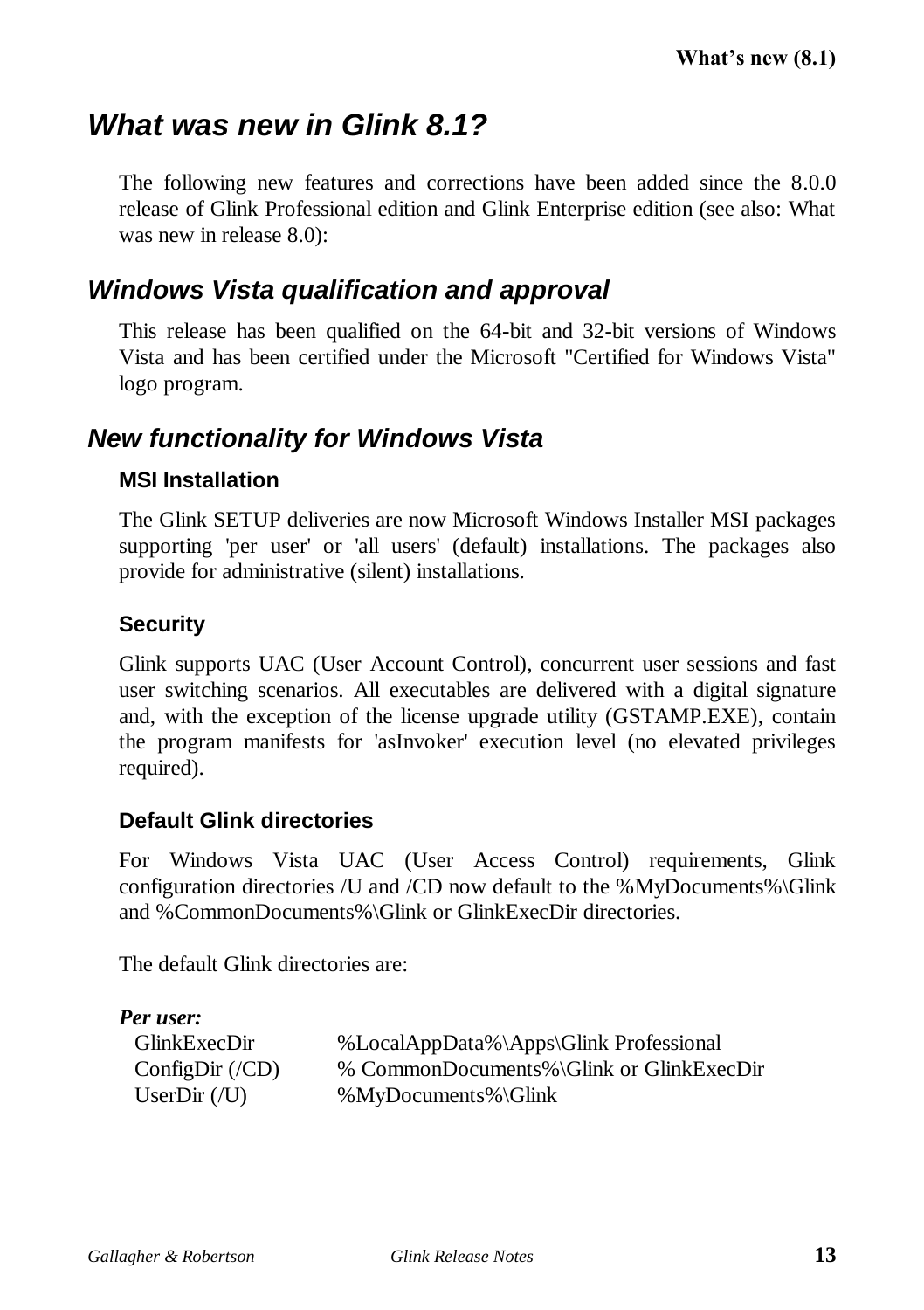| All users:                  |                                         |
|-----------------------------|-----------------------------------------|
| GlinkExecDir                | % Program Files % \ Glink Professional  |
| ConfigDir $(\overline{CD})$ | %CommonDocuments%\Glink or GlinkExecDir |
| UserDir $($ /U)             | %MyDocuments%\Glink                     |

For details on the actual locations of these directories, refer to the Directories used by the emulator and Windows platform directory locations sections.

#### **IPv6 support**

Support for IPv6 has been added for all TCP/IP intefaces. IPv6 addresses can be supplied in IPv6 formats or as DNS names.

#### **Vista menus**

Glink has been updated to display Vista themed menus.

#### **Vista/XP style variable fields**

When available, edit control visual styles are used to display unprotected fields in the emulations, instead of using the 3D look.

#### **Administration**

The Glink setup program requests Vista admin rights when installing.

#### **Glink Help on Vista**

Microsoft has now made their Vista version of WinHlp32.exe available for download from:

http://www.microsoft.com/downloads/details.aspx?familyid=6ebcfad9-d3f5-4365- 8070-334cd175d4bb&displaylang=en

If the updated WinHlp32 is not available on the Vista workstation, then Glink will prompt the user to collect the new version from this location the first time help is accessed.

### *New product*

Glink Enterprise Edition includes GlinkWeb and GlinkAPI for .NET and Java platforms. NOTE that the GlinkWeb COM+ is deprecated and replaced by these versions.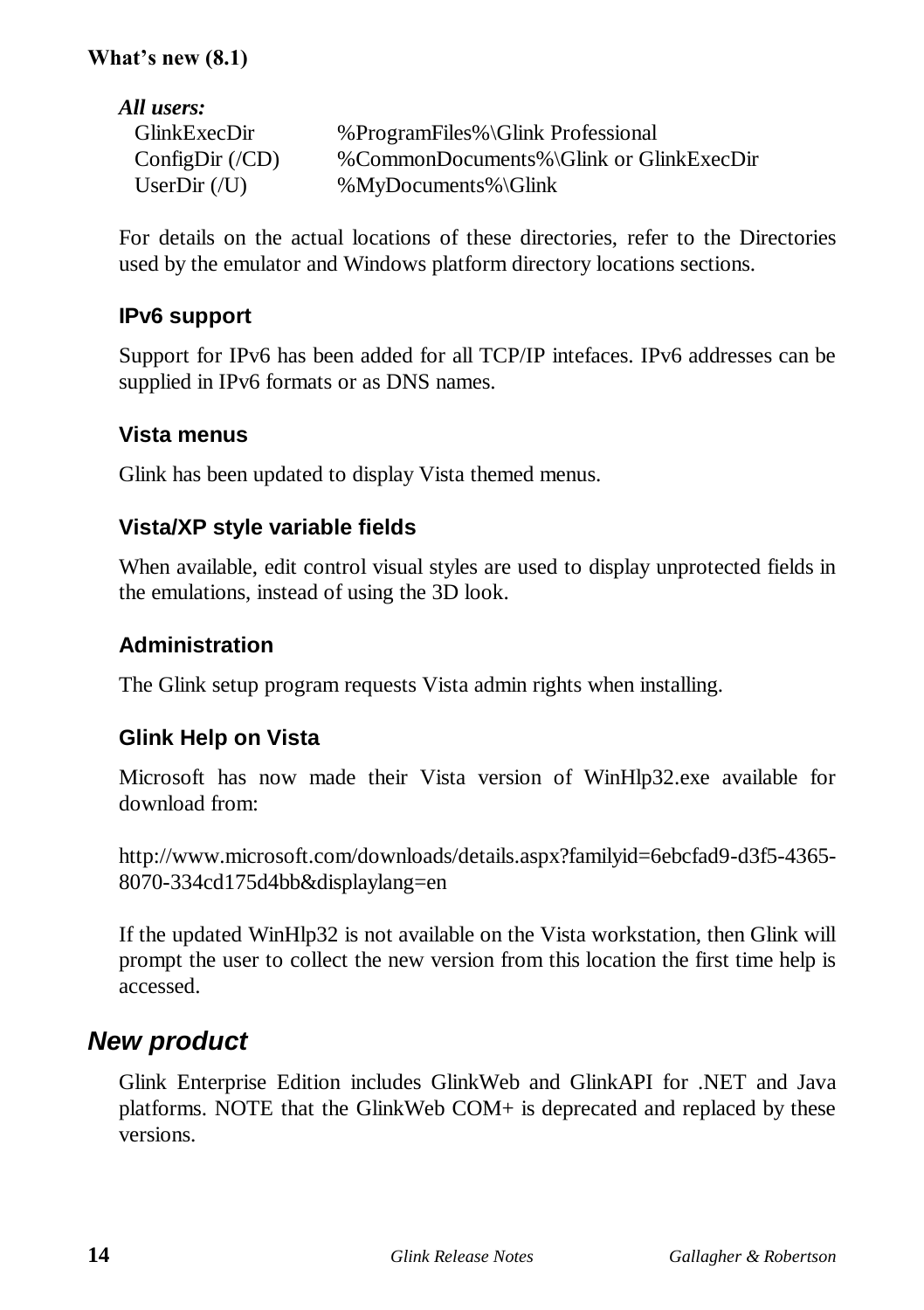## *Glink Enterprise Edition*

Glink Java/.NET license server: the Glink Enterprise Edition now supports sharing session licenses with the Java and .Net versions of Glink and GlinkWeb by using /CS or /CSSL instead of the /LS command line option.

GlinkWeb: the ASP version of GlinkWeb (Glink in Web mode) has been deprecated and Glink Enterprise Edition customers should upgrade to the new GlinkWeb .NET version.

## *New functionality*

#### **Start up with a configuration list**

The  $/C$   $*$  command line option can be used to display an initial list of available configurations.

#### **Wallpaper selection**

The wallpaper file selection lists are preinitialized with all installed images in the Glink directory. The facelifting dialog also supports 'preview browsing' by immediately displaying the selected background and display options in the Glink window.

#### **UTF-8**

Support for UTF-8 encoding for transmission/reception has been added for all host communications.

#### **PuTTY SSHD interface**

The plink.exe module delivered with Glink has been enhanced to allow sending a 'break' to the host or do dynamic terminal resizing when using the PuTTY SSHD interface.

#### **TN3270/5250 automatic print session**

An option has been provided for specification of a printer LU or device name for TN3270 and TN5250 connections.When this is specified an additional printer session will be started automatically alongside of the normal screen session.

#### **Keyboard transliteration texts**

Glink 7/8-bit transliteration files can now be configured with a text description, default texts are applied to the delivered glwink.\* files.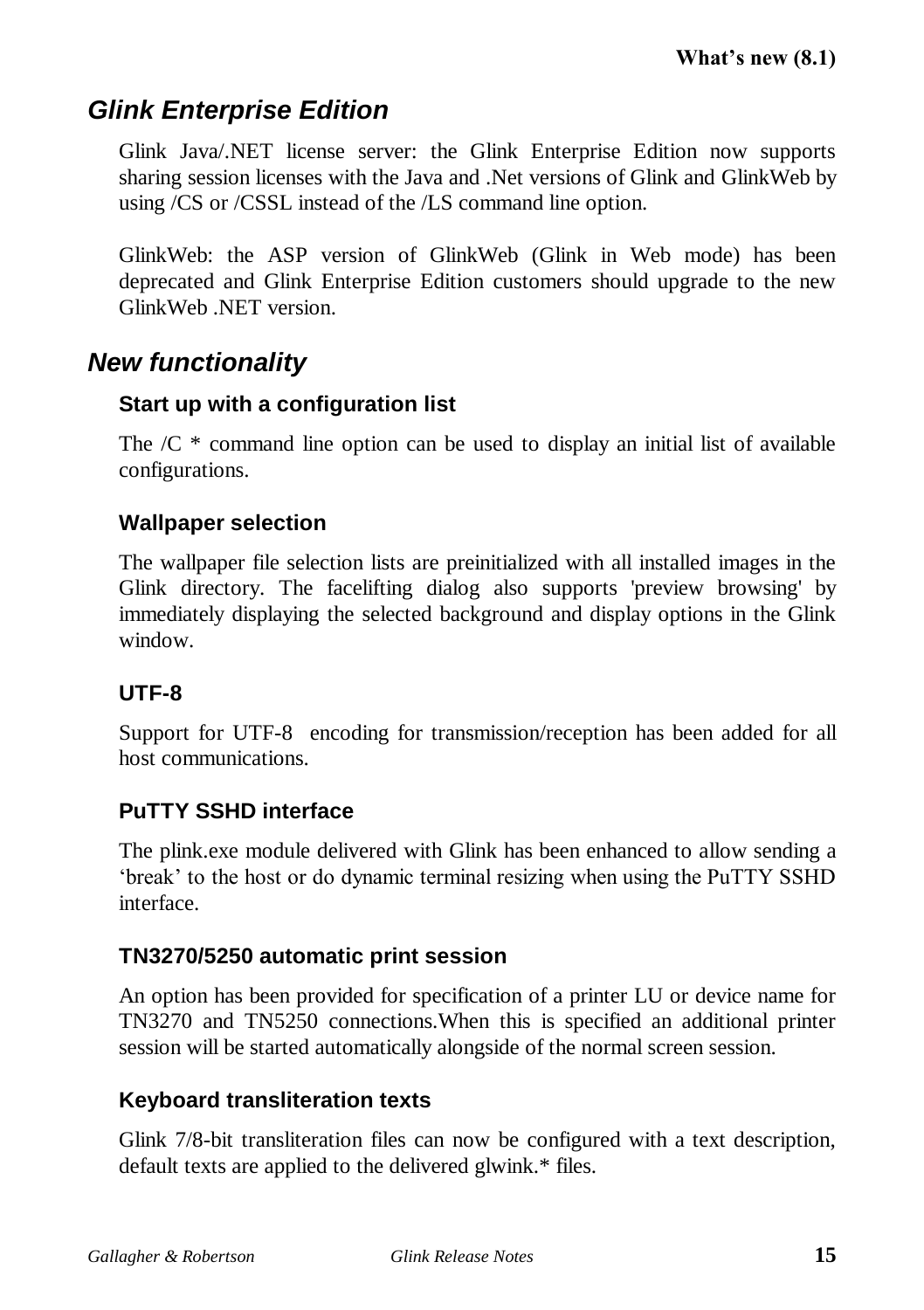#### **What's new (8.1)**

#### **Configuration wizard**

A new 'wizard' guides you through the initial configuration options when starting Glink for the first time or using the Settings->New... option.

#### **Color adjustment**

The color adjustment dialog box has been redesigned and uses the standard Windows color dialog box to select the colors.

#### **Spread font to fit window**

If you are using an emulation that allows the host to switch the screen size, for example IBM3278-4 (which can switch between 24 and 43 lines), then this option in the Settings=>Screen=>Font dialog box can be turned off to stop Glink spreading the font, and instead keep its normal size and center it in the Glink window.

#### **Initial window length**

The initial length of the Glink window to be used at startup time can now be preconfigured in Settings=>Screen=>Window attributes, making use of the /Rnn command line option or SET SCREEN LENGTH nn startup script command redundant.

#### **Custom on-screen push buttons**

Enhancements have been added to the on-screen Settings=>Sceen=>Facelifting=>Custom buttons to allow wildcard character searching.

#### **Configurable Glink title**

An option has been added in Settings=>General to allow you to configure the Glink title bar text.

#### **Minimize to tray**

An option has been added in Settings=>Screen=>Window attributes to tell Glink to minimize to the taskbar tray status area.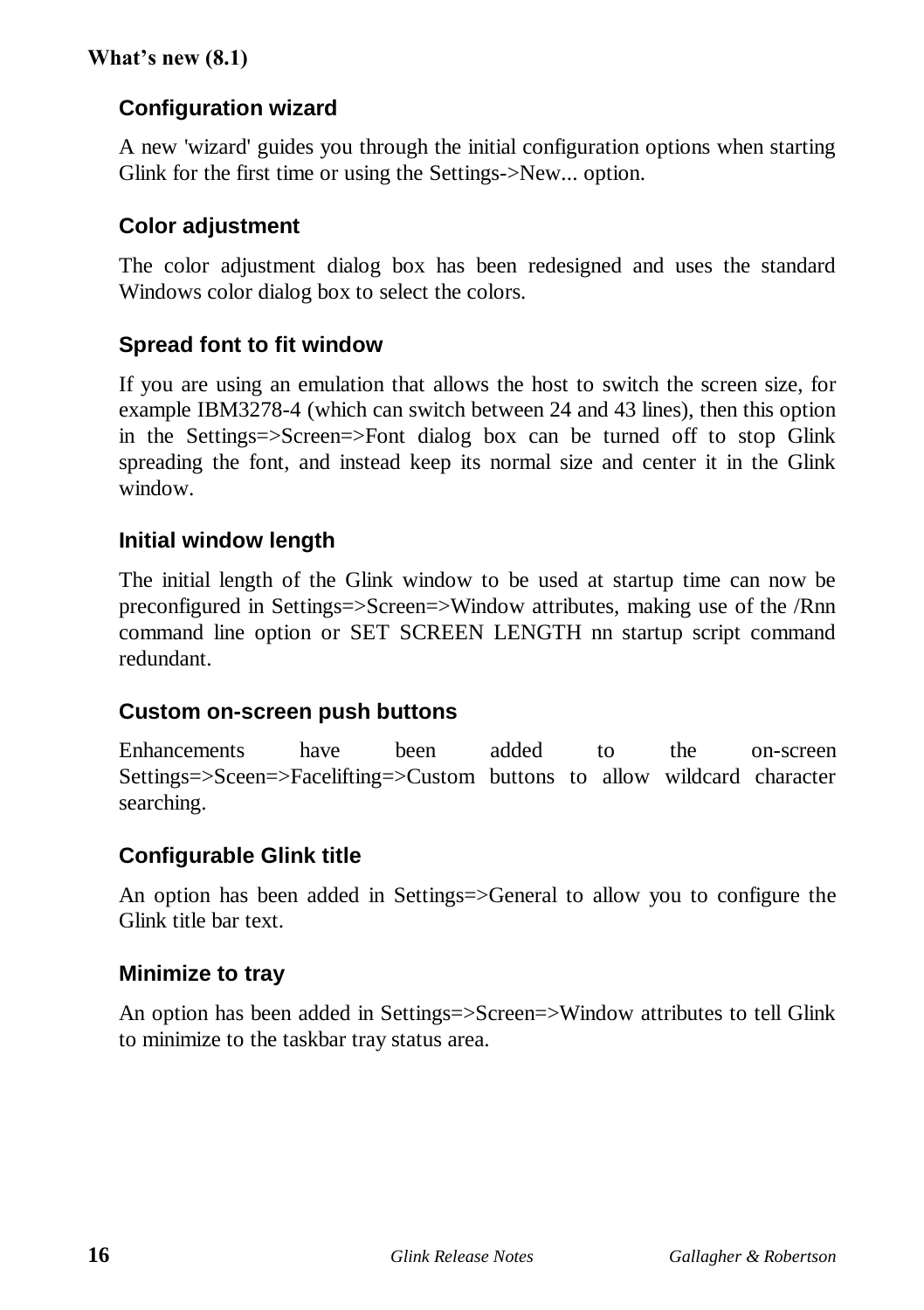#### **IND\$FILE enhancements**

The IBM IND\$FILE host command is now configurable, allowing user-written CICS transactions to do file transfers. Transliteration for IND\$FILE ASCII transfers can be configured by customers transferring files in various character sets

#### **IBM 3270 keyboard functions**

Many new 3270 keyboard functions have been added to allow keyboard configurations to be similar to other 'industry standard' 3270 keyboards: forward/backward/delete word, attribute commands, fast cursor move commands, cursor shape selection.

#### **IBM color enhancements**

A number of enhancements have been made for color support in IBM emulations: 3270 color emulations now support setting background colors, default low intensity colors are more readable, black background is the default for 3270/5250 emulation modes.

#### **IBM 3270 transparent PCL print**

Support has been added for direct host transparent printing and will automatically switch to Windows (text) print mode if necessary, allowing Windows (GUI) printing to be configured for normal host line printing.

#### **IBM 5250 'host print transform' for transparent print**

Support has been added for 'host transform' transparent printing and will automatically switch to Windows (text) print mode if necessary. Device information options for configuring 'host print transform' have been added to the TN5250 configuration.

#### **Enhanced VIP7800 Capture mode**

The File=>Capture functionality has been enhanced in VIP7800 mode to insert CRLF when the host changes line by cursor positioning commands.

#### **Quality of Service (QoS)**

A Quality of Service (QoS) option is added to allow you to select any of the QOS templates available on the workstation.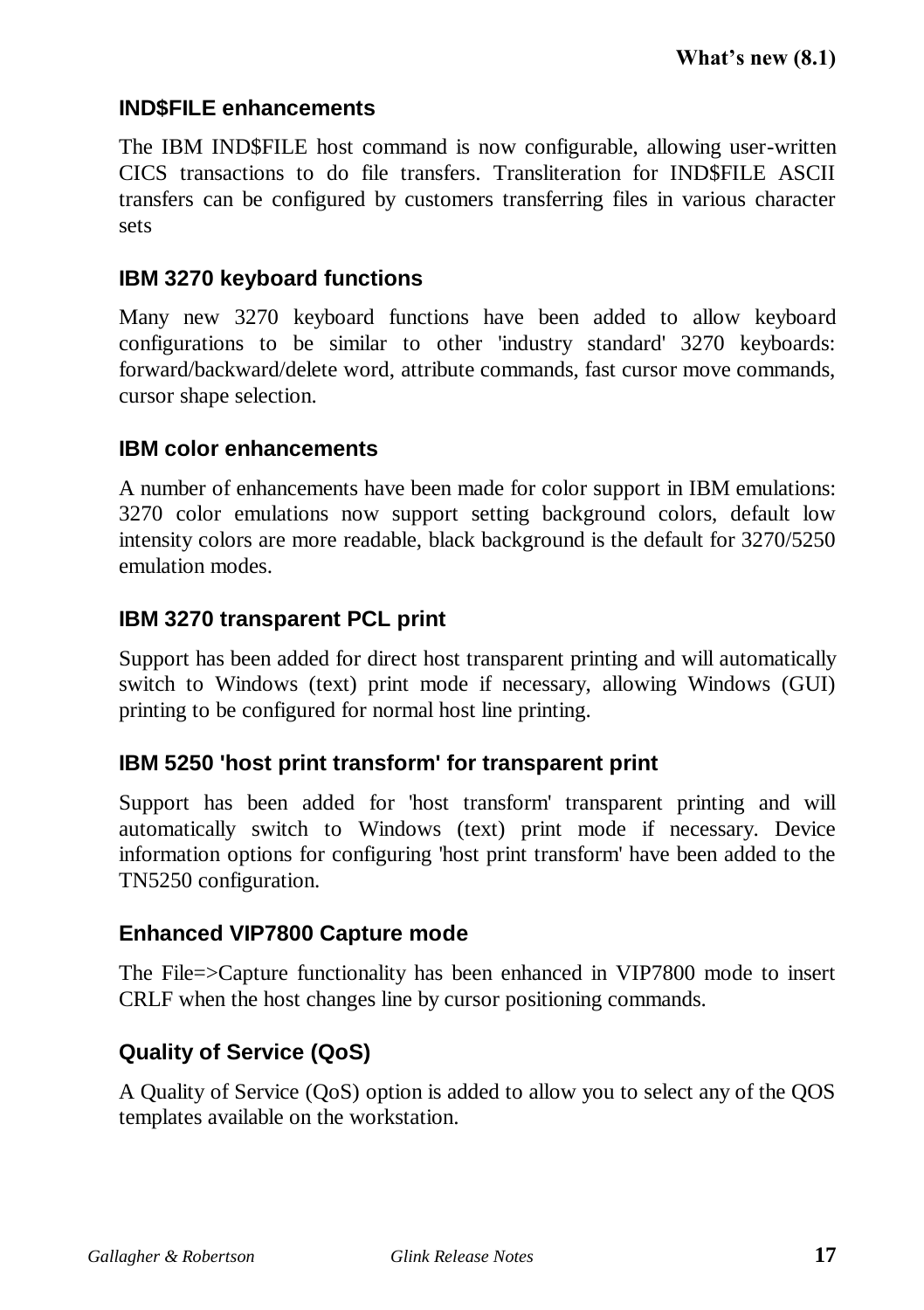#### **What's new (8.1)**

## *Script enhancements*

The following new commands and variables are available:

| <b>EXTRACT</b>          | extracts a numbered parameter from a delimited string    |
|-------------------------|----------------------------------------------------------|
| <b>FIND</b>             | finds a specified string in the screen                   |
| <b>MVSCROLL</b>         | moves and resizes the scrollback window                  |
| <b>RCVTURN</b>          | waits for turn                                           |
| <b>REPLACE</b>          | replaces occurrences of one string with another          |
| <b>SET ALTERNATE</b>    | sets the alternate server name                           |
| <b>SET TRCWIN</b>       | controls display of the extra script debugging window    |
| <b>TRACE</b>            | enhanced to only show script trace window when           |
|                         | <b>TRACE</b> is executed                                 |
| <b>TRIM</b>             | strips leading and/or trailing spaces and control        |
|                         | characters                                               |
| <b>\$CFGCHANGED</b>     | Indicates if the current configuration has been modified |
| <b>SFNDX</b>            | Used with FIND, returns column of string found           |
| <b>SFNDY</b>            | Used with FIND, returns row of string found              |
| \$GLCFG                 | Name of GLINK configuration directory                    |
| <b><i>SLANGUAGE</i></b> | Language key for program texts                           |

## *Command line options*

| $/C$ *        | Displays list of available configurations, *.glinkconfig         |
|---------------|------------------------------------------------------------------|
| $/CS$ dnsname | Glink Java/.NET license server DNS name (port 30842)             |
| /CSSL dnsname | Glink Java/.NET SSL license server DNS name (port)               |
|               | 30852)                                                           |
|               | /LB dnsname1, dnsname2 DNS name list of the Glink license backup |
|               | servers                                                          |
|               |                                                                  |

The following default directory locations have changed:

| /CD c:\dir | Specify name of configuration directory     |
|------------|---------------------------------------------|
|            | $%CommonDocuments\%$ Glink or Glink ExecDir |
| /U c:\dir  | Specify name of user file directory         |
|            | $(\%MyDocuments\% \Glink)$                  |

## *FTP improvements*

#### **File info tips**

When hovering the mouse over a filename, they display more detailed information about the file including the actual LIST text returned by the FTP server.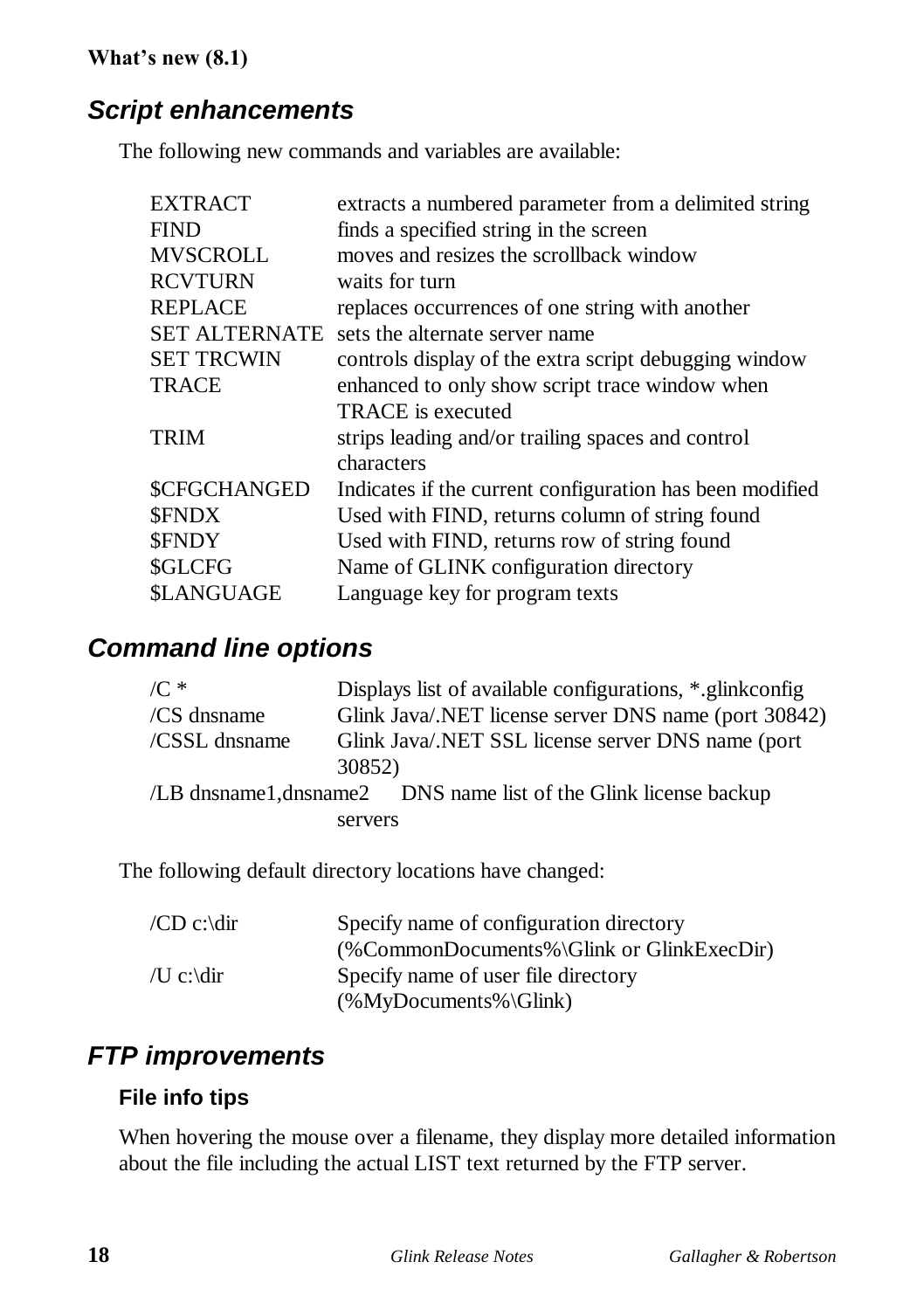#### **Recursive directory upload and download**

You can now select a directory for upload or download with GlinkFTP.

#### **Symbolic files and directories**

GlinkFTP now distinguishes between symbolic files and directories.

#### **Filename conversion options**

GlinkFTP can: convert between spaces and underscore, convert to upper case, convert to lower case or capitalize the name. It can also replace the extension automatically when transferring the file.

#### **Create directory**

A right mouse menu option has been added for creating directories.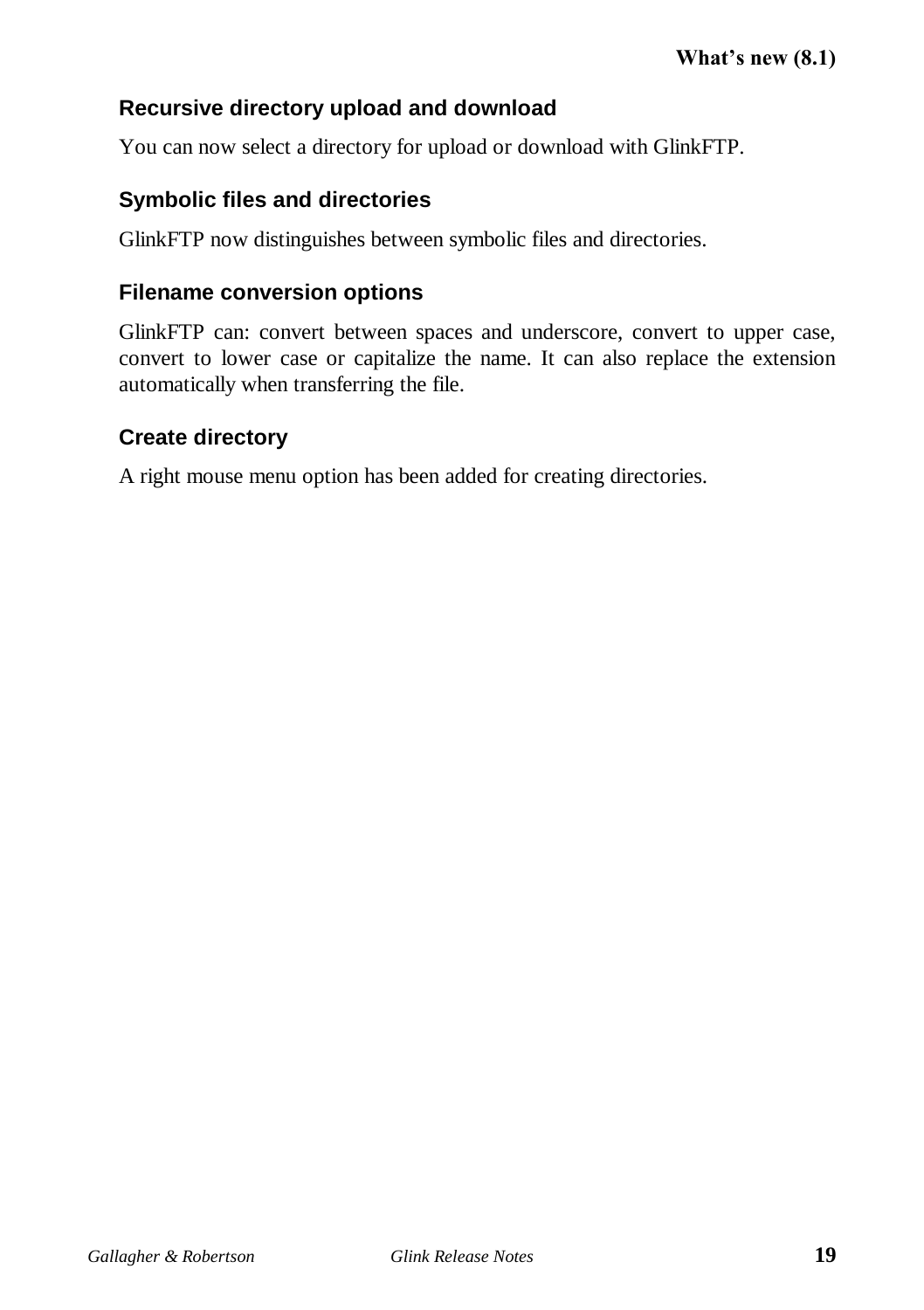## *What was new in Glink 8.0?*

The following new features and corrections have been added since the 7.2.0 release of Glink Professional edition and Glink Enterprise edition (see also: What was new in release 7.2):

## *New Glink look*

#### **New Icons**

For the first time since the release of Glink for Windows in 1992, Glink has acquired new icons as have GlinkFTP, Glink Forms Assistant and Glink License server.

#### **New Toolbar images**

For the first time Glink and GlinkFTP have also acquired new toolbar images. Over 100 new icons have been added to Glink to give it a full new XP look and feel. These icons are used in the Glink toolbar, menus and dialog boxes. For a full list of the available images and their default function association you may refer to the Glink function list section of the on-line help.

### *New platforms*

This release has been qualified on the 64-bits version of Windows 2003 and Windows XP. This allows you migrate your users to powerful Intel Itanium servers running Windows 2003 Terminal Server or to take advantage of powerful 64-bit workstations from AMD.

## *New product*

#### **GlinkVisual and GlinkVisual Forms Assistant**

This release of Glink Professional Edition includes support for the first release of the GlinkVisual Forms Assistant, to assist you in developing Visual Basic applications to facelift your mainframe application screens. The GlinkVisual Forms Assistant is a separately priced product needed by developers. The runtime support is included in Glink Professional Edition and Glink Enterprise Edition, and needs no additional user license, other than a Glink Professional Edition or Glink Enterprise Edition license.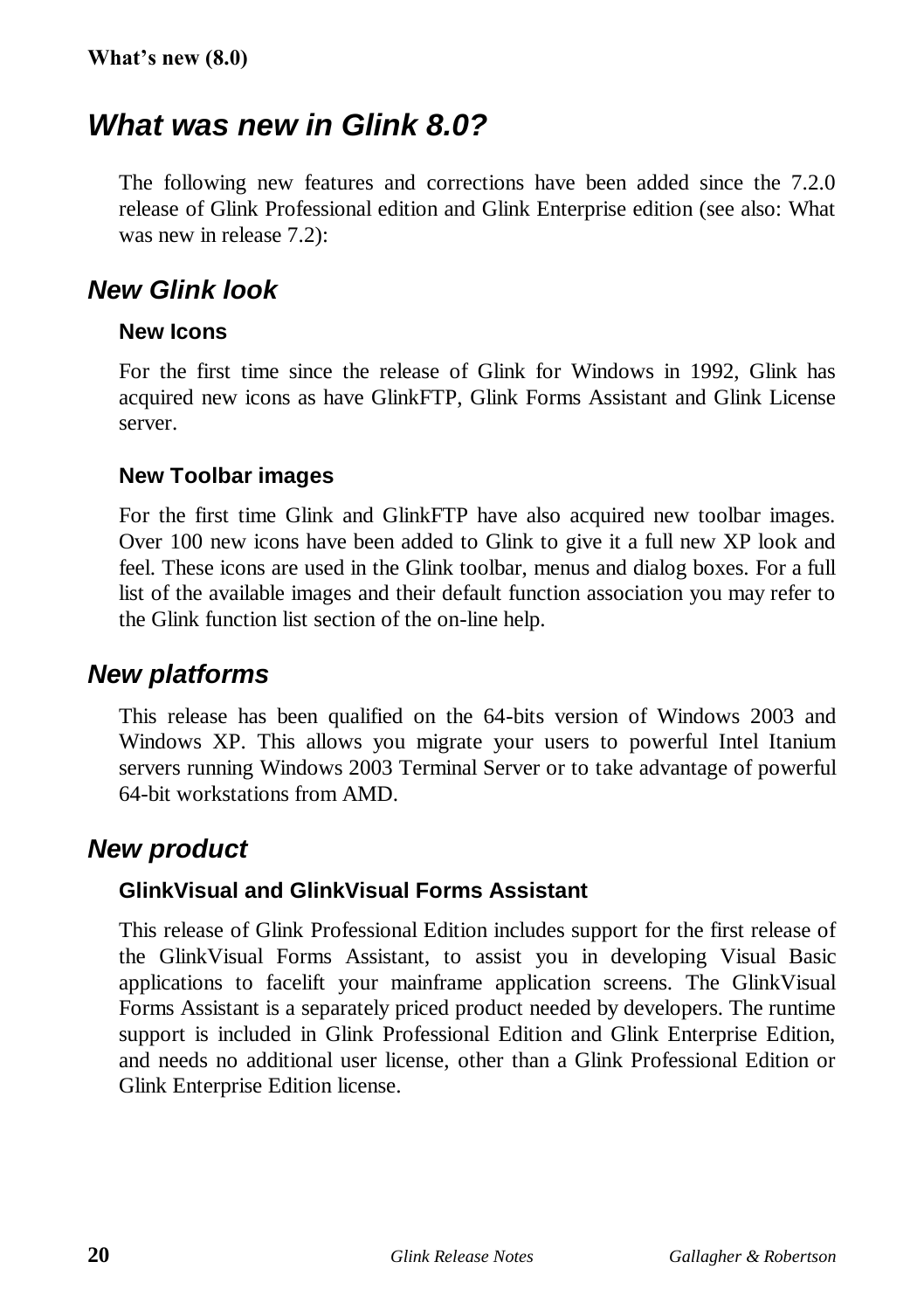GlinkVisual is a replacement for GL.Visual, a product developed by another software house and now discontinued and unsupported. GlinkVisual can also replace Net.Visual and EYESYS. There is very little conversion effort needed, and our distributors offer conversion packages that include some or all of the conversion (depending on price).

## *New facelift tool*

#### **GlinkWeb Forms Assistant**

GlinkWeb (Glink in Web mode, run on a Web server and accessed from browsers) automatically converts mainframe application screens to HTML on the fly, so that your users can access the applications from a browser. The conversion automatically facelifts the screens to some degree, but you can gain considerable extra functionality for your browser users by investing in some custom facelifting. This release of Glink Enterprise Edition includes the first release of the GlinkWeb Forms Assistant, to assist you in building ASPs (Active Server Pages) to facelift your mainframe application screens for viewing from a browser.

## *New functionality*

#### **Integrated Graphical keyboard configuration window**

You configure your Glink keyboard layout using a friendly graphical interface (GUI) in a single configuration window. The Glink emulation window is updated with your configuration changes dynamically as you make them. A Keyboard pane in the configuration window displays a keyboard diagram that is modified to match the keyboard you are actually using. A Functions pane displays a function tree with every Terminal function, Glink function, Macro, Script, Menu shortcut, Configuration dialog box, and Character known to Glink. This functionality is accessed from:

Settings / Keyboard

You can select key combinations for configuration by clicking them in the keyboard diagram, or by pressing the keys on the keyboard. The basic mode of operation is that you expand the function tree in the Functions pane to reach the function you would like to configure, and then drag it to the Keyboard pane and drop it on the key where you would like the function. There is a separate group with tabbed panes for the Function bar, the Keyboard bar and the Menu setup. You can configure each of these in the same way by dragging a function from the Functions pane, and dropping it onto the item where you would like the function.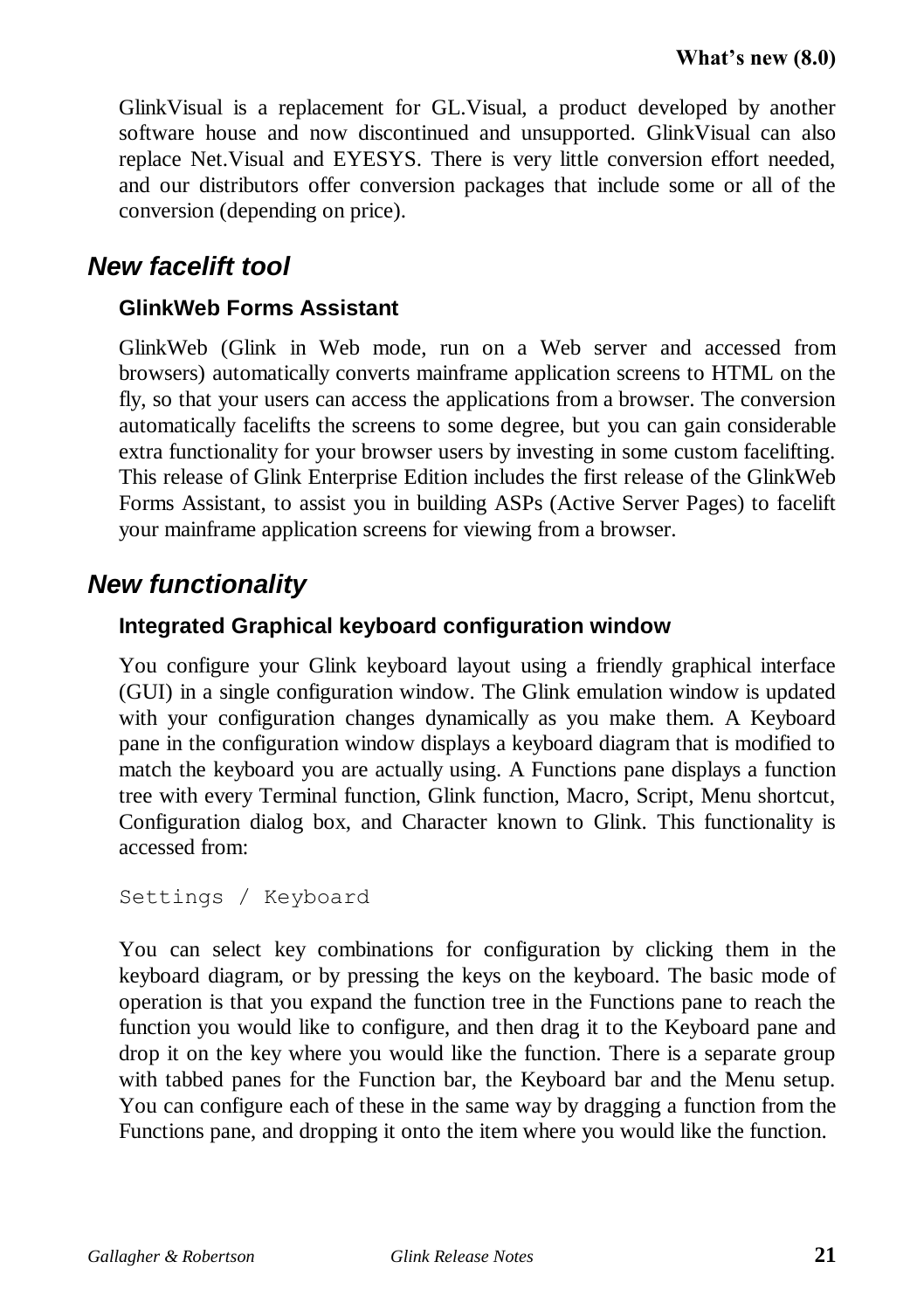#### **Macro limitations removed**

To maximize the functionality of the keyboard configuration GUI the macro capability has been dramatically increased. You can configure up to 1000 different macros, each of which may be as long as available memory permits. There is no upper limit on the total length for all macros, again memory permitting.

#### **Integrated graphical transliteration table generator**

Configuration of the transliteration tables used to transliterate character set between PC< / mainframe has been moved to the emulation configuration dialog  $\mathbf{h}\alpha x$ 

Settings / Emulation / Transliteration

A "Configure" button takes you to a dialog box that lets you modify the transliteration table or build new ones.

#### **Text to button (hot spot) conversion extensions**

The facility for pre-configuring screen texts for conversion to buttons has been extended from detecting only strings such as 'Fnn', 'PFnn' etc. to allow you to configure any text you might receive from the mainframe for automatic conversion to a button. Each text you configure is associated with a macro that can use any of the normal macro functions, including execution of script commands. This functionality is accessed from:

Settings / Screen / Facelifting / Custom

#### **Language extensions**

Support has been provided for use of the Arabic character set. Glink uses ANSI Arabic (code page 1256) internally, as do other Windows applications. Mainframes normally use ASMO (code page 708) for transmission over the line, and Glink includes a transliteration file (GLWINK.ARA) that implements this. You select the transliteration table in:

Settings / Emulation / Transliteration

As for the other Windows character sets, you configure Arabic in:

```
Settings / Screen / Fonts / Character set
```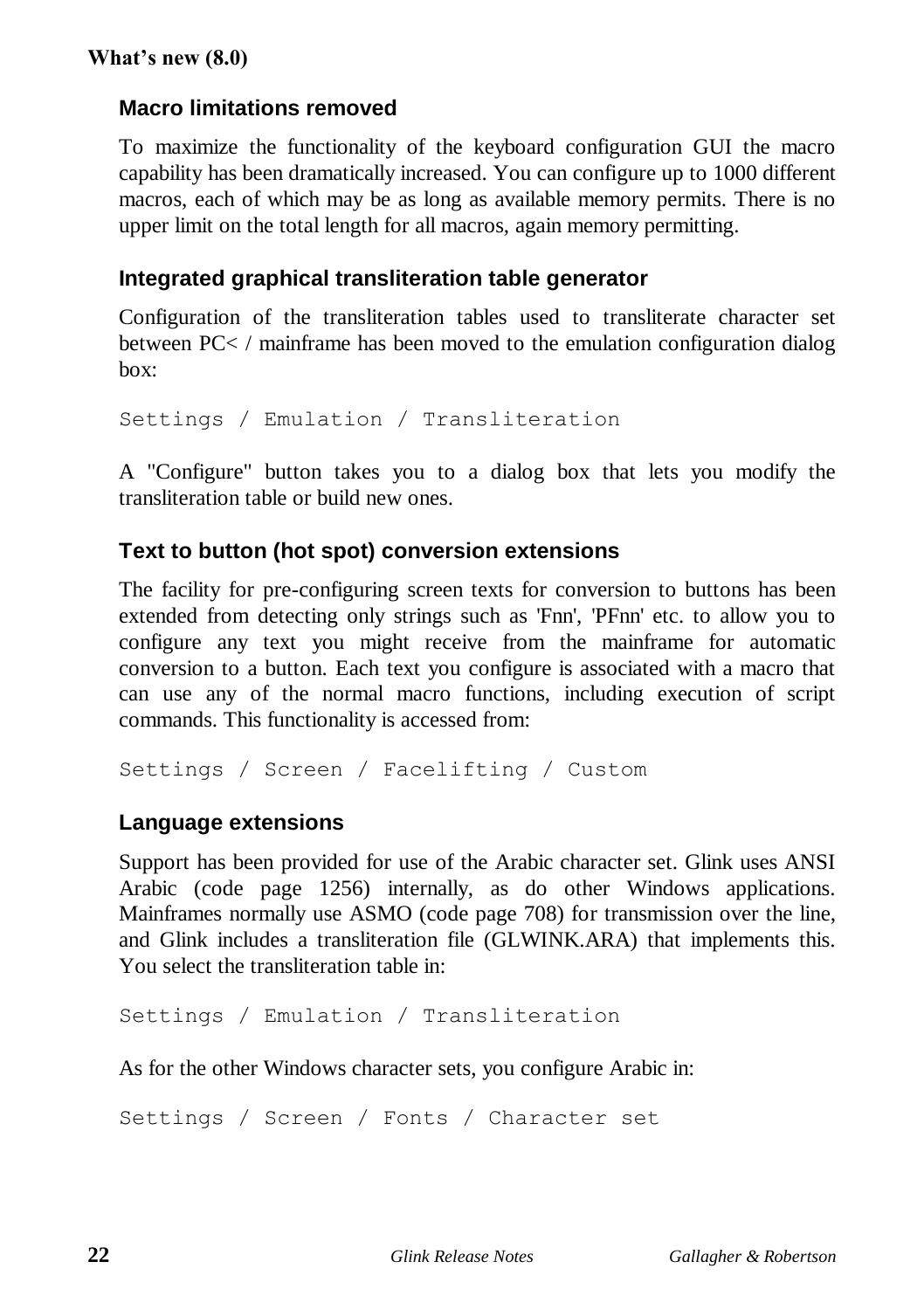The Bull DKU emulation has been extended to support Arabic, using the standard Bull character set (C114) on the GCOS7 mainframes. C114 is ASMO, and needs the GLWINK.ARA transliteration.

The IBM emulations have been extended to support all of the double-byte character set (DBCS) languages: Japanese (using SHIFT-JIS locally), Chinese Simplified (using GB2312 locally), Chinese Traditional (using Big5 locally) and Korean (using Hangeul locally). All you need to do is install the standard Windows National Language Support for the languages in which you are interested.

#### **SSH (Secure Shell) extensions**

In addition to being available as a separate Communications Interface, Plink is now available transparently from all the TCP/IP interfaces.

That means that you can run a Ggate, TNVIP, TN3270, TN5250, Telnet or Rlogin session with SSH. Glink automatically and transparently starts the PuTTY interface and dynamically sets up SSH port forwarding for your connection. This is far easier for you than the static and complicated port forwarding configuration offered by PuTTY. You can set up a single SSH system to act as a secure gateway for all of your internal mainframes, whether they be Bull, IBM, UNIX or Linux. Note that Glink FTP can now use SSH port forwarding, so that your SSH system can also act as a secure front-end for all your FTP transfers.

#### **Comms interface**

The Comms interface dialog box has been simplified and enhanced to allow you to select the TCP/IP protocol you require directly.

#### **New Communications protocol for Bull users**

The new G&R/DGA (Direct GCOS Access) interface allows you to connect to Bull mainframe systems using either DSA or DIWS protocols over TCP/IP, without the need for a Ggate (or TNVIP) intermediate server or front-end system. DGA is a full-scale implementation of DSA/DIWS. It handles both DSA200 (accessing GCOS 7) and DSA300 (accessing GCOS 8 and GCOS 6). The DSA300 protocol includes all CXI options for accessing TP8.

#### **Unified File Transfer**

The Bull UFT (Unified File Transfer) protocol has been added to the set of file transfer protocols supported by Glink when it is using the new DGA (Direct GCOS Access) protocol: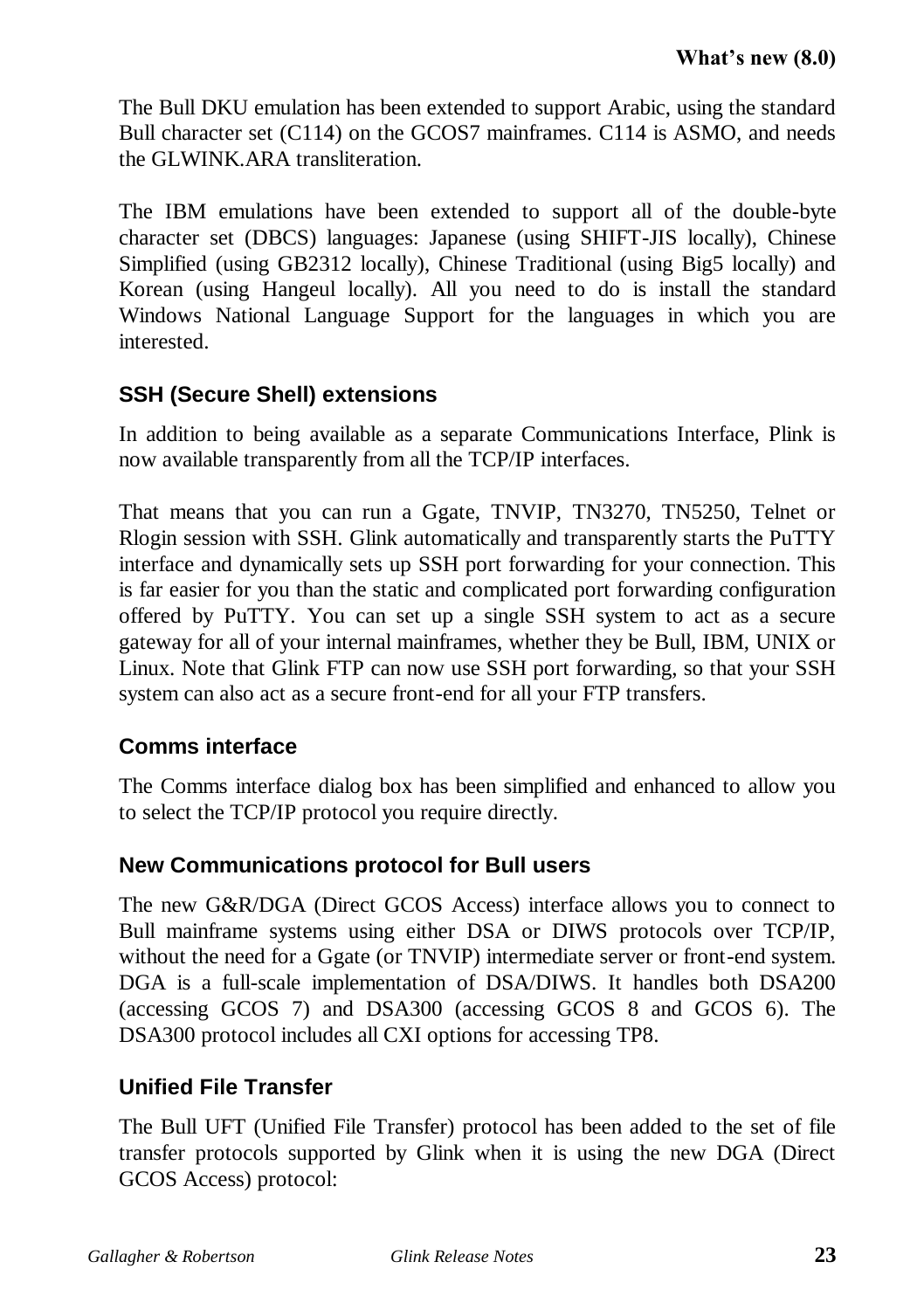Transfers / File transfer menu

#### **IBM 3270 graphics extensions**

A number of enhancements have been made for graphics displayed in 3270 mode:

Display of graphics screens has been speeded up by displaying the graphics as they are received rather than waiting for the entire screen.

Graphics are displayed at a size that suits the current screen size. However, if you resize the Glink window, Glink will now resize the graphics along with the window.

Full support for printing and copying graphics to the clipboard is provided.

Some minor changes to the way in which colors are displayed provide better compatibility with IBM's Personal Communications.

Additional predefined color schemes have been provided both for screen color mapping and printer color mapping.

#### **IBM 3270 APL support**

The IBM 3270 terminal was available with an option for display and entry of APL symbols for programmers using that language. This support is now built into Glink. Glink uses the same keyboard layout as the original terminal and IBM's Personal Communications package.

Display of APL characters from the host is automatic. APL keyboard entry mode is toggled on and off using the Ctrl+F8 key. For real usability in entry mode a keyboard overlay (or a real APL keyboard) is desirable. The font needed for APL display is provided as part of the standard Glink delivery.

#### **Simplified transition to Glink for 3270 users**

In this release we deliver keyboard layout files that simplify your migration from other 3270 terminal emulation packages to Glink. From the new graphical keyboard configuration interface you can load keyboard layouts offering the same 3270 keyboard functions and mappings that you are used to from IBM Personal Communication, NetManage RUMBA, WRQ Reflection or Attachmate EXTRA!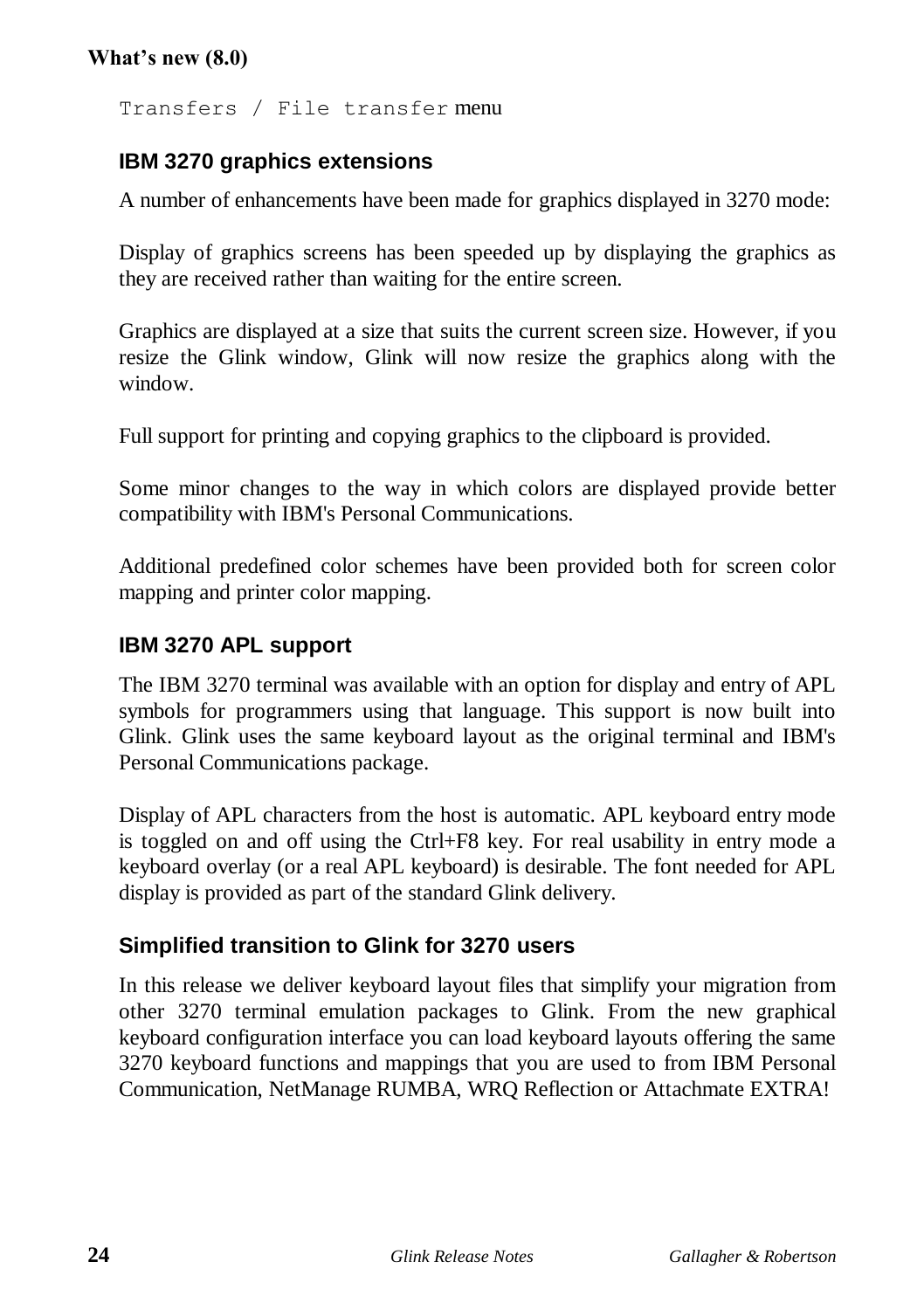#### **ANSI SCO keyboard layout**

This release of Glink offers a new ANSI SCO keyboard layout file that is 100% compatible with the SCO function key mapping used both on SCO UNIX systems and on all major Linux distributions.

#### **Script trace window**

The script command 'Trace' now starts a trace window that displays the source of the script, highlighting each command as it executes. An optional parameter to 'Trace' supplied a delay in tenths of a second to be applied between each script command, in order to make it possible to follow what happens in the trace window.

#### **Script trapping of Double-click**

If you set up an 'ON KEY' trap for single-clicks (MLEFT, MRIGHT, MMIDDLE), you can set up an additional trap for double-click of the same keys (MLDBL, MRDBL, MMDBL). The double-click can only be trapped if the single-click is also trapped.

#### **Script timeouts for dialog box controls**

If your script defines a dialog box you are now able to use TIMEOUT and INACTIVITY options for many DBOX controls. These have an obvious application for buttons, where you can 'press' the button after the specified interval. But you can also apply them to checkboxes and radio buttons, where you might use a shorter timeout to select given options before the button timeout is reached.

#### **Script Button extension**

The BUTTON/SET BUTTON family of script commands has been extended to support up to 48 buttons.

#### **FTP improvements**

Glink FTP now supports secure file transfers using either SSL or SSH. You select the security you want in Setup / host. The configuration of SSL or SSH is identical to the configuration of the same options in Glink.

The four gigabyte limit on file transfers has been removed. You can happily transfer complete DVDs using the Glink FTP.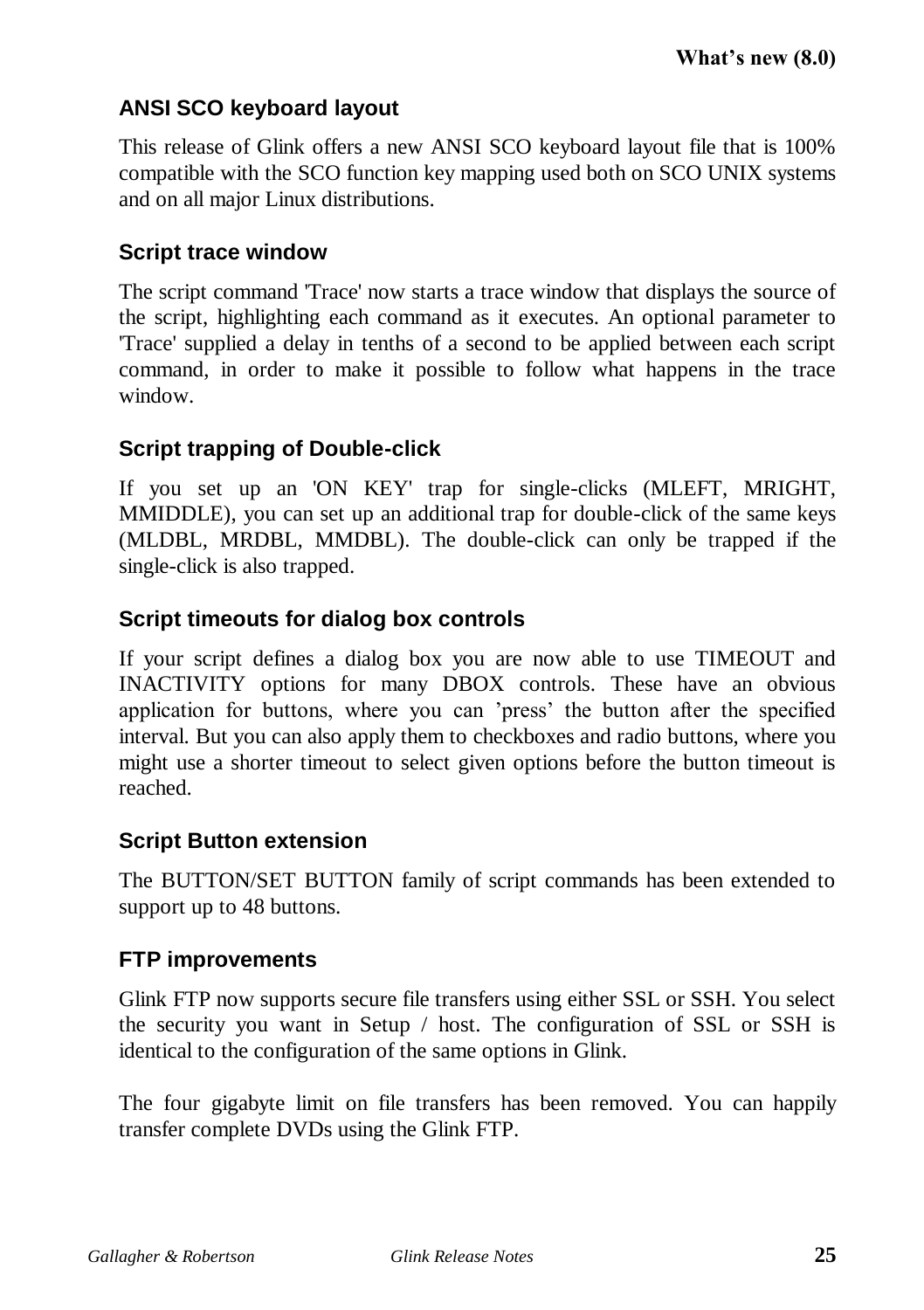Transliteration has been added for text file transfers, both as a default or forced for a specific file transfer. Any Glink transliteration file can be selected.

Icons for 'Upload/Download as' (i.e. with renaming) have been added to the toolbar.

Up/down indicators have been added to the file sorting buttons.

You can configure the meaning of a double-click on a file to be 'Open', 'Edit', 'View', 'Up/Download' (keeping name) or 'Up/Download as' (to rename). Select the option you prefer in Settings / Files.

Options have been added to regard mainframe files with no extensions as text (as opposed to binary) for transfer, and add or strip the .txt extension to the file name. This is useful for some mainframes, such as GCOS8.

#### **Glink API extensions**

| GlinkApi.restoreScreenContent  | restore a saved screen            |
|--------------------------------|-----------------------------------|
| GlinkApi.saveScreenContent     | save the screen (compressed)      |
| GlinkField.isUpperCase         | is field restricted to upper case |
| GlinkApi.getScreenCharacterSet | obtains Glink character set name  |
| GlinkApi.flushGlinkEvent       | clear event queue                 |
| GlinkApi.queueGlinkEvent       | use event queuing (not listener)  |
| GlinkAPI.getGlinkEvent         | get event from queue              |

#### **Glink packaging tool**

The G&R/GLPACK tool for repacking the software for delivery of custom installations is now provided as part of the standard software set.

#### **Glink HLLAPI REXX support**

Glink HLLAPI is extended to support REXX language interpreters. Qualified for use with the Regina REXX interpreter

#### **http://regina-rexx.sourceforge.net/**

#### **Facelifting enhancements**

The 'fix DKU attributes' option has been enhanced to work with both 3D effects turned on and off. By default this option is turned on to improve the visual rendition of non SDP forms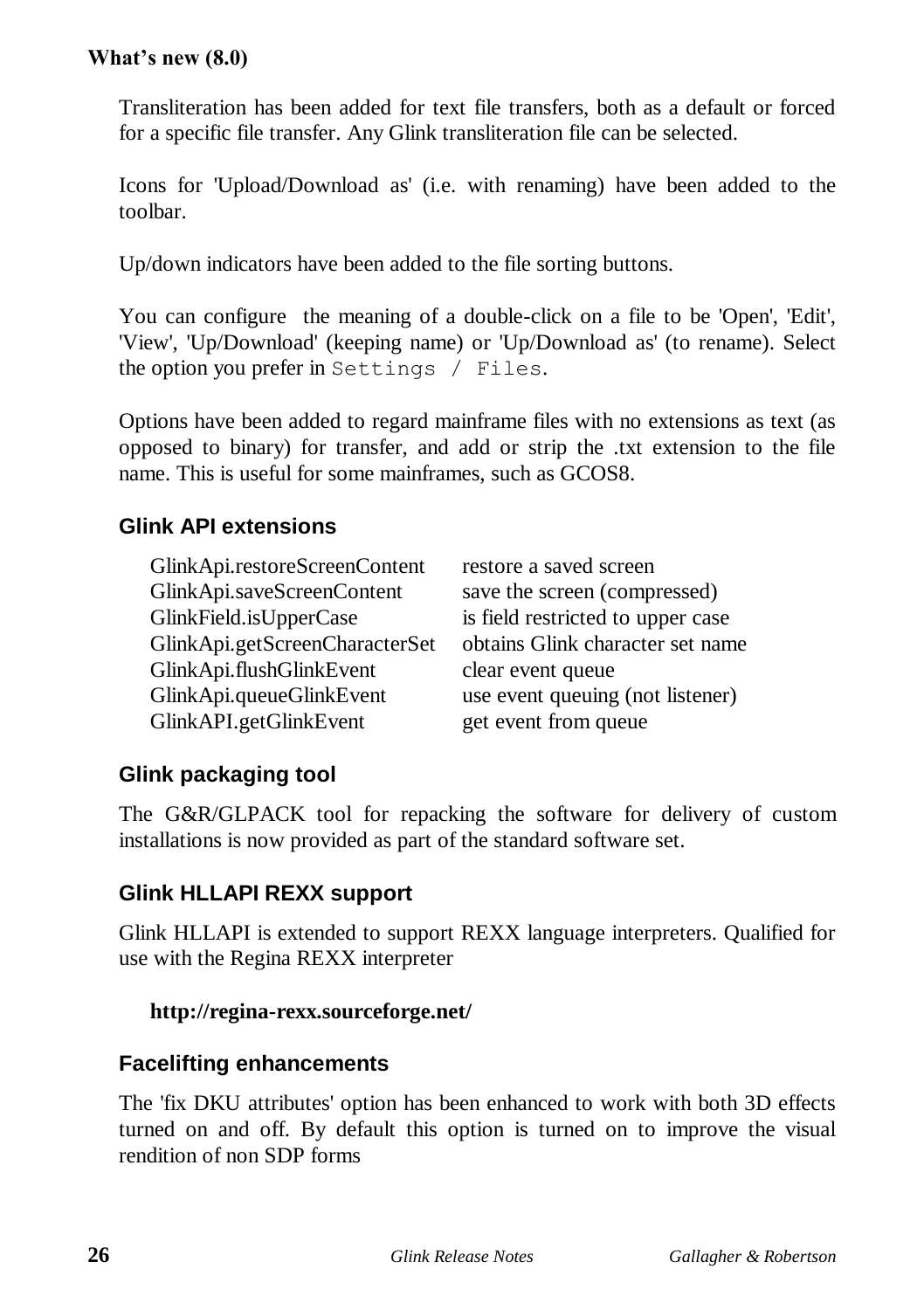.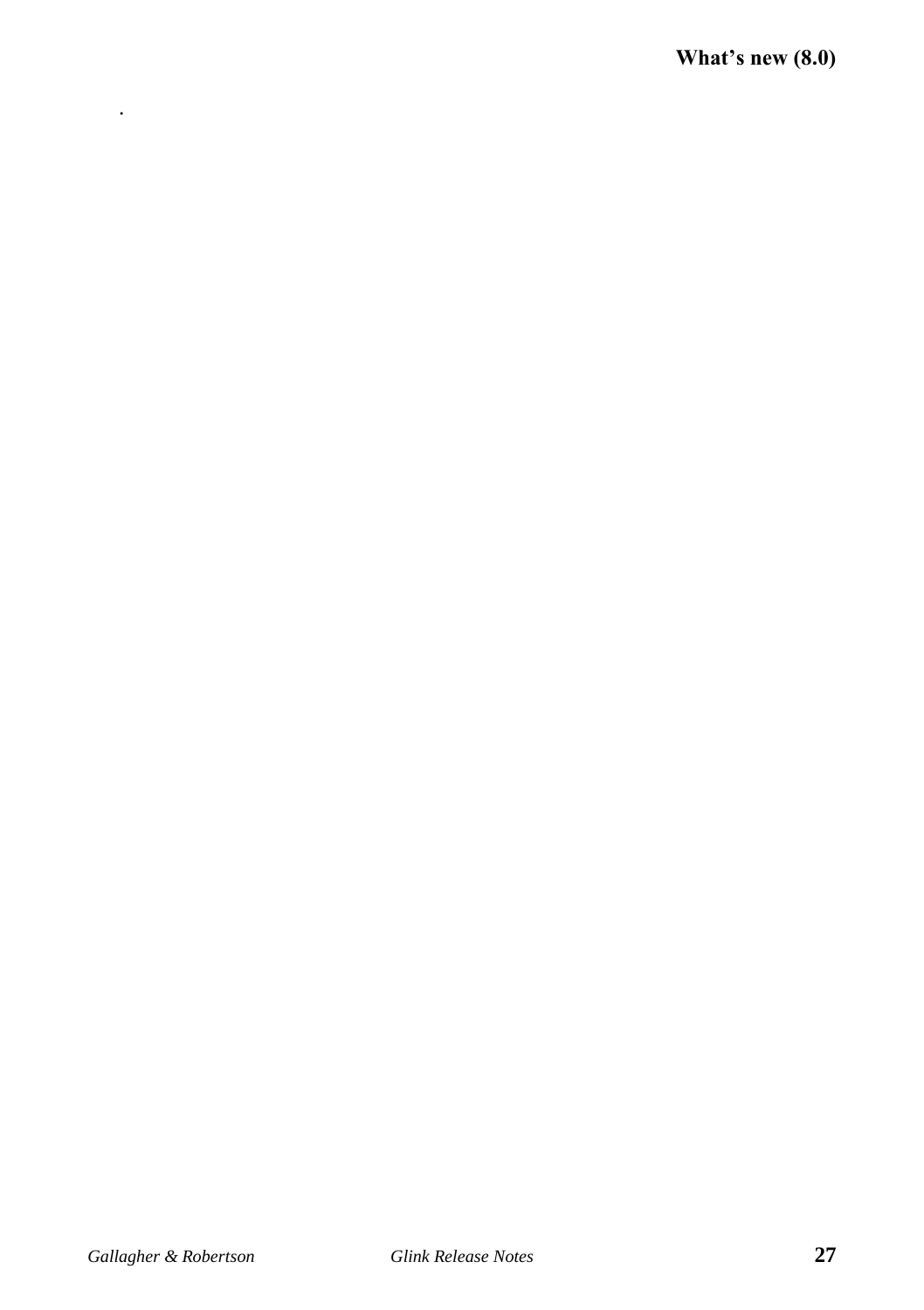#### **What's new (7.2)**

## *What was new in Glink 7.2?*

The following new features and corrections have been added since the 7.1.0 release of Glink Professional edition (see also: What was new in release 7.1):

#### **Glink Enterprise Edition**

This release contains a completely new edition, Glink Enterprise Edition which is licensed by number of simultaneous sessions and allows use of Glink from the web. A Glink license server must be set up to issue session licenses.

#### **Glink from the web**

Glink Enterprise Edition includes GlinkWeb, a web mode feature, which webenables core business applications, making them available to end-users having only a standard browser installed on the desktop. GlinkWeb requires no changes to the mainframe applications, and no installation of workstation software other than the browser. The Enterprise Edition also includes web controlled workstation mode, allowing you to choose between running Glink on a web server with a browser interface, or running Glink on the workstation, installed by, and under control of, a web server.

The Enterprise edition includes a working demo of Glink in both web controlled mode (in a window) and GlinkWeb (in a browser). These demos illustrate the ease of use and simple configuration of implementing Glink from the web.

#### **Glink license server**

The Enterprise edition requires a Glink license server for issuing session licenses. The server can be setup to run as a service or run as a foreground process on the desktop. A monitor program is also supplied to display relevant status information.

#### **GlinkApi COM+ server**

Both the Professional and Enterprise editions of Glink include a new thin-client version of the GlinkApi COM+ object. This version of the API is a multi-threaded out-of-process COM+ server designed for client and server application use. All the user interface has been stripped out, optimising the object and minimizing the footprint. This new object is automatically registered when you install Glink and can be created using the GlinkApi.GlinkApi class name. The normal Glink.GlinkApi objects can still be created, in which case a standard Glink will be started.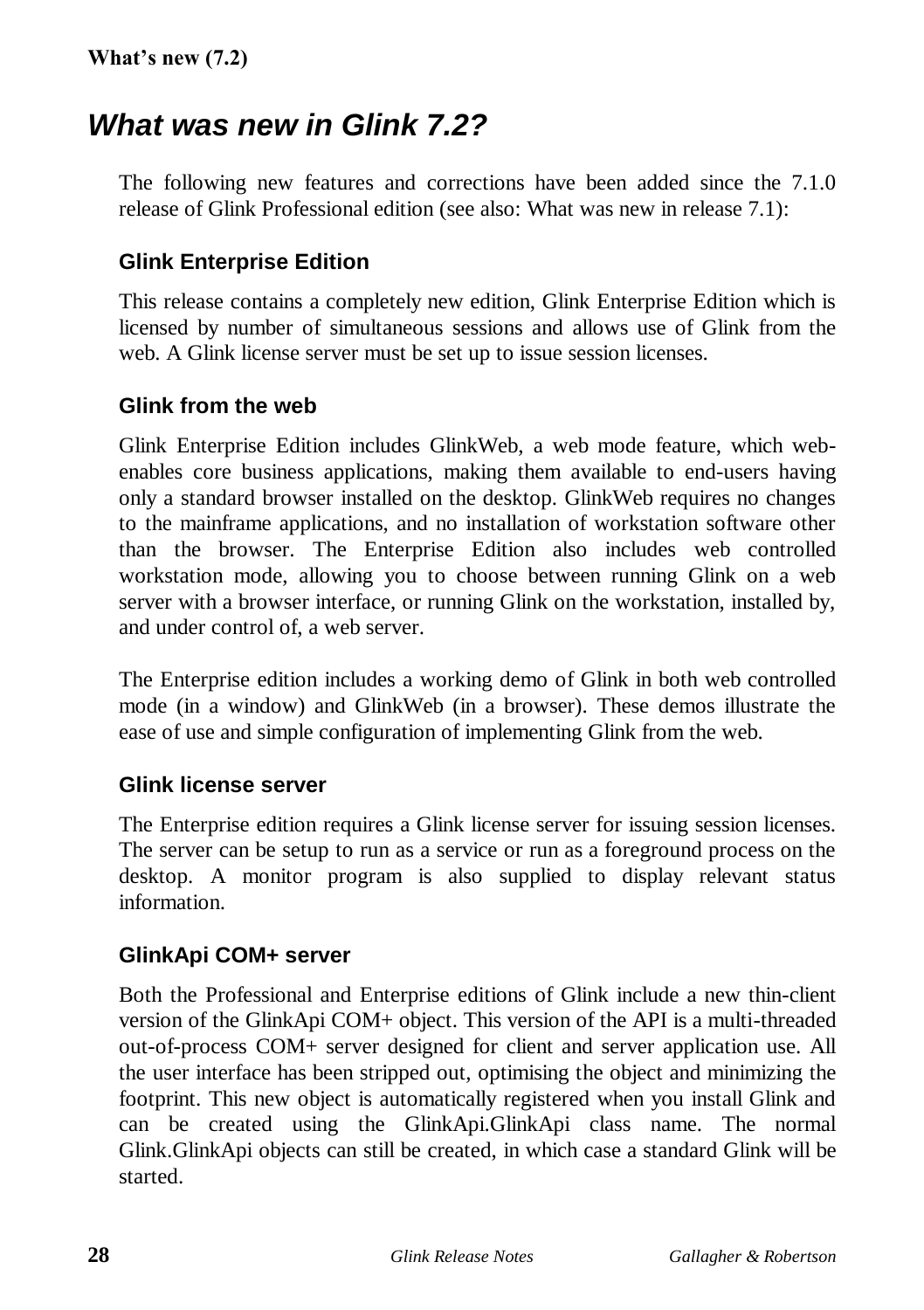The Professional edition of the GlinkApi COM+ object is restricted for development of small-scale client or server-side applications. Support of many simultaneous sessions in a production environment requires an Enterprise Edition license.

#### **SSH**

A new SSH comms interface has been added for communication with SSHD daemons. This interface integrates the freeware utility called PuTTY into Glink. The software is distributed under the MIT licence, see:

#### **http://www.chiark.greenend.org.uk/~sgtatham/putty/download.html**

#### **Security**

Restricted user /R command line options have been added to disable settings and other menus, configuration options, script startup, dial directory, file transfer, toggles and the DSA host connection menu, see the Basic configuration enhancements below for more details.

Use of the administrator /K option is now reserved for users with administrator privileges.

All modules delivered in this release are now digitally signed by G&R. Right clicking any executable and choosing Properties->Digital Signature should show a Thawte certificate issued to 'Gallagher And Robertson AS'. If this is not present then you are using a version that has been modified and should contact your distributor to ensure that you have the correct files.

#### **Codepage and language support**

Codepage options for Windows fonts has been added. This provides support not only for Latin-2 and Greek but also a number of others, for example Codepage 1250 (Eastern Europe), 1251 (Russian), 1253 (Greek), 1255 (Turkish), 1257 (Baltic), 1258 (Vietnamese), 874 (Thai), 932 (Shift-JIS) character sets. Codepage support requires installation of NLS before use.

#### **Support for Japanese Shift-JIS is enabled using dual-byte encoding from the host.**

The clipboard interface supports Unicode format for correct transfer.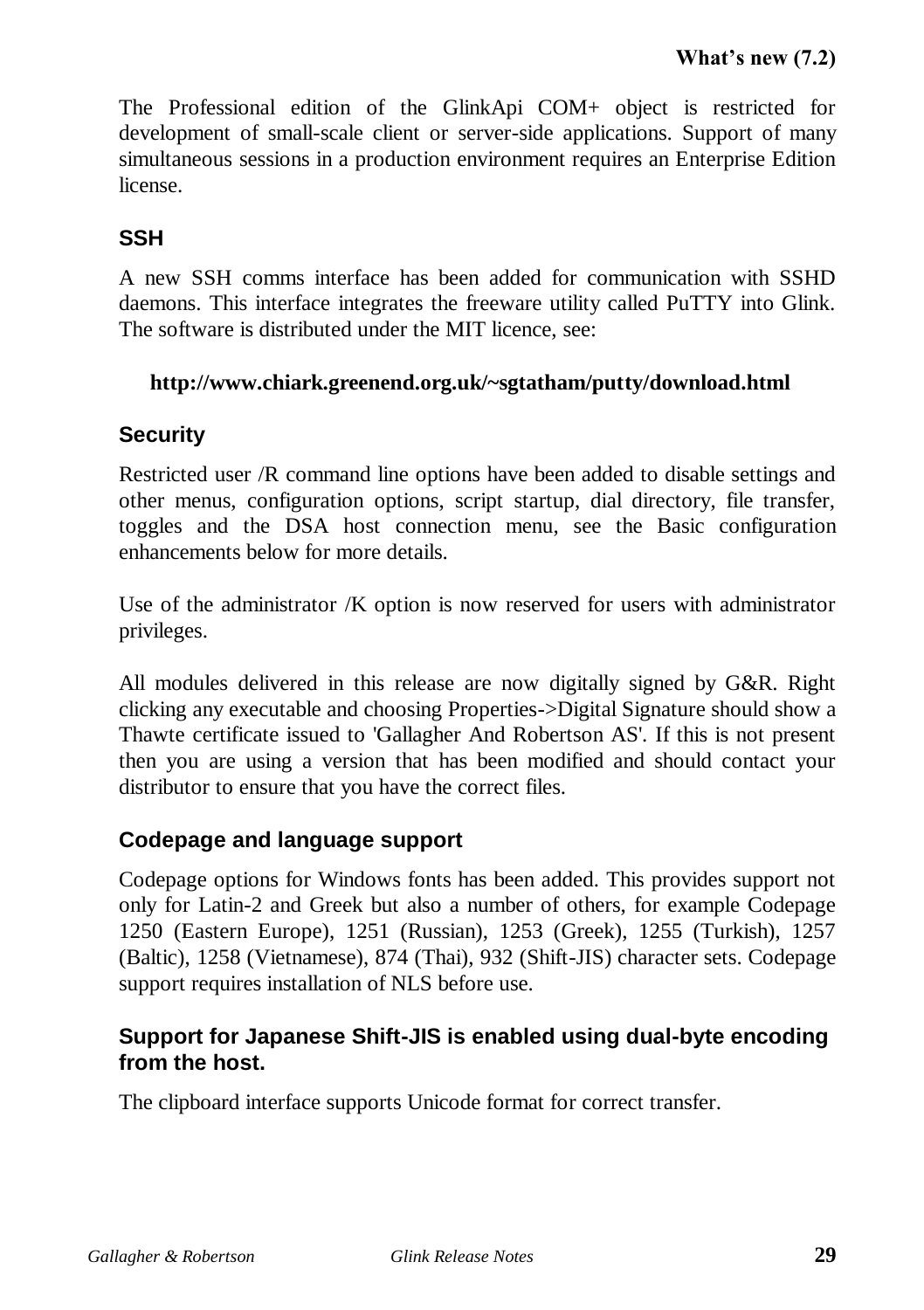#### **What's new (7.2)**

#### **Script enhancements**

A new facility has been added, 'learn mode'. This allows you to do a simple 'record' of your interaction with the host, and save this as a script file for future use. The facility is accessed either through a new default button on the toolbar or through the edit menu.

The script TRACE command has been enhanced. When this command is used, a separate window will open when the script is executed, showing the contents of the script file and highlighting each line of the script as it executes.

Support for Unicode script files, Windows routines are used to internally convert to the currently active codepage before use.

#### **Support for LF-delimited script files has been added.**

New 'keys' MLDBL, MRDBL and MMDBL have been introduced in order that double clicks may be trapped by the script ON KEY command. Note that this will function only when the corresponding single click is also trapped by the script.

#### **The following new commands and variables are available:**

CRDW allows you to read double-byte values from the configuration file in a single operation

| <b>OLE ERRORS</b>          | gives control over OLE runtime error handling |
|----------------------------|-----------------------------------------------|
| <b>PPROFILE</b>            | allows you to write values to INI-style files |
| <b>RESET TURN</b>          | for resetting the ON TURN event               |
| SET ISTATUS AUTO/SHOW/HIDE | for internet transfer status window           |
| <b>SET PKEY keyname</b>    | for setting the private key used in the SSH   |
|                            | <b>PuTTY</b> interface                        |
| \$GLCFG                    | for Glink config directory                    |
| <b>\$ISTATUS</b>           | for internet transfer status                  |
| <b><i>SLICENSE</i></b>     | gives full license text                       |
| <b>\$LICSERVER</b>         | gives license server name                     |
| <b>\$OLEERROR</b>          | gives numeric OLE error code (when available) |
| <b>SPKEY</b>               | gives the current private key                 |

#### **Ggate enhancements**

A new dialog between Ggate and Glink gives a list of available Ggate coname and parameters configured on server now visible in the DSA/DIWS Host configuration dialogbox for each Ggate coname. Note, this new feature requires  $G\&R$  Host Links 6.2.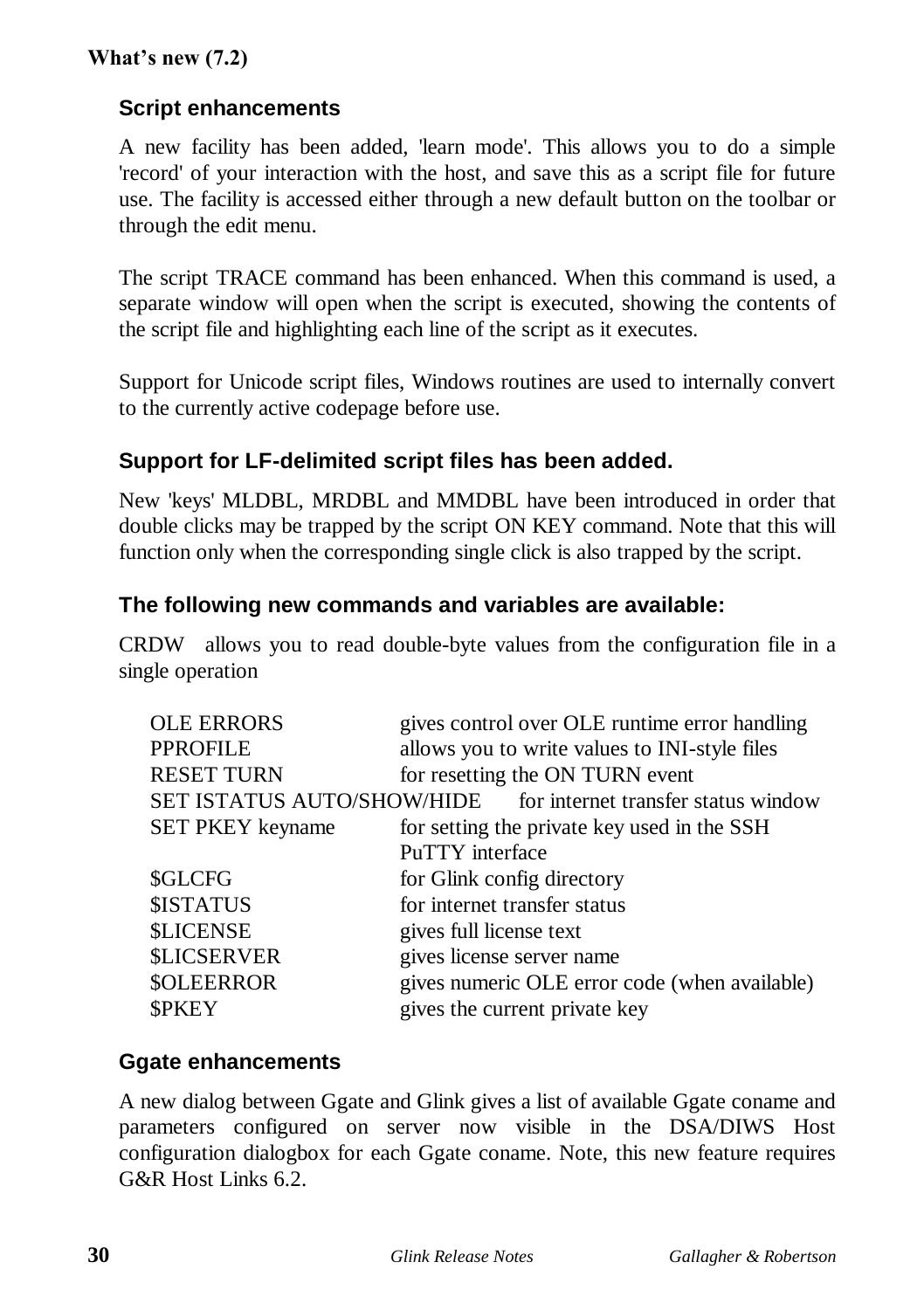New models have been added for Ggate that allow for fully transparent eight bit communication, the DKU9107 and VIP9800 models. This removes requirement for SS2 usage on DKU. Note that upgrading the software at the host end will be necessary for these models to be available.

\$\*\$PTRN (demand turn) has been added to Ggate command menu.

#### **Emulation enhancements**

The IBM 5250 emulation has more options to control AS/400 error message states. These include allowing any command key to reset the error state, displaying the error messages in the status bar and suppressing the status line.

### **Basic configuration enhancements**

Command line options can be put in a .glink file and used as a shortcut or an URL to start Glink, e.g.:

http://myweb.com/glink/startup.web/myhost.glink

The GLINK.INI file, used for specifying default command line options, can now be placed in the Glink directory and will be read by both Glink and the GlinkApi server.

The following new command line options are available:

| /CD configdir    | Glink configuration file directory                  |
|------------------|-----------------------------------------------------|
| $/J[x]$ filename | Start debug mode                                    |
| /LS dnsname      | DNS name of the Glink license server                |
| /RD              | Disable use of debug mode                           |
| /RG a,b,c        | Disable predefined groups on menus $(1-6)$          |
| /RL              | Lock all configuration options                      |
| /RM $p1,p2,p3$   | Disable specific menus                              |
| /RS              | Has same effect as script SECURE ALL ON command     |
| /RW              | Remove Windows (system) menu                        |
| /VER update      | Version control option for automatic Glink upgrades |
|                  |                                                     |

The standalone GLKEY console utility program has been replaced with GUI transliteration table configuration directly from the keyboard options dialog.

You may now specify multiple IP addresses for all hosts. Glink will connect to these sequentially until a successful connect is made. This applies also to the alternate address for Ggate connections.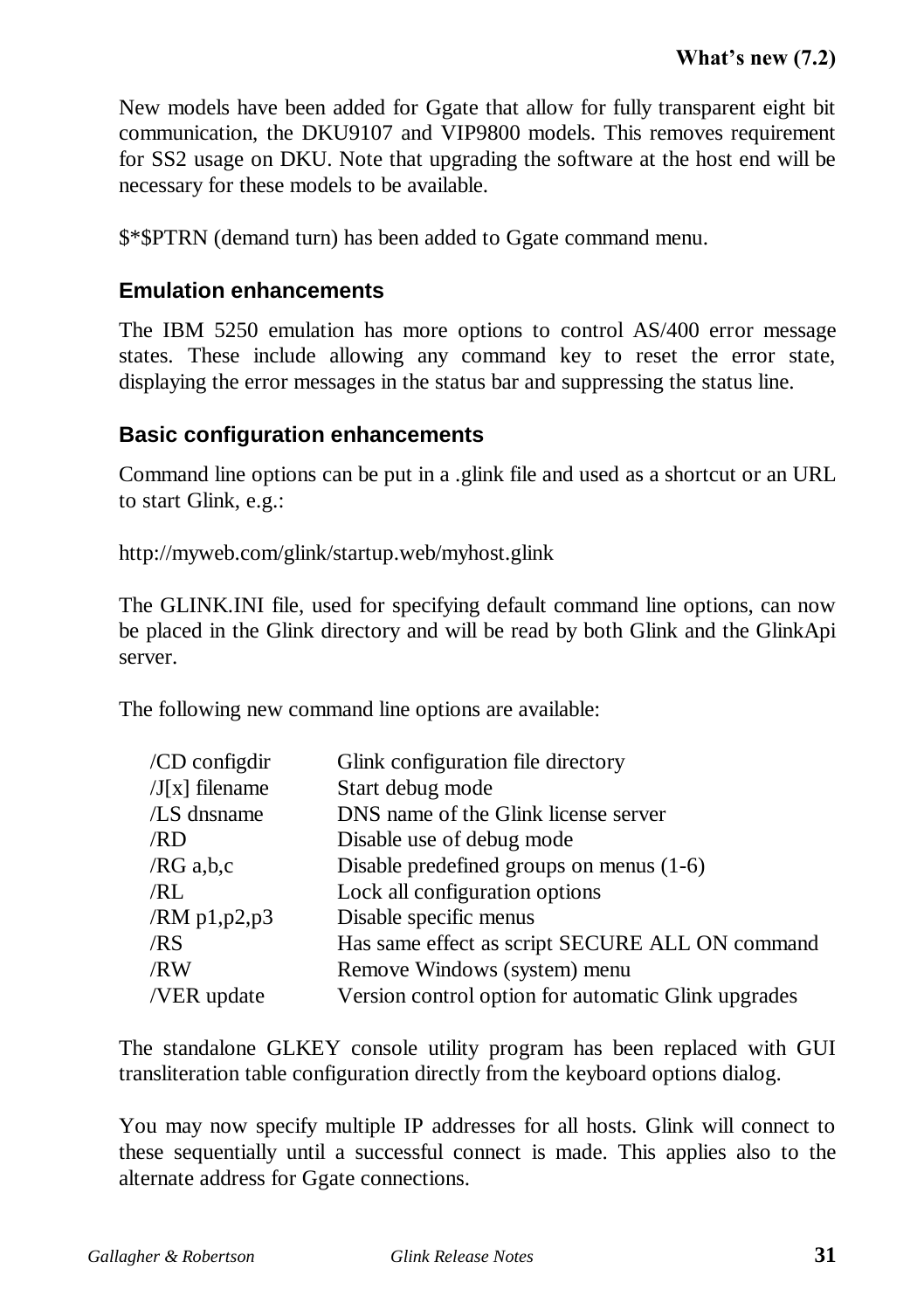#### **What's new (7.2)**

Marked rectangles can now be configured to include trailing spaces when copying them to the clipboard.

If the emulation mode permits it, you can now paste data as a block at the current cursor position.

An option has been provided to enable numeric checking for DKU input fields using the same limits as does the Wincom emulator.

TNVIP wait for message rather than turn, fixes problems with 'bad' TNVIP server.

### **Other enhancements**

This release has been qualified for use with the Windows 2003 Server family of operating systems.

All the necessary enhancements have been added to Glink to make it Windows XP compliant changing the visual aspects of dialog boxes and controls.

Generic FTP/HTTP access for all files, basically any file referenced by Glink can be accessed using ftp://, http:// or https://

The Enterprise edition includes a packaging tool called GLPACK that allows you to customize the single file setup delivery package.

The License upgrade dialogbox has now been enhanced. Licenses delivered electronically can be pasted directly.

If the PDF documentation files are available a viewer program allows access either directly to installed files or to the files on a CD.

The Glink setup program is now a self-extracting, self-installing package and can include multilingual packages. The package can be customized with the GLPACK utility.

Right mouse double click marks line, as well as current left double click for word.

Full Latin-2 support using SS2 has been added for DKU emulations.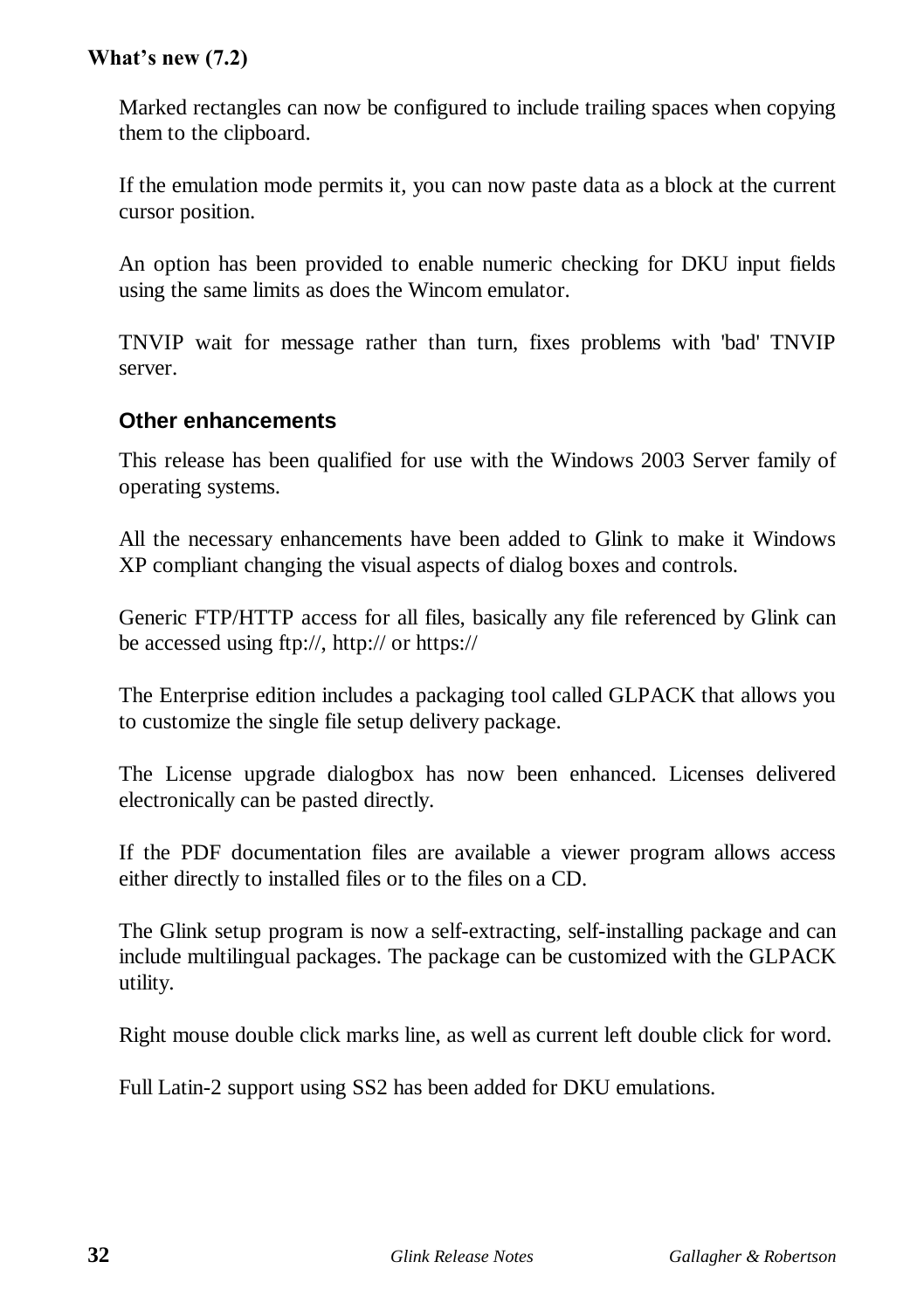The debug mode option available from the File menu and toolbar has been changed and will now display a debug window corresponding the the /J debug window. Debugging options have also been added to its menu, see new /J command line options for details.

## **GlinkFTP**

All the necessary enhancements have been added to GlinkFTP to make it Windows XP compliant. This allows all the Windows XP look-and-feel options to be enabled.

GlinkFTP now includes context-sensitive online help.

The default start directory is now the %HOMEDRIVE% directory rather than the 'My Computer' drives list.

A new option to specify the 'local port' for the incoming data connection has been added for use when running in non-PASV mode.

Log & trace options have been extended and it is now possible to configure your own viewer when you open/edit files.

Command line options have been added for automatic transfers or to execute a list of FTP commands from a file.

## **GlinkApi**

Most of the enhancements to the GlinkApi have been added due to requirements for GlinkWeb, the new web mode feature.

Amongst its requirements was the need to access the current Glink emulation type and comms interface for special treatment depending on the result.

API access to the Ggate interactive logon parameters is now available. This is implemented as an event that is triggered as necessary by the API when the GlinkApi.start or GlinkApi.connect methods are called.

As the GlinkApi is 'event driven', a method for waiting for the next Glink event to occur has been added. This allows more normal 'scripting' languages such as VBS and Jscript to use the API easily. It is also used by GlinkWeb, as this uses ASP server-side scripting.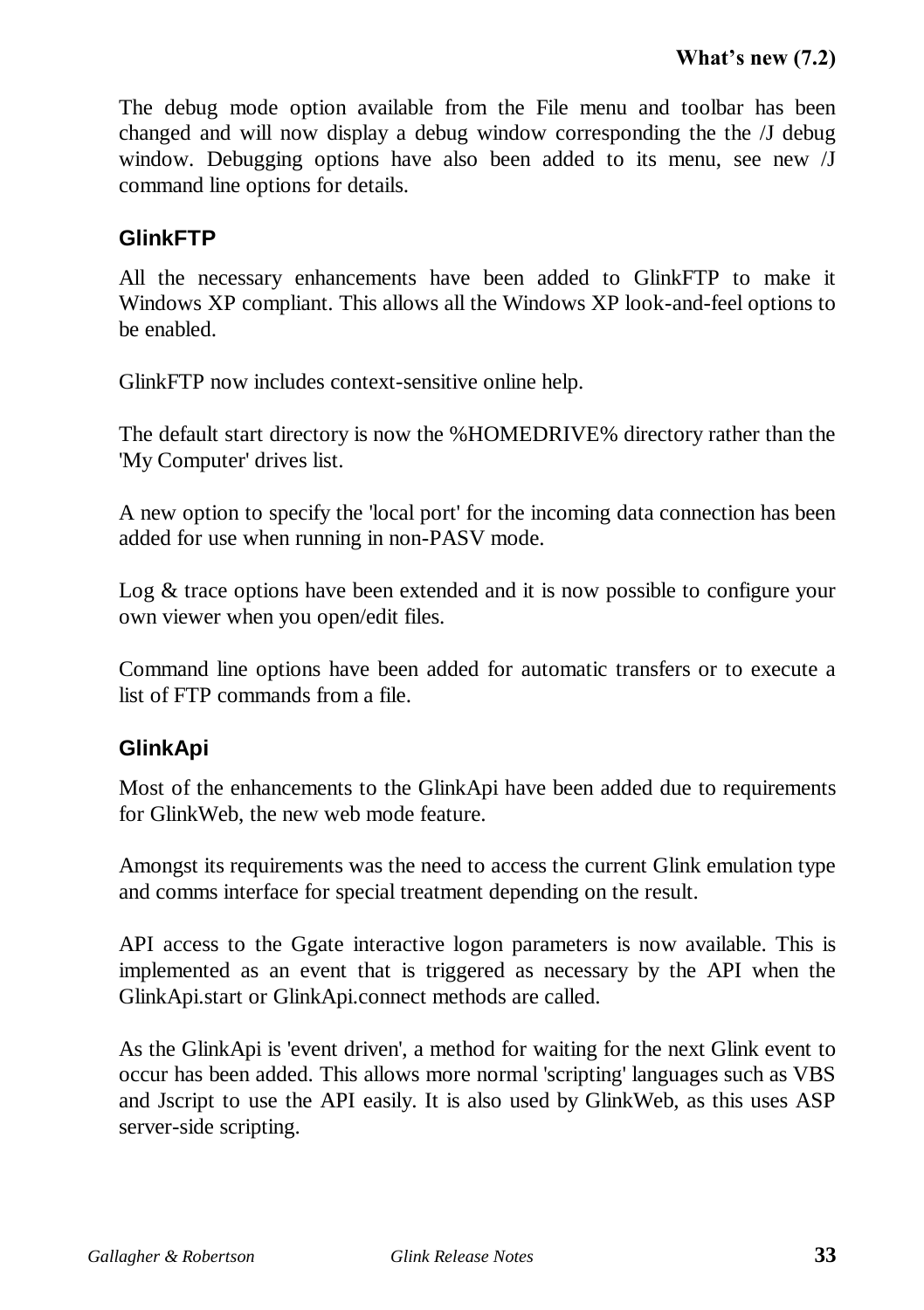## **What's new (7.2)**

Finally, methods for accessing the comms interface in Glink directly were added. These are mostly of use to a server-side programmer requirling direct DSA access to the host.

Here is a full list if the methods that have been added to the GlinkApi interface:

| debugStart                  | Start or restart Glink debugging, send output to a<br>file.              |
|-----------------------------|--------------------------------------------------------------------------|
| debugStop                   | Stop Glink debugging.                                                    |
| flushGlinkEvents            | Flushes the GlinkEvent queue.                                            |
| getBackgroundColor          | Returns the RGB value for the given field or<br>character attribute.     |
|                             | getCommunicationProtocol Returns the current communication protocol.     |
| getDataLength               | Returns the length of the target area.                                   |
| getDefaultColorAttribute    | Returns the default color attribute settings.                            |
| getEmulationType            | Returns the current emulation type.                                      |
| getForegroundColor          | Returns the RGB value for the given field or                             |
|                             | character attribute.                                                     |
| getGlinkEvent               | Returns the first GlinkEvent available.                                  |
| getInteractiveComParams     | Returns the interactive communication<br>parameters.                     |
| getVariableFieldsEx         | Returns the GlinkFields object associated with                           |
|                             | the current screen with variable fields only.                            |
| getScreenCharacterSet       | Returns the name of the screen character set                             |
|                             | configured.                                                              |
| GlinkKey                    | creates a utility GlinkKey object. This allows the                       |
|                             | use of the GlinkKey.toString and GlinkKey.toKey                          |
|                             | methods.                                                                 |
| markScreenArea              | This method marks the given screen area.                                 |
| MessageModeBufferOverwrite  |                                                                          |
|                             | Specifies if the message mode receive buffer may                         |
|                             | be overwritten if the limit of the buffer is reached.                    |
|                             | messageModeReceiveBytes This method returns the byte array received from |
|                             | the host since the last time this method or                              |
|                             | messageModeReceive() was called.                                         |
| MessageModeReceiveBytesSync |                                                                          |
|                             | This method waits until the turn has been                                |
|                             | received from the host and then returns the byte                         |
|                             | array of characters received, in the host native                         |
|                             | character set.                                                           |
| messageModeSendBytes        | This method bypasses the Glink emulation and                             |
|                             | sends a byte array directly to the host.                                 |
| queueGlinkEvents            | Enables or disables the queuing of GlinkEvents.                          |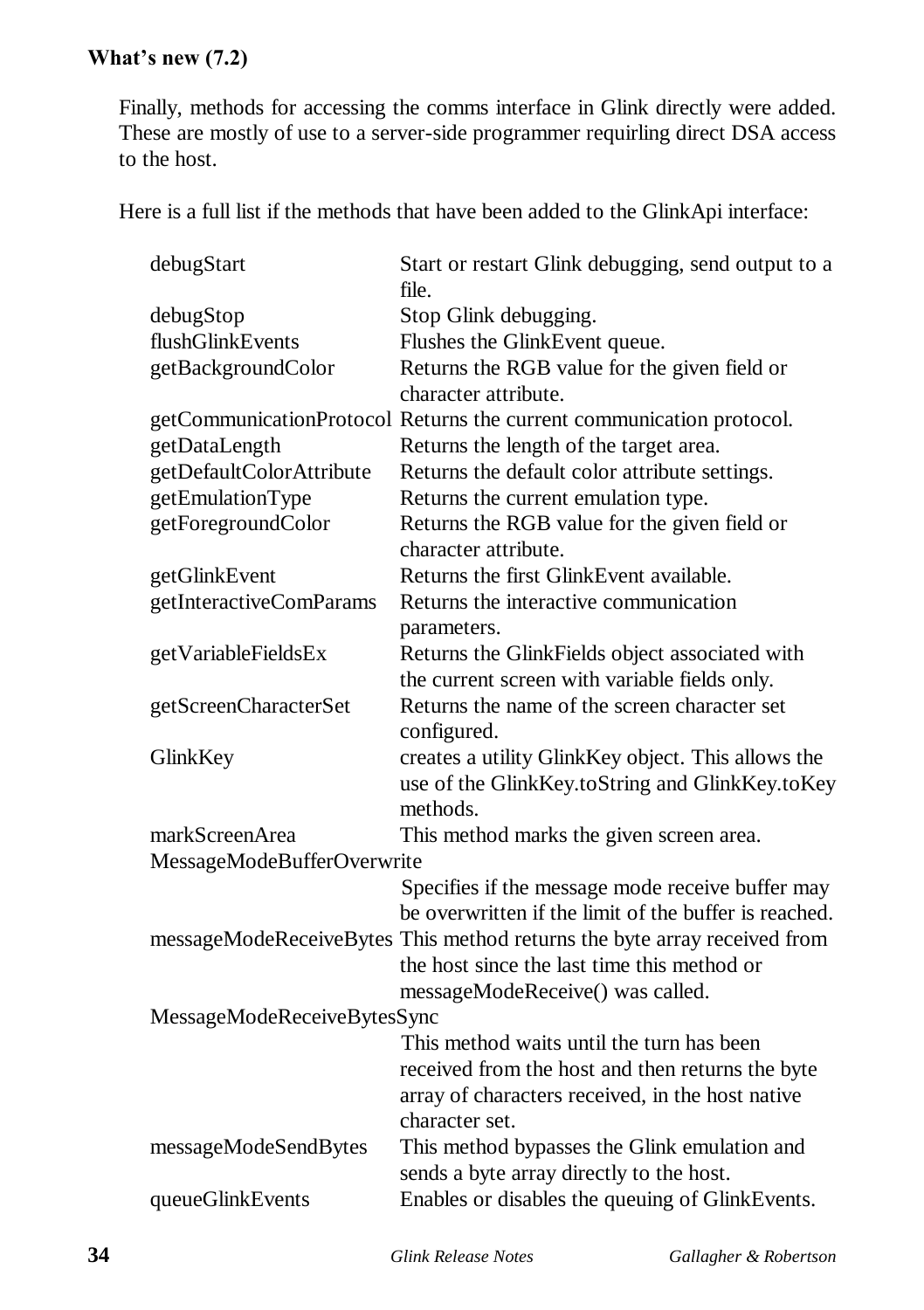| setGlinkDirectory       | Sets the Glink directory.                      |
|-------------------------|------------------------------------------------|
| setInteractiveComParams | Sets the interactive communication parameters. |
| translateBuffer         | Translates a string between ASCII and EBCDIC.  |

Some new GlinkEvents have been added:

| INTERACTIVE COM PARAMS REQUESTED |                                                |
|----------------------------------|------------------------------------------------|
|                                  | Notifies that the Glink communication module   |
|                                  | needs additional parameters.                   |
| PRINT STARTED                    | Notifies that print has started but is not yet |
|                                  | available.                                     |

For more details, please refer to the "GlinkApi reference".

All the GlinkApi constants have been changed to include the class name that uses them, e.g. GlinkKey HOME, GlinkEvent CONNECTED or GlinkConfiguration\_PROTOCOL\_GGATE\_DSA. This change avoids any 'keyword' conflicts between programming languages and constants such as the VB/Pascal conflicts with END, LEFT, RIGHT etc.

New Glink.JS/VBS files are now included with this release. They contain all the constant definitions described above and are automatically included into the source object when running ScriptControl VS/VBS files.

For more details, please refer to the "Differences from the Glink for Java version" section.

A new GlinkApi.GlinkKey method has been added to create a utility GlinkKey object. This allows the use of the GlinkKey.toString and GlinkKey.toKey methods.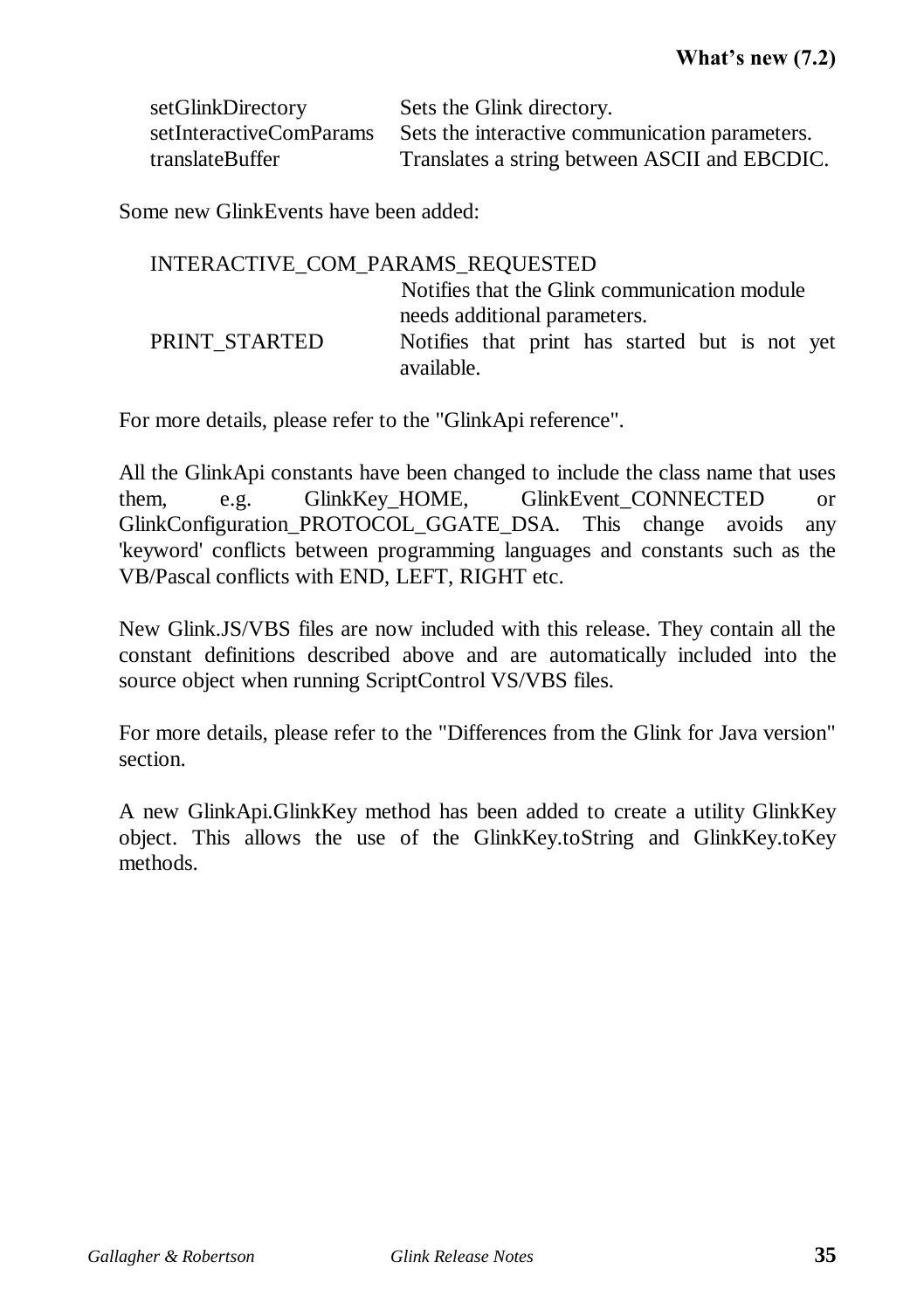# *What was new in Glink Professional edition 7.1?*

The following new features and corrections have been added since the 7.0.0 release of Glink for Windows (see also: What was new in release 7.0):

## **Secure Sockets Layer (SSL)**

Glink can be configured to use the Secure Sockets Layer (SSL) through Microsoft's Secure Channel (SChannel) security package to provide securityenabled communications, including identity authentication and secure, private communication through encryption.

All currently supported versions of Microsoft Windows include SSL (SSL v2/v3 and TLS v1) and data encryption as a standard, and require no additional software, for Windows 95 and 98, refer to the Prerequisites section for details of how these must be upgraded to support SSL.

When a secure connection has been established, a small icon of a lock is displayed in the status bar. If the mouse is hovered over the lock, then the servers X.509 credentials are displayed.

## **GlinkFTP client**

An FTP client is now provided with Glink. This runs as a free-standing program and may be started either directly from the Glink folder, or from the transfer menu in Glink. GlinkFTP is also integrated with Glink via the script language, see the script enhancements section below for more detail.

#### **User interface new-look**

The basic look and feel of Glink has been enhanced to give it a 21st century look.

The main features are the new highlighting toolbars and the possibility of configuring a background wallpaper in the host emulation window and surrounding it with a frame with its own wallpaper (see facelifting section), giving a completely new dimension to old legacy applications.

The toolbars automatically highlight as the mouse moves over them. There are two new bars, a keyboard bar and a function bar, which contain emulation specific buttons. All the bars can be moved and docked at the top or bottom of the Glink window, or they can be parked partially or completely outside the emulation window. Their last positions may be saved on exit. An option to prevent moving of the bars is also available.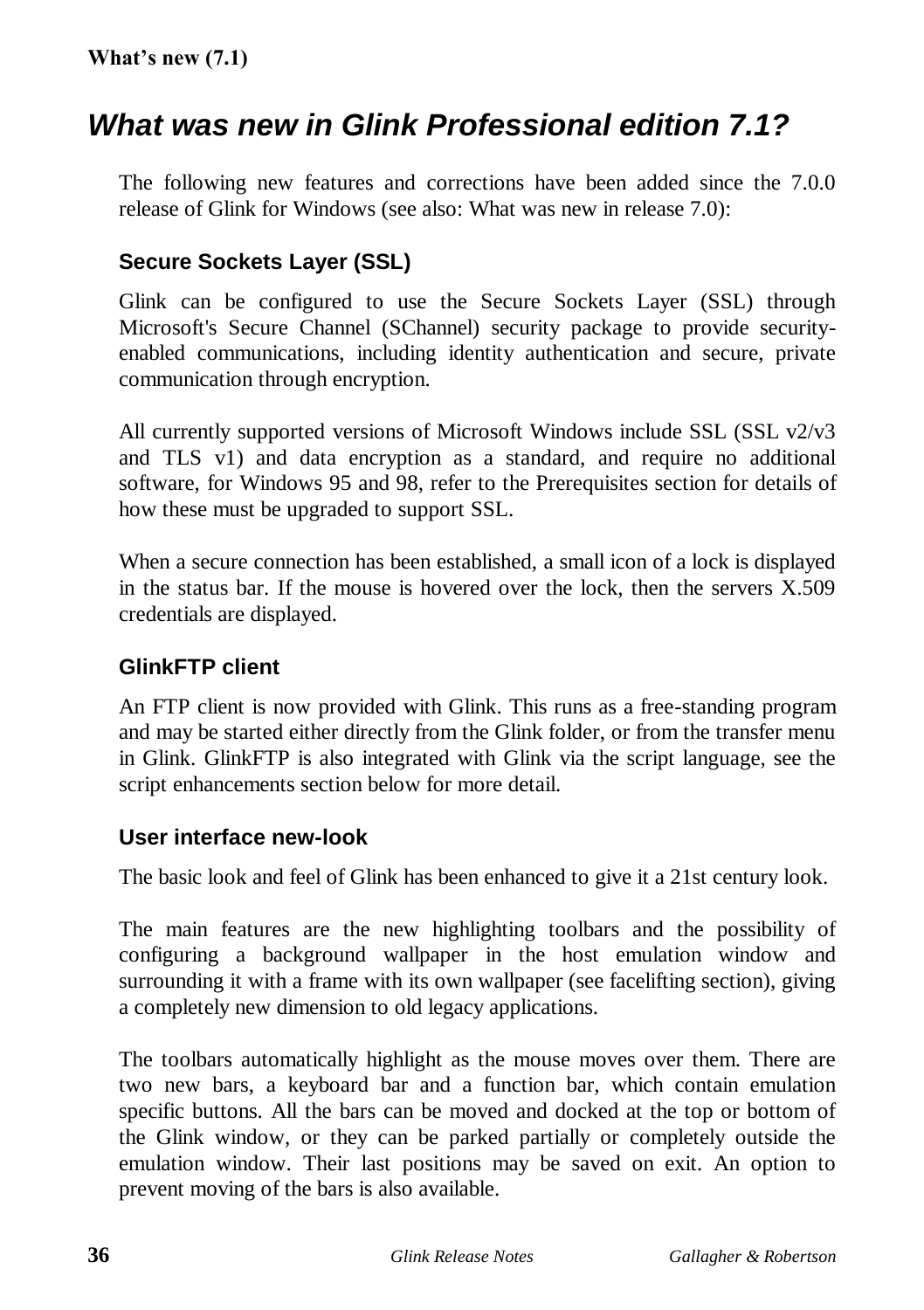The Glink dropdown menus now contain menu-tip images. The Settings menu menu can be configured to be a dropdown menu rather than the Win95 style Control Panel icon box.

## **Facelifting enhancements**

Several options have been added to provide for additional automatic facelifting of the emulator screen. These have been grouped in a new dialog box in Settings / Screen. They include:

Automatic conversion of function key abbreviations sent by the host into onscreen buttons.

Specification of an image file to use as a background image for the emulator screen, and several additional options for controlling the image display.

Specification of a frame (margin) around the emulator screen.

Specification of an image file to use in the frame, and several options for controlling the image display.

#### **Emulation enhancements**

IBM 3270 and 5250 emulations can now be used in typeahead mode.

The 5250 Field exit keys can be configured on the numeric pad in the IBM 5250 emulation options.

AS/400 error messages sent to the status line can now be configured to automatically unblock the keyboard on the next keypress.

## **Script enhancements**

A startup script may now be associated with a particular configuration file.

Names set in the status line with the HOST or NAME commands can now be URLs which will work as hyperlinks.

VBScript or Jscript files can now be started in exactly the same ways you can start a normal Glink script, you can pass input parameters to their Main() function and retrieve return values return values in the \$GPARAM script variable.

The OLE script command has been enhanced to work with object collection lists.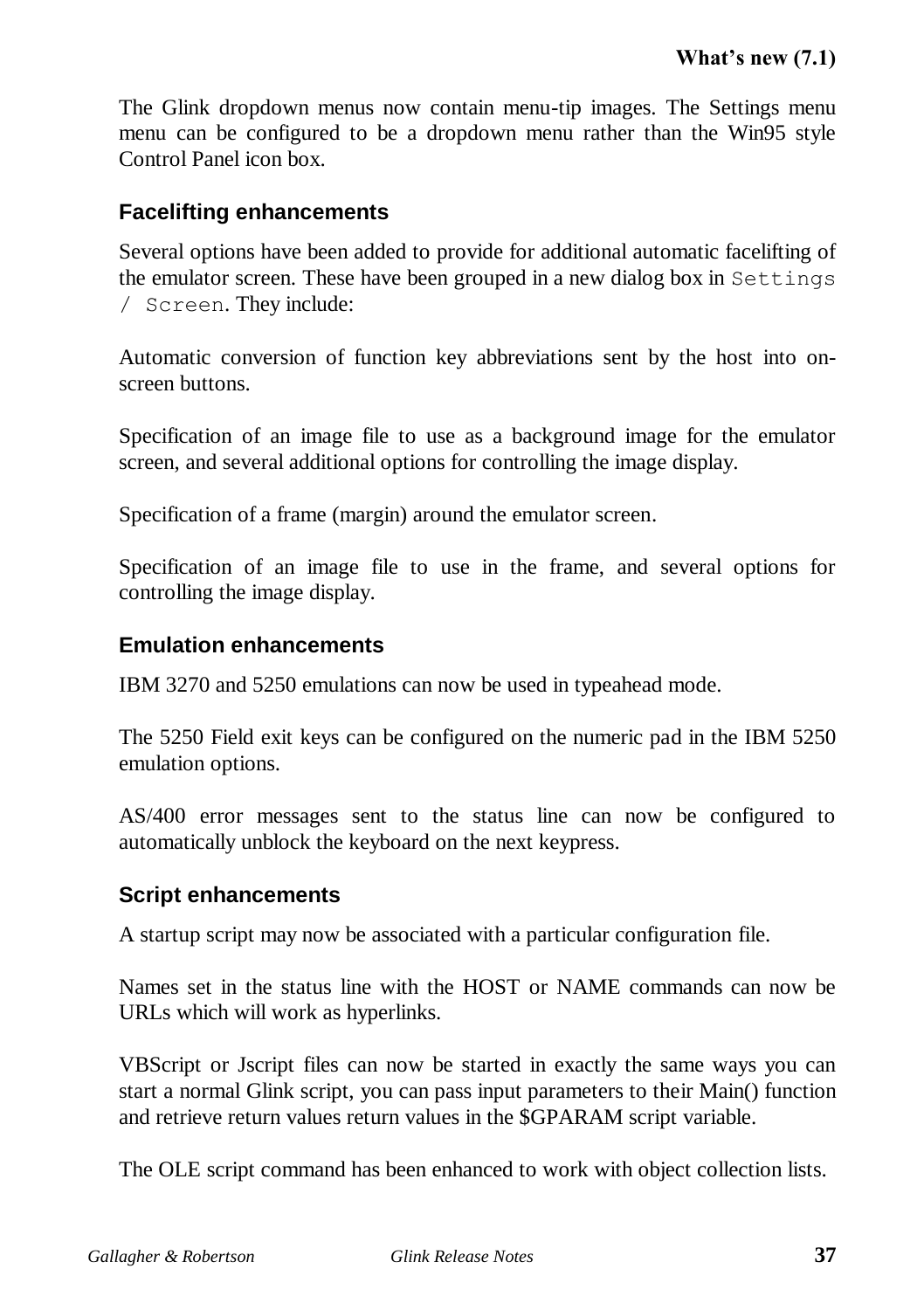## **What's new (7.1)**

The following new commands and variables are available:

| FTP to transfer a file using FTP |                                                      |
|----------------------------------|------------------------------------------------------|
| <b>MSGBOX</b>                    | displays a user message in a separate window         |
| PERFORM EDTRECALL                | to invoke the command recall editor                  |
| SET 3D options                   | to set options for 3D variables                      |
| <b>SET DKUCOLOR</b>              | to set the DKU color mode                            |
| <b>SET DKUMODEL</b>              | to set the DKU terminal model                        |
| <b>SET FCLICK options</b>        | to set a clickable area in the frame wallpaper       |
| <b>SET FKEYBAR</b>               | controls the function key bar                        |
| <b>SET FRAME options</b>         | to set frame wallpaper and options                   |
| <b>SET FTP options</b>           | to set parameters for FTP transfers                  |
| <b>SET KBDBAR</b>                | controls the keyboard bar                            |
| <b>SET RESIZE options</b>        | to set the strategy for window resizing              |
| <b>SET SSL options</b>           | to set various secure socket operational             |
|                                  | parameters                                           |
| <b>SET WALLPAPER</b>             | options to set background wallpaper and              |
|                                  | options.                                             |
| <b><i>SFRAMEPAPER</i></b>        | provides the current frame wallpaper filename as     |
|                                  | set with SET FRAME.                                  |
| \$FTP                            | provides the status of the current FTP transfer      |
| <b>\$FTPADDRESS</b>              | provides the current ftp host IP address as set      |
|                                  | with SET FTP ADDRESS.                                |
| <b>\$FTPCONFIG</b>               | provides the current ftp configuration file name as  |
|                                  | set with SET FTP CONFIG.                             |
| <b>SFTPDEFAULT</b>               | provides the default ftp host name as set with       |
|                                  | <b>SET FTP DEFAULT</b>                               |
| <b>\$FTPERROR</b>                | provides an error message in the case of a failed    |
|                                  | FTP transfer.                                        |
| <b>\$FTPHOST</b>                 | provides the current ftp host name as set with       |
|                                  | SET FTP HOST.                                        |
| <b>SFTPMODE</b>                  | provides the current ftp connection mode as set      |
|                                  | with SET FTP NORM/PASV.                              |
| <b>\$FTPPASSWORD</b>             | provides the current ftp login password as set       |
|                                  | with SET FTP PASSWORD.                               |
| <b>\$FTPRESULT</b>               | provides the completion code for the FTP             |
|                                  | transfer.                                            |
| <b><i>SFTPSILENT</i></b>         | provides the setting for silent ftp mode as set with |
|                                  | SET FTP SILENT/VERBOSE.                              |
| <b><i>SFTPTRANSFER</i></b>       | provides the current ftp transfer mode as set with   |
|                                  | SET FTP ASCII/AUTO/BINARY/LOCAL8.                    |
| <b>\$FTPUSER</b>                 | provides the current ftp login user name as set      |
|                                  | with SET FTP USER.                                   |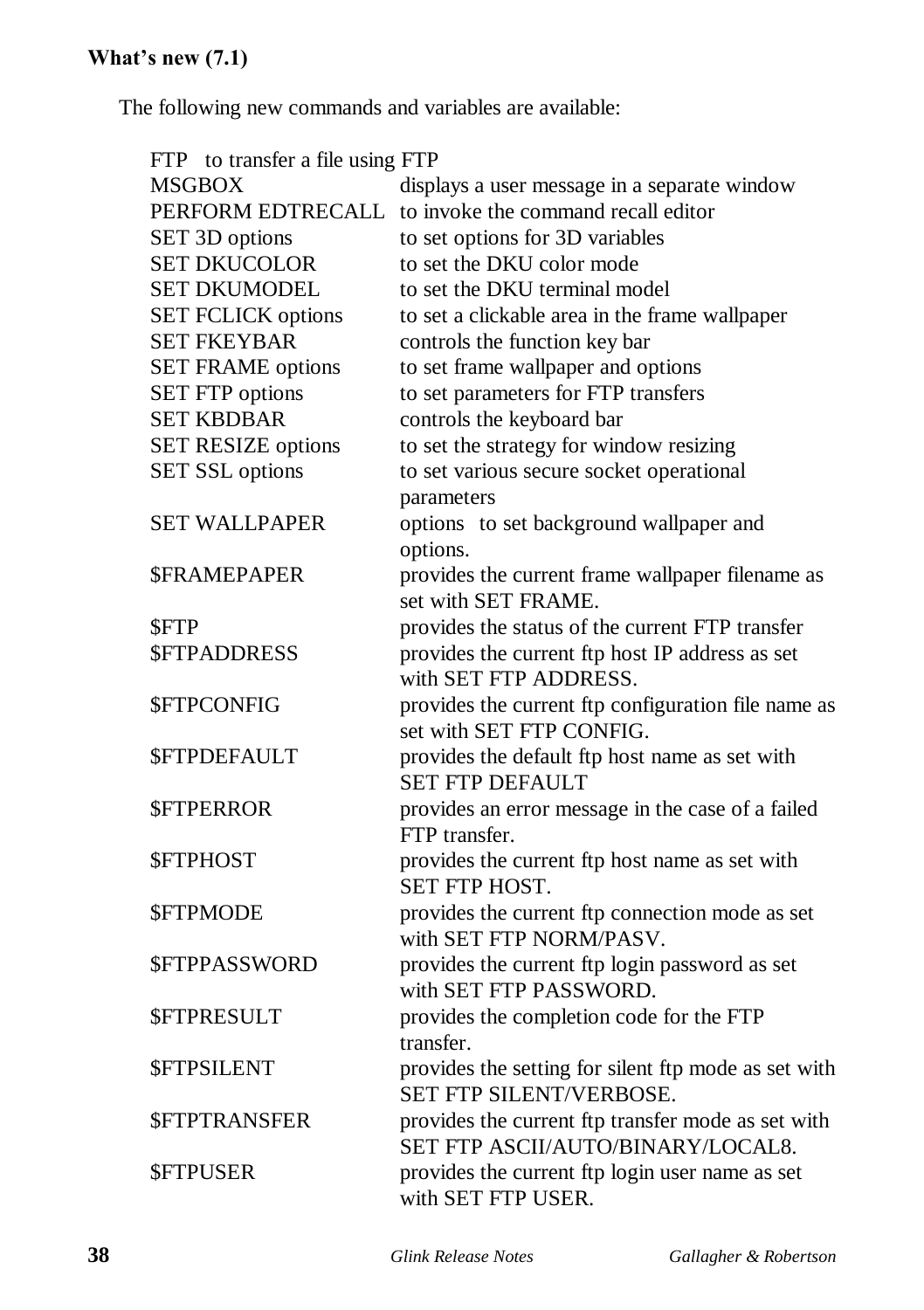| <b>SPETX</b>             | Provides the ETX position at the time of the most<br>recent transmit command, in scrollback<br>coordinates |
|--------------------------|------------------------------------------------------------------------------------------------------------|
| <b>SPETY</b>             | Provides the ETY position at the time of the most<br>recent transmit command, in scrollback<br>coordinates |
| <b>SPSTX</b>             | Provides the STX position at the time of the most<br>recent transmit command, in scrollback<br>coordinates |
| <b>SPSTY</b>             | Provides the STY position at the time of the most<br>recent transmit command, in scrollback<br>coordinates |
| <b><i>SWALLPAPER</i></b> | provides the current wallpaper filename as set<br>with SET WALLPAPER.                                      |

### **Other enhancements**

Default support has been added for WinSock2 when available. TCP/IP domain name addresses can now be above the previous 32 character limit.

Glink internally now uses dynamic length strings. This means that some of the 254 length limits have been lifted, this includes IP Addresses, Script variables, Script texts, etc.

When an 'inline macro' has been defined you will be asked whether the macro should also be saved as a numbered keyboard macro or as a script file.

Editing the recall buffer is now available as a configurable internal function from GLLAY.

The terminate on disconnect option has been extended to provide automatic reconnection if the host connection is lost.

NETSETUP can now install icons on the desktop without creating a program group folder.

The option for printer selection has been extended to allow choice of a printer the first time the printer is used in a given session.

Newer Microsoft products and operating systems now use Tahoma as the standard font for dialog boxes. Glink has been changed to use the same standard, but at the same time, for those who find the font more difficult to read, an option has been added to allow selection of a larger then normal font size.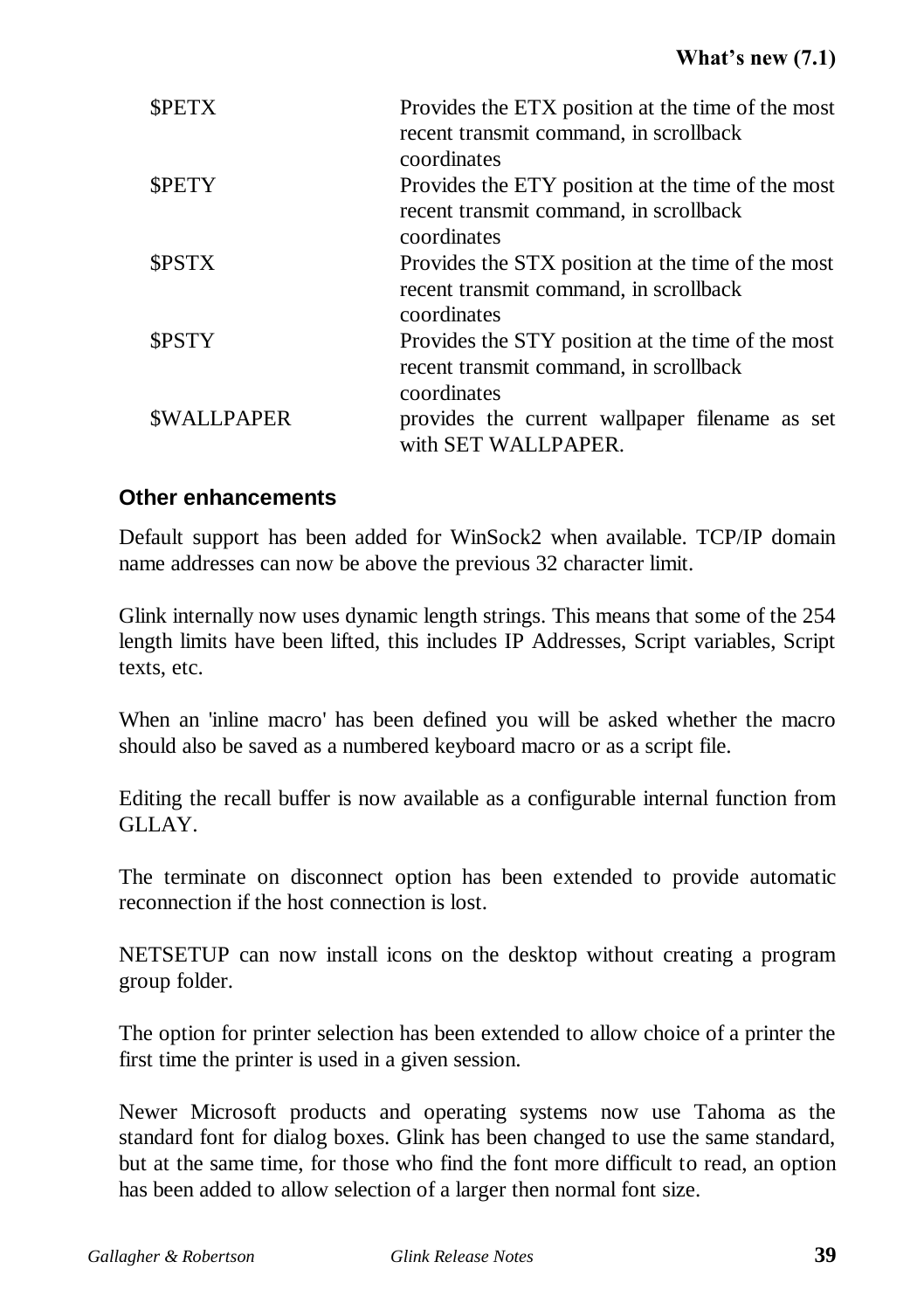# *What was new in Glink Professional edition 7.0?*

The following new features and corrections have been added since the 6.2.0 release of Glink for Windows (see also: What was new in release 6.2):

#### **New GlinkApi COM+ component**

A completely new GlinkApi COM+ component has been added to this release. The Glink for Windows API can be used from all COM aware visual developement tools in the normal way. A complete on-line Help is supplied in the GLINKAPI.CHM file (HTML Help format) and an Icon to reach it will created in the Glink icon folder.

The API is visible externally as an out-of-process server and can be used from Active Server Pages (ASP) within Microsoft's IIS. ASP support gives access to the GlinkAPI object via the standard SESSION and APPLICATION objects available in Active Server Pages.

The Enterprise edition of Glink (to be announced later this year) will have exactly the same API, and execute within the MTS (Microsoft Transaction Server) architecture as an in-process server, making Glink the perfect host access component for your e-business applications on the Microsoft platform.

NB!! This GlinkApi is 100% compatible with the API supplied with the Professional and Enterprise editions of Glink for Java. E-business application developers who want a cross-platform application can easily migrate between the Glink for Java and Glink for Windows versions of the GlinkApi.

GlinkApi COM+ source samples

Samples in Borland Delphi and Microsoft VisualBasic are supplied. They are installed as 'read-only' files under the Glink directory in:

Samples\Delphi Samples\VisualBasic

These examples illustrate the basic use of the GlinkApi COM+ component. To execute these examples, you need the corresponding development tool. They connect to live sites via the Internet, using the G&R DSA Gateway interface and connecting to a remote G&R Ggate server (G&R Host Links product) at "gars.gar.no".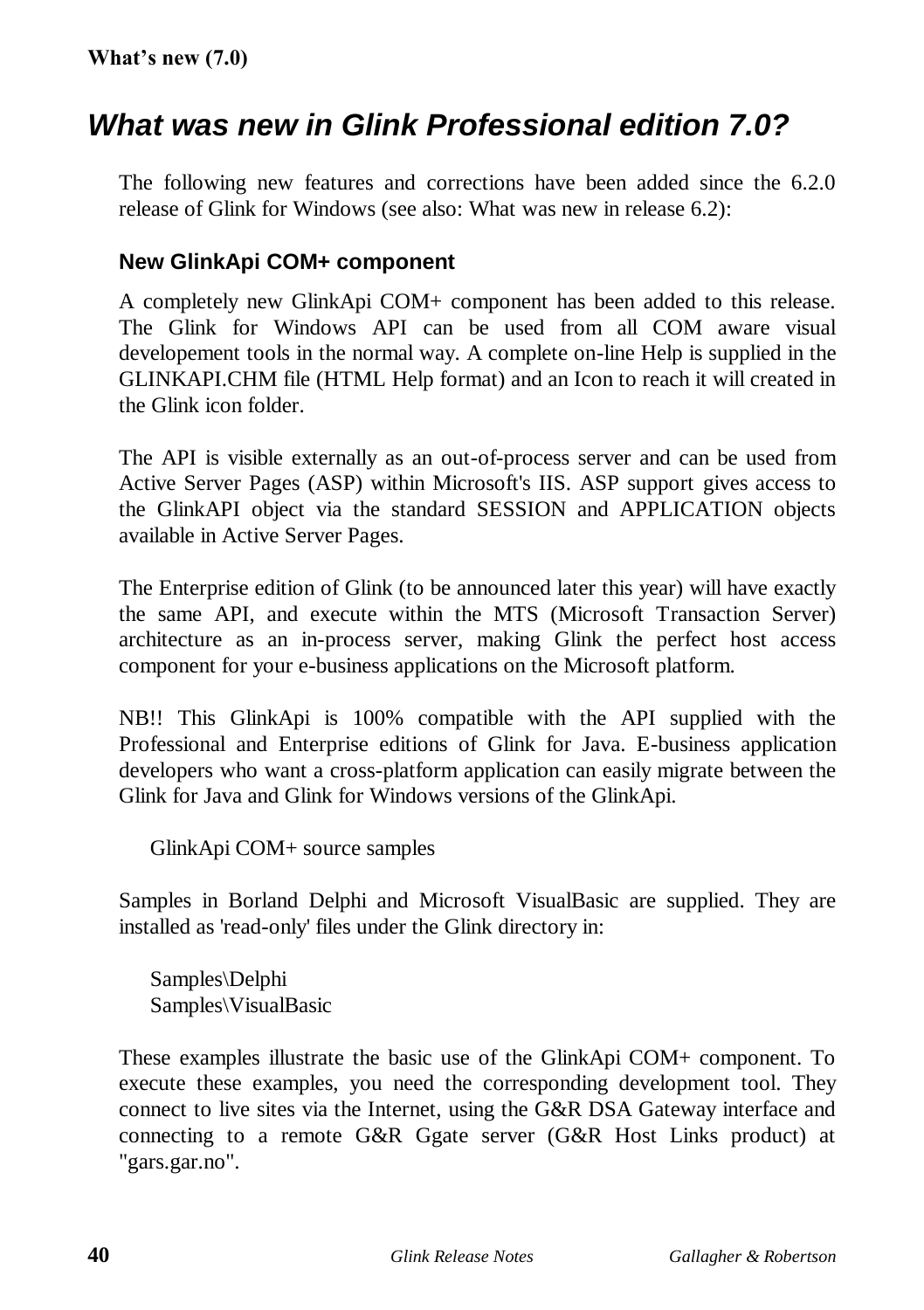## **Automation object enhancement**

The Glink's Automation object been extended with many new methods and interfaces for handling fields, screen data, general Glink information and COM events. This is an out-of-process server that you can start up and use from your own applications. Any COM aware visual developement tool (Visual Basic, C++ and J++) will recognize the Glink Automation object.

The Glink Automation object can also be used within VBScript or JScript files. You can write scripts in these standard script languages, that open and control copies of Glink. You can launch these scripts from the desktop and from all standard Windows applications, and integrate host access with any Office application that can start a script.

Extra!!!

VBscript and Jscript files can be executed from the Glink 'Run script procedure' dialog box. The script is executed directly from Glink in the same way as running a Glink script. The script that you launch will automatically inherit as an object the Glink that you launched it from, so that the script can take control over the Glink that started it.

#### **Security enhancements**

More possibilities of inhibiting certain features of Glink have been added:

Inhibit changes to any of the security options

Inhibit saving of DSA login user ID and password lists

Inhibit changes to configuration options by script

#### **Emulation enhancements**

Support for 3270 Graphics has been added and can be configured in the IBM 3270 emulation options.

#### **Script enhancements**

The limitation of 64Kb for script file size has been removed, and you may now run scripts of any size. The limitation of 32K for compiled size has been increased to 64Kb.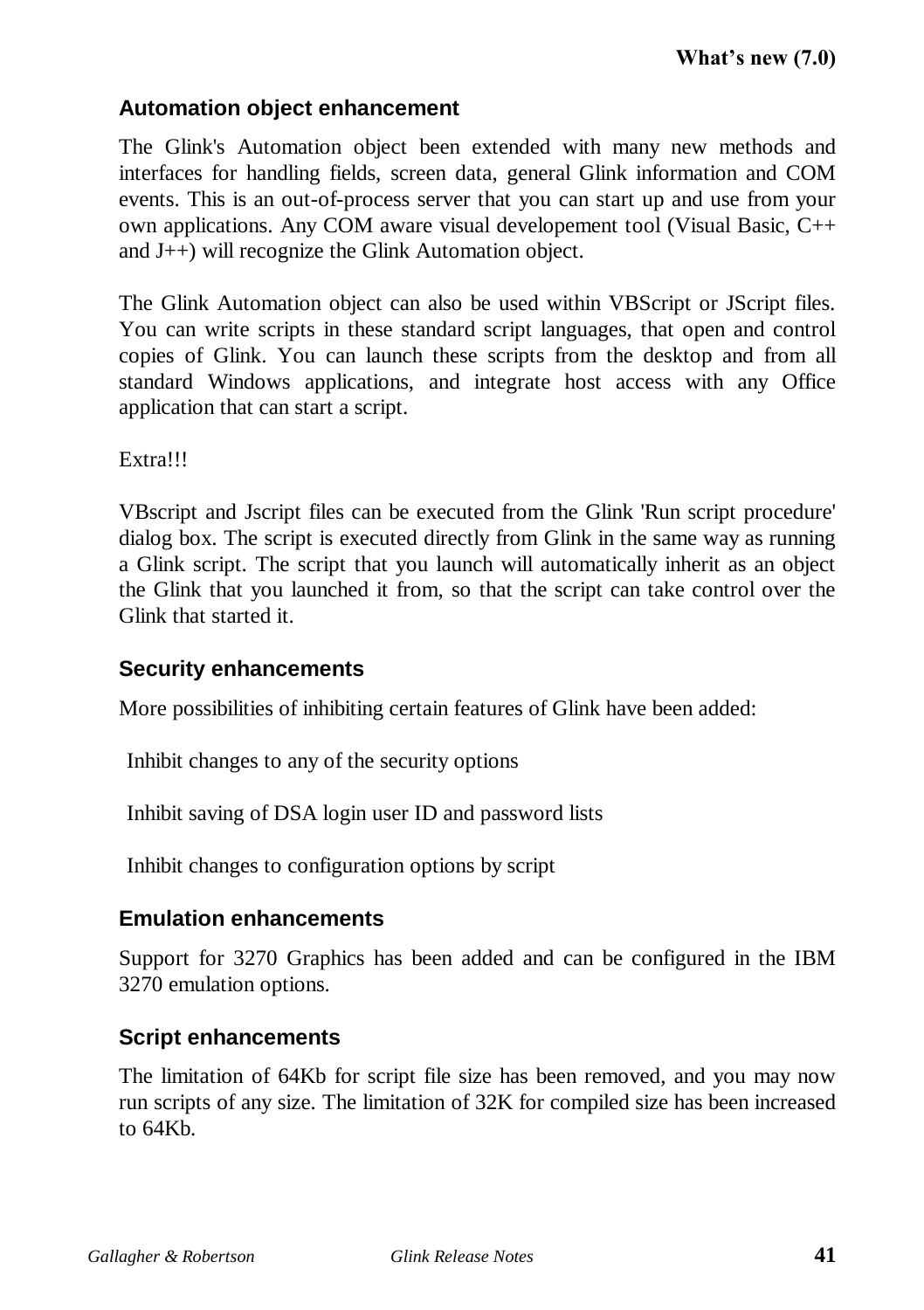#### **What's new (7.0)**

The script command, SET RESOURCE, has been improved to allow you to override one or more of the DSA/DIWS host parameters.

You can detect receiving the 'turn' from the host by using the new ON TURN script command.

If the Microsoft Script Control is installed on your PC then Glink automatically runs VBScript or JScript files if the file name is of the form \*.VBS\* or \*.JS\*. The Glink.GlinkApi and Glink.Auto objects of the current session is passed onto the script and are available under the "GlinkApi" and "Auto" names. If you don't have the Microsoft Script Control installed, you can download it from:

http://msdn.microsoft.com/scripting/scriptcontrol/default.htm

## **Other enhancements**

The Help / About GLINK / Update License dialog box has been improved to allow you to update the support and phone information displayed in the About GLINK dialog box. If you are updating the license information also, then the netsetup.ini file will also be updated if required.

New host and local printing options have been added to allow GlinkApi programs to intercept all print via the PRINT\_DATA event.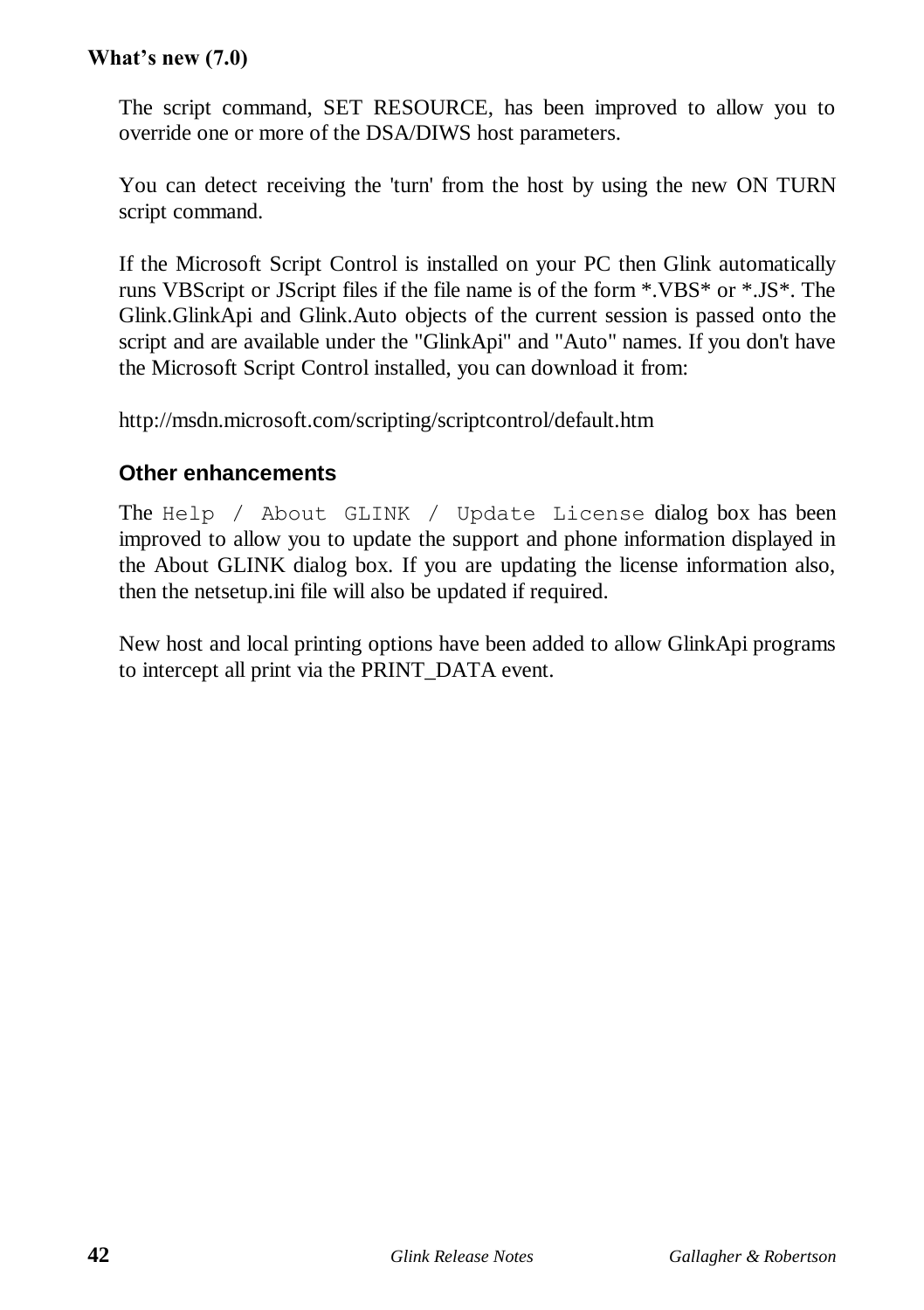# *What was new in Glink Standard edition 6.2?*

The following new features and corrections have been added since the 6.1.1 release of Glink for Windows (see also: What was new in release 6.1):

### **Changes that may affect the way your current Glink works**

Moving from R6.1 to R6.2, the new feature to position the cursor by left-clicking the mouse is on by default, but can be turned off (see below). If you have a release prior to 6.1 then you must search the 'What's new' section of the Glink help for each release since the one you are using. The most dramatic change is that the 3D option for input fields in forms was made default, and must be turned off if not desired. If you have tested the beta release of R6.2 then the integrated API has been removed, and will be made available in the Glink Professional Edition release 7.0.

### **API enhancement**

The COM/OLE model of Glink has been improved to allow access to the emulation screen. The dual-interface COM Component and TypeLib definitions for the Glink.Auto interface are now integrated. This makes it correspondingly much easier to use from external programs in languages like Visual Basic, C++ and  $J_{++}$ .

Examples of using the Glink.Auto interface can be downloaded from:

#### **ftp://ftp.gar.no/gar/utility/glink/oleexamp.exe**

oleexamp.exe Glink.Auto C++/J++/VB examples

Please note that the integrated COM component that was available in the R6.2b beta release has been scaled down, and the complete version will not be available until the first beta of Glink Professional (Release 7.0).

## **Ggate enhancements**

Ggate parameters are available in the host configuration menu to allow specification of printer connection name and printer connect to host so that these may be supplied without resorting to using additional parameters.

It's now possible to specify the name of a script that should be run when a Ggate connection has been established.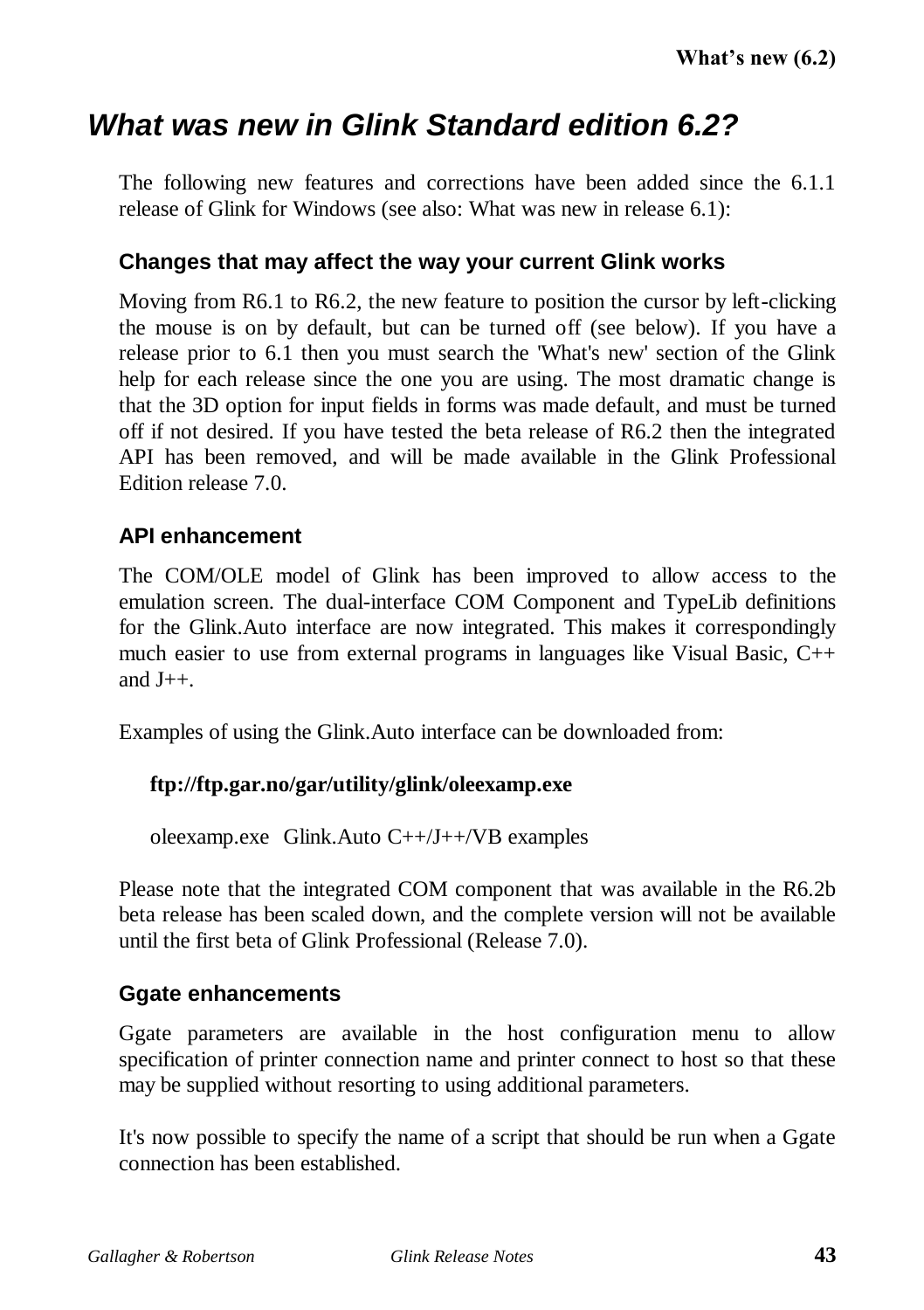## **Presentation enhancements**

For those emulations where it's relevant, you may now move the cursor directly to any permitted location simply by left clicking the screen. A new option allows you to turn this off if you would prefer not to use the function.

More 3D effect options have been added to customise the variable field look and feel. Everyone who hated the Microsoft Windows gray background we used with the 3D option will appreciate that we now use the Glink configured background.

The euro character is now displayed correctly for Windows fonts (so long as it is supported in the font being used).

Line graphics are now displayed even if you are using a Windows font; they will also always join up.

New options have been provided to allow dynamic selection of the way zero and underline characters are displayed.

A new option has been added to provide an optional ruler to mark the current screen position.

The context menu invoked with the right mouse button on the main screen will now replace some of the entries that are disabled when there is no current mark, giving new options for 'mark screen', 'print screen' and 'mail screen'.

## **Emulation enhancements**

A wrap around tabbing option has been added to the IBM5250 emulation.

An option has been added to provide control over numeric field checking in the IBM3270 emulation. There are many IBM applications which have specified numeric checking on alphanumeric fields, but which work with a real terminal as long as it is configured with a 'typewriter' keyboard (rather than data-processing keyboard).

## **Scrollback buffer enhancements**

An option has been added to the scrollback edit and context menus allowing you to delete lines that have been marked there. This allows you to be more selective about what is retained in the scrollback. This is yet another scrollback feature for the people who work with Glink all day, and have the scrollback as a handy record of what they have done today. People with entire GCOS dumps in the scrollback will now be able to retain the interesting bits.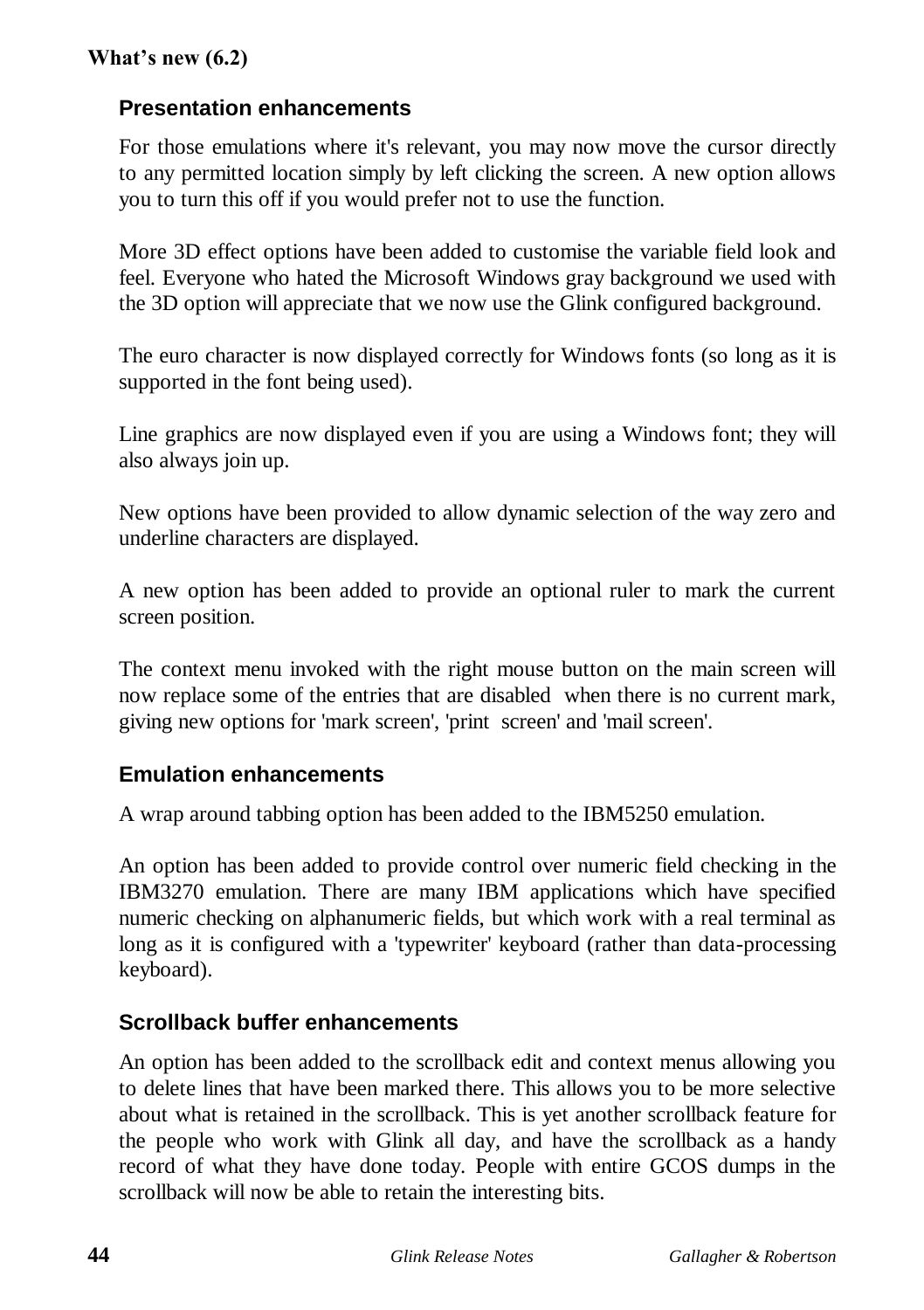## **Command recall buffer enhancements**

A facility for editing the command recall buffer has been included.

#### **Data entry field enhancements**

Many data entry fields both in the setup and other menus now implement a list of recently used data. Thus the file names you used in a number of recent transfers are now 'clickable' as choices for the next one.

### **File transfer enhancements**

Previously transferred file names are remembered, see 'Data entry field enhancements' above.

An option is provided for configuring the IND\$FILE command input field when using the Transfers/File transfer menu. The default value is the field containing the cursor.

Configuration options have been added for better paste/upload line wrapping control.

An option has been added to allow suppression of the warning provided when a local file already exists and is specified as the target for a file download.

## **Printing enhancement**

AS/400 print support has been added, select the 3812-1 printer model and specify the printer TN5250 device name to connect to.

A new option has been added to provide for interpretation of accented characters when the host sends these in a way designed for printing on DKU attached printers.

The status bar has been extended to show a small printer icon.

For Ggate connections this will show whether or not there is a printer connection active. For all interfaces the printer icon will indicate that there is print waiting for timeout and in that case you can force immediate printer output by clicking on the icon.

New options for printer usage allow you to force use of the printer timeout both for host and local printing. This allows you to print output without necessarily starting a new page for each printer job.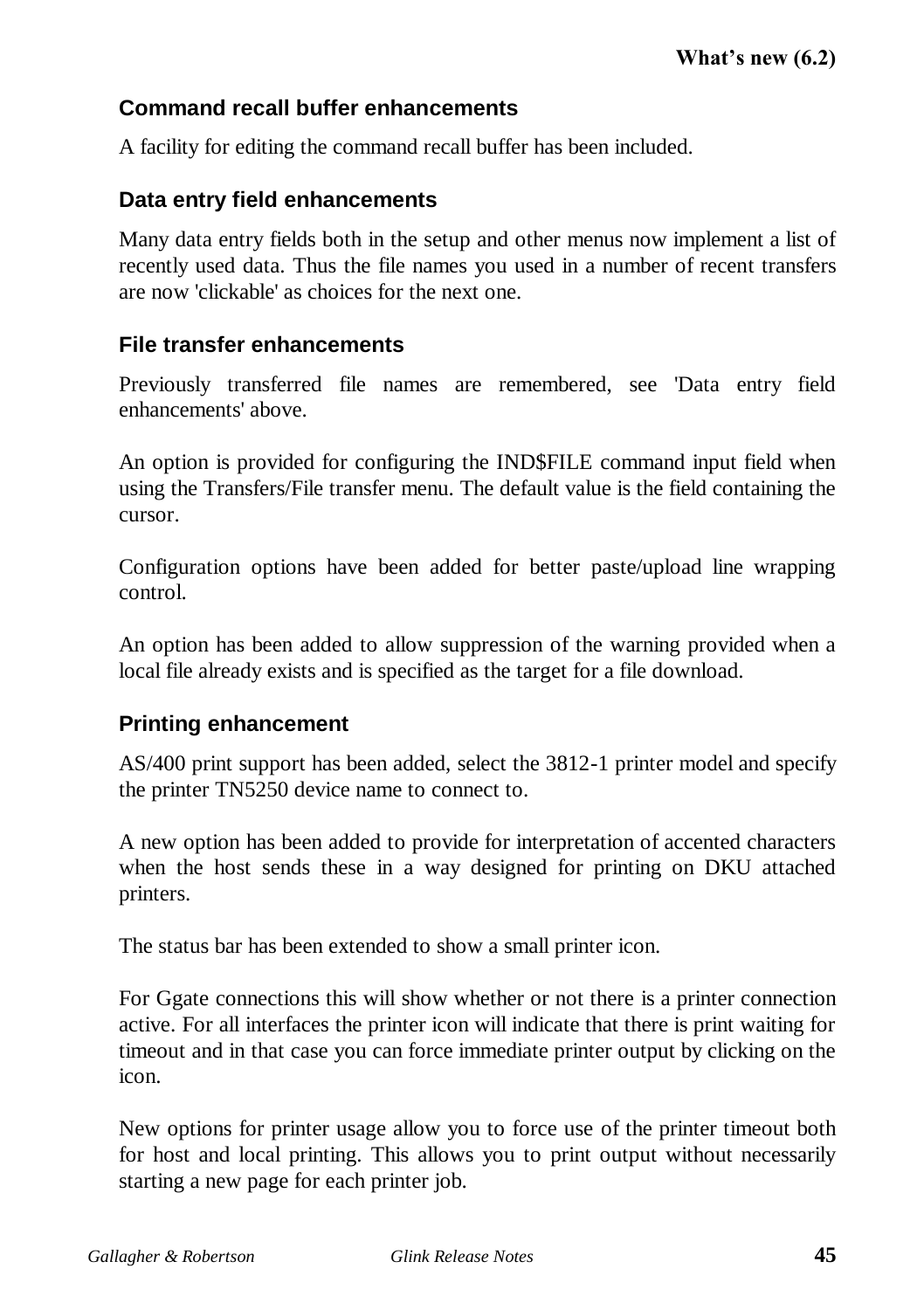A new option engages logic for avoiding unnecessary blank pages on your printer.

## **Basic configuration enhancements**

The command line, GLWINOPT and GLINK.INI options are interpreted for %VARIABLES%, \$USER\$ and \$USERNAME\$, allowing common icon setups in network sharing environments, e.g. GL.EXE /U H:\\$USER\$\CONFIGS

Modem and printer profiles which were previously stored in the registry under HKEY LOCAL MACHINE are now stored in HKEY CURRENT USER. When entries are not found in HKEY CURRENT USER they will be copied from HKEY\_LOCAL\_MACHINE in order to preserve settings from previous releases. HKEY\_LOCAL\_MACHINE may still be updated by an administrator using the /K command line switch.

## **Script enhancement**

New built-in script variables \$CX and \$CY provide you with the position of the last right mouse click, for use with the CONTEXT command.

The script DBOX command has been extended to support setting colors and attributes for most control types.

The script DBOX command has been extended with an autotabbing feature for edit and combo controls which have the MAXLENGTH option set.

A new script command, GETWORD, provides an easy way of collecting a single word at a specified position in the scrollback or main screen. New script variables \$WDX1, \$WDX2, \$WDY1, \$WDY2 and \$WDL are used for returning exact information about the word thus found.

Use of the KEYBOARD script command to load a non-existent keyboard definition now sets the OK variable rather than abort the script.

A hand-shaped mouse cursor may be set using the script MCURSOR command.

A new built-in script variable, \$RESOURCE, provides you with the Ggate host profile name or TNVIP resource name.

A new script command, SET BUTTON FONT, allows you to change the font used to display texts in the button bar.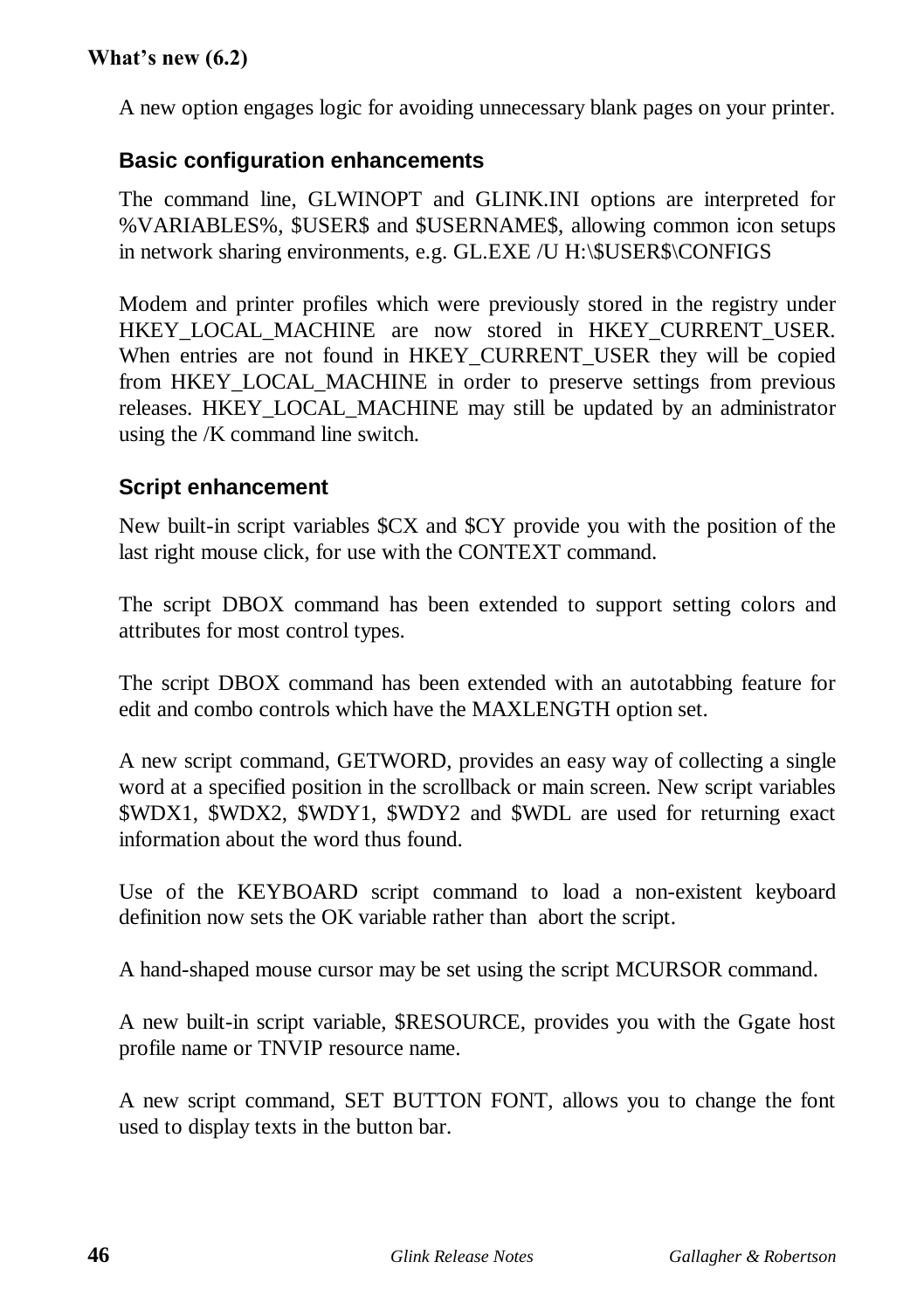A new script command, SET MARKMODE NEW, provides more consistent handling of the script MARK command.

A new script command, SET RESOURCE, provides a method for changing the TNVIP resource or Ggate host profile name.

A new script command, SET DELIMITERS provides control over which characters should be considered as delimiters when words are marked on-screen with a double click. The associated \$DELIMITER variable provides those delimiters that are currently set. These delimiters are also used for the new GETWORD command. A new screen setup option allows you to set defaults for these delimiters in your configuration file.

A new script command, STITLE, lets you change the title caption for the scrollback window. This caption is also available in the new \$STITLE built-in variable.

A new script command, URLSHOW, provides a quick and easy way of displaying a particular URL in your default browser.

## **Multiple language support**

Glink is now delivered with language text support for English UK and US, French, German and Norwegian. The default language will have been set up by your local Glink distributor. The /L command line parameter can be used to select any specific language at run-time.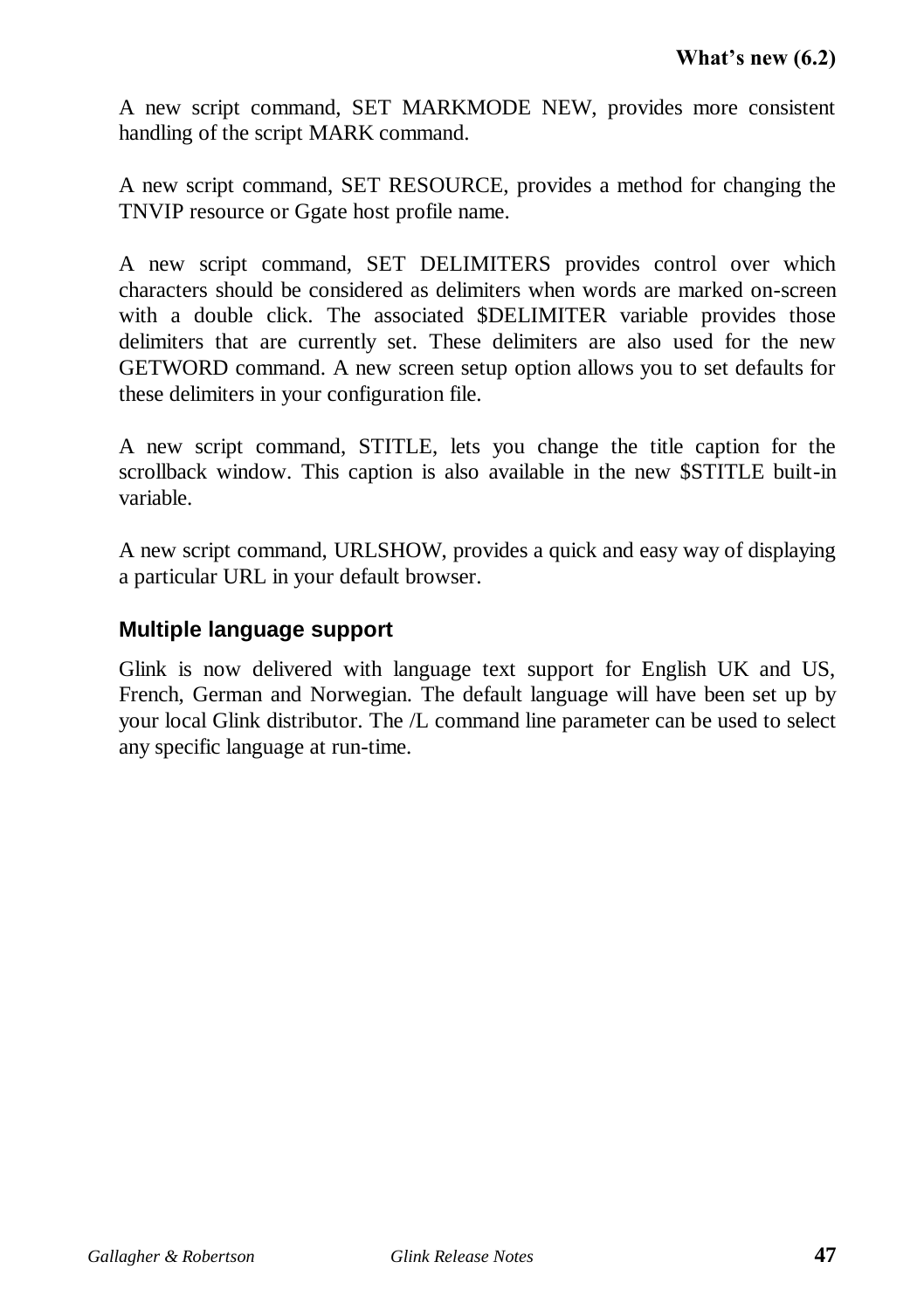#### **What's new (6.1)**

## *What was new in release 6.1?*

The following new features and corrections have been added since the 6.0.0 release of Glink for Windows (see also: What was new in release 6.0):

The option to turn on FORMS and TEXT mode 3D effects is now default. In FORMS mode the presentation of fields will look like standard dialog boxes. In TEXT mode, then a black text on a gray background is used.

NOTE: If you had not already switched this option on, then you will notice this by the change to a gray background. If required, you can turn this option back off in Screen/Options/3D variable fields.

Emulation for IBM5250 and IBM3151 terminals has been added.

The TN5250 interface has been added for connectivity in IBM5250 emulation mode.

The GLLAY utility has been extended to allow customized keyboard layouts for both the IBM3270/5250 and IBM3151 terminals.

New GLCOLS.INI file for pre-defined and configurable screen and print color schemes. Selected and configured via the Color adjustments dialogbox.

The scrollback buffer can be configured up to 32766 pages instead of 249.

The use of Ctrl+C/Ctrl+V as Copy/Paste or as emulation keys is now configurable for the character mode type emulations.

TCS options have been added to the DKU setup.

The toolbar and the statusbar now follow the windows configured 3D colors.

TN3270 and TN5250 protocol options have been moved from the emulation setup to the TCP setup.

A Process marked option has been added to the right mouse floating popup menu. This allows you to execute the associated application if it is a file name, or start your Web browser if it is an URL.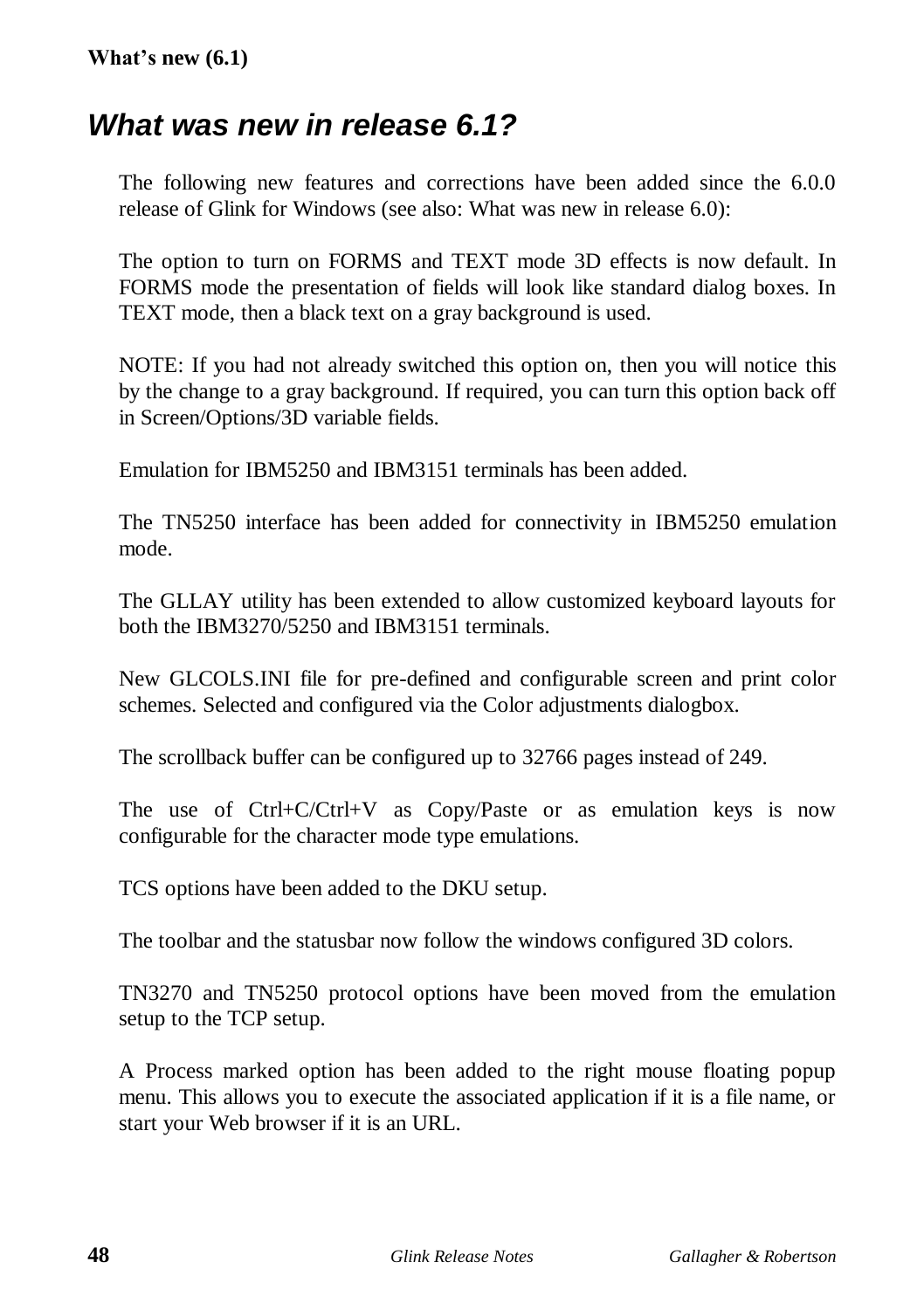You may now configure either Windows printing or Direct printing, separately for local printing or host printing. Direct printing can be Windows Passthrough printing or Physical printing.

Both Windows 16-bit and 32-bit versions of Glink now share the same printer setup dialog boxes.

New print options provide for specification of both vertical and horizontal formatting.

Glink may be delivered in an unstamped form, in which case the SETUP program will ask for the necessary Serial number information before installation procedes.

Script termination has been added for numeric value overflow conditions.

The following script commands have been added or enhanced:

| <b>ON ENDPRINT</b>             | Activates on print termination                                                                 |
|--------------------------------|------------------------------------------------------------------------------------------------|
| PERFORM KILLALL                | Kills all previous G&R DSA and DIWS<br>sessions ('Ggate')                                      |
| PERFORM LDIALOG                | Displays the Local dialog menu if applicable<br>to the communications interface                |
| <b>SET DEVICE</b>              | Also sets the IBM LU device name for the<br>TN5250 interface                                   |
| <b>SET IBMMODEL</b>            | Added 5250 and 3151 models                                                                     |
| SET PRINTER printer_name       | Allows specification of the current printer                                                    |
| <b>SET RLFILTER characters</b> | Allows specification of additional filtered<br>characters for the script RCVLINE command       |
| <b>SET RLTERM</b> characters   | Allows specification of alternative terminator<br>characters for the script RCVLINE command    |
| SET SERVER server name         | Allows specification of the server name or IP<br>address used in the communications interfaces |
| <b>SET TCP</b>                 | TN3270 and TN5250 protocols have been<br>added                                                 |
| <b>SET TCS</b>                 | Controls the TCS mode                                                                          |

The following script variables have been added:

| \$NCOMPUTER     | provides the network computer name                   |
|-----------------|------------------------------------------------------|
| <b>\$NUSER</b>  | provides the network user name                       |
| <b>SPRINTER</b> | provides the current printer name                    |
| <b>SRLTERM</b>  | provides the terminator received with RCVLINE        |
| <b>\$SERVER</b> | provides the currently configured host or IP address |
|                 |                                                      |

*Gallagher & Robertson Glink Release Notes* **49**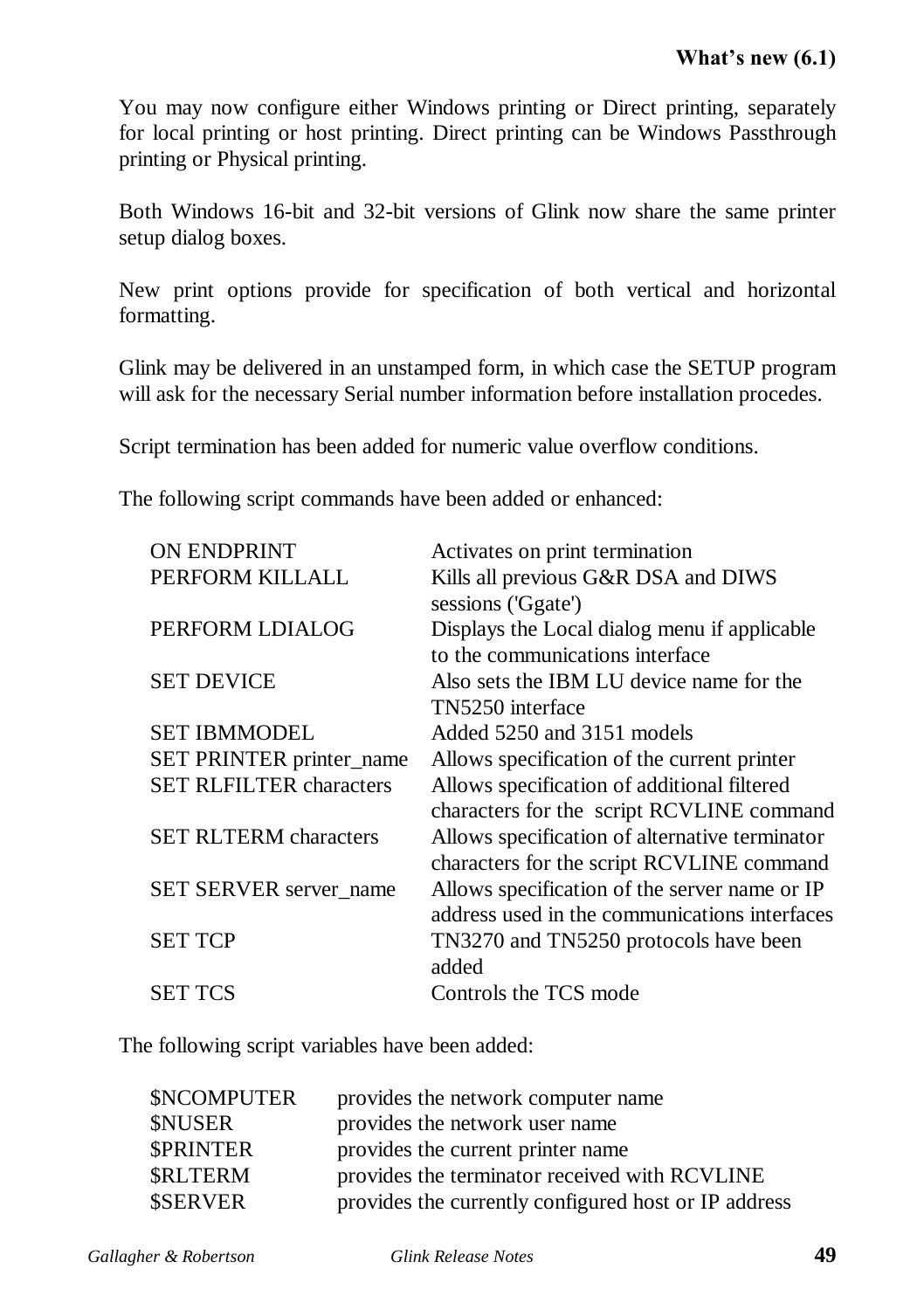In this release, the following configuration options will be changed the first time you load a previously generated Glink configuration file. All of them may be modified again manually, if so, then the configuration file must be re-saved.

```
General / Message-based mode
                      turned on for less CPU usage
Communications / Option / Use notifications
                      turned on for less CPU usage (Win16)
Screen / Options / 3D variable fields
                      turned on 3D dialog box style display for 
                      FORMS mode
Emulations / VIP options / TSM8 forms directory
                      if not set, defaults to 'tsm' in the Glink user's 
                      directory
```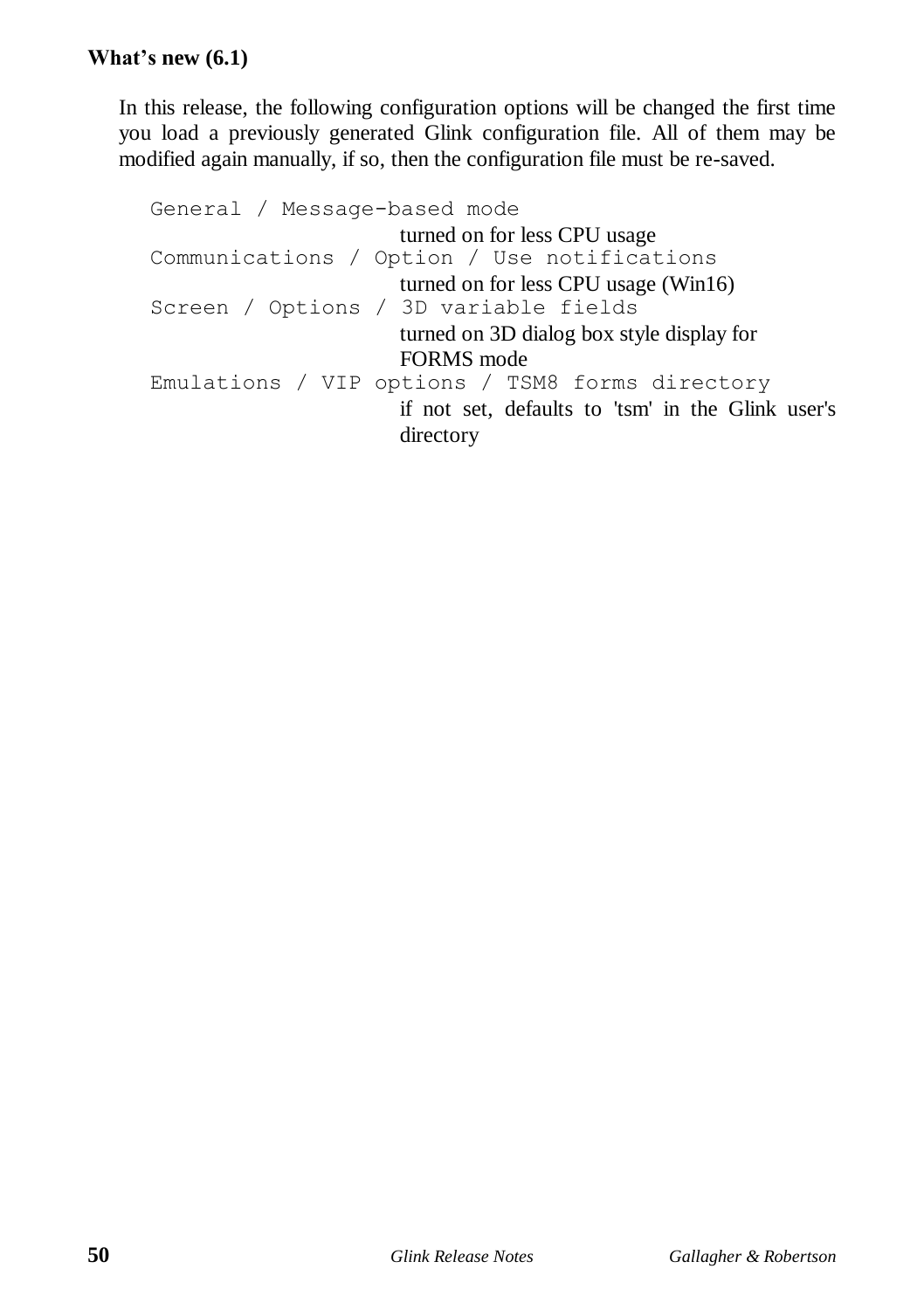## *What was new in release 6.0?*

The following new features and corrections have been added since the 5.4.0 release of Glink for Windows (see also: What was new in release 5.4):

The software is now available in a fully 32-bit version for Windows 95 and Windows NT  $(3.5 \text{ and } 4.0)$ .

The main differences between the native 32-bit version and the 16-bit version are:

Supported communications interfaces (fewer in 32-bit either because of consolidation of previous interfaces or because no API is as yet available).

Windows Telephony is supported by the Win32 version in addition to those interfaces that were supported previously (Note that the script CTYPE command uses TAPI to set this interface, the former Excelan TELAPI interface now uses TELAPI).

G&R GLAPI provides Glink with a link to G&R/LDSA. Light DSA is a DSA protocol stack which can be loaded on the user PC and enables it to connect direct to the FCP card in GCOS7/GCOS8 mainframes using DSA session over RFC1006 in TCP/IP networks.

All communications interfaces running in the 32-bit version now run in messagebased rather than polled mode, for better use of system resources.

Direct printing is no longer supported, but is replaced with the 32-bit equivalent. This change is reflected in the user interface for printer configuration.

Support is provided for the Intellimouse and compatible pointing devices, giving easy access to the scrollback window and scrolling of that window.

Setup adds icons to the Glink group for all the commonly used parts of the software, and optionally can install an icon for the program itself directly on the desktop (first time setup only).

An uninstall utility is provided.

An initial implementation of HLLAPI is provided with this release.

TCS local forms are supported in the DKU emulation.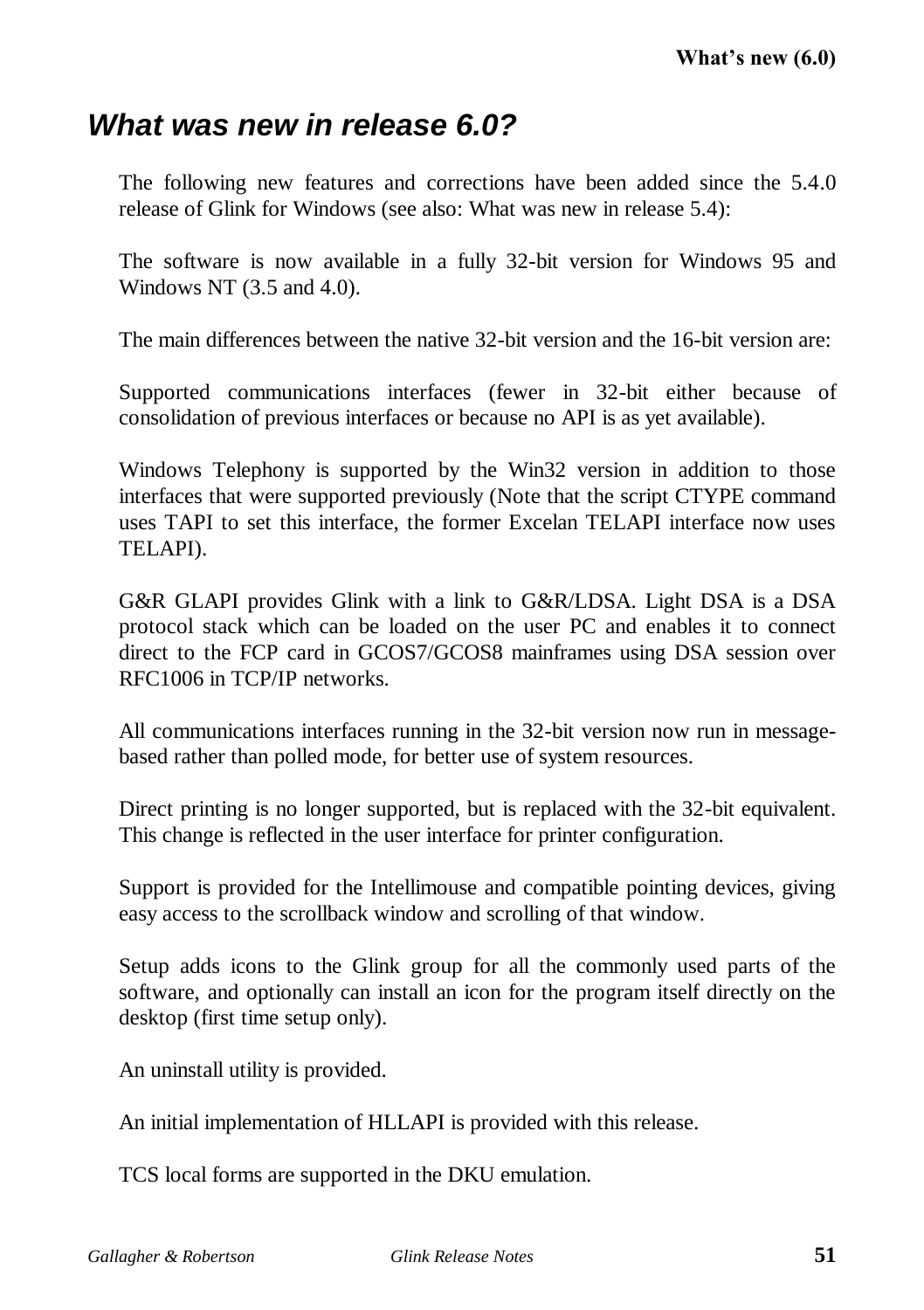#### **What's new (6.0)**

The context menus (right mouse button) in the main screen and the scrollback now include a send mail (for marked text) option for those systems that are MAPI-enabled.

The NETSETUP utility contains a number of enhancements to allow optional selection of which icons to install, installation of non-Glink icons, and in the 32 bit version, uninstall of the software.

The following script commands are new or enhanced:

| <b>DBOX</b>      | RANGE option for numeric edit fields              |
|------------------|---------------------------------------------------|
|                  | MINLENGTH option for edit fields                  |
| <b>LINE</b>      | simulates input from the host                     |
| <b>MARK</b>      | mark an area in the current screen                |
| OLE.             | OLE automation controller interface (32-bit only) |
| <b>SET MRECT</b> | toggles the 'mark rectangles' option              |

The following script variables have been added:

| <b>\$IPADDRESS</b>   | provides IP address of current host                  |
|----------------------|------------------------------------------------------|
| <b>\$MYIPADDRESS</b> | provides IP address of Glink machine                 |
| <b>SMWHEEL</b>       | provides (and resets) amount of mouse wheel rotation |
| <b>SNT</b>           | '1' if running under Windows NT, otherwise '0'       |
| <b>\$OLERESULT</b>   | gives error text for OLE                             |
| <b>SW32</b>          | '1' if running 32-bit Glink, otherwise '0'           |

The following pseudo keys are provided for the purpose of trapping actions performed with the Microsoft Intellimouse and compatible pointing devices:

| <b>MMIDDLE</b> | middle mouse button/wheel down |
|----------------|--------------------------------|
| <b>MMUP</b>    | middle mouse button/wheel up   |
| <b>MWHEEL</b>  | mouse wheel rotation           |

Because the 32-bit and 16-bit versions diverge slightly so far as resources are concerned, but basically are the same in most respects, this version uses source RC files with conditional compilation to generate resources. Translators should contact us for source data and for up-to-date information about relevant tools that can be used to prepare nationalized versions.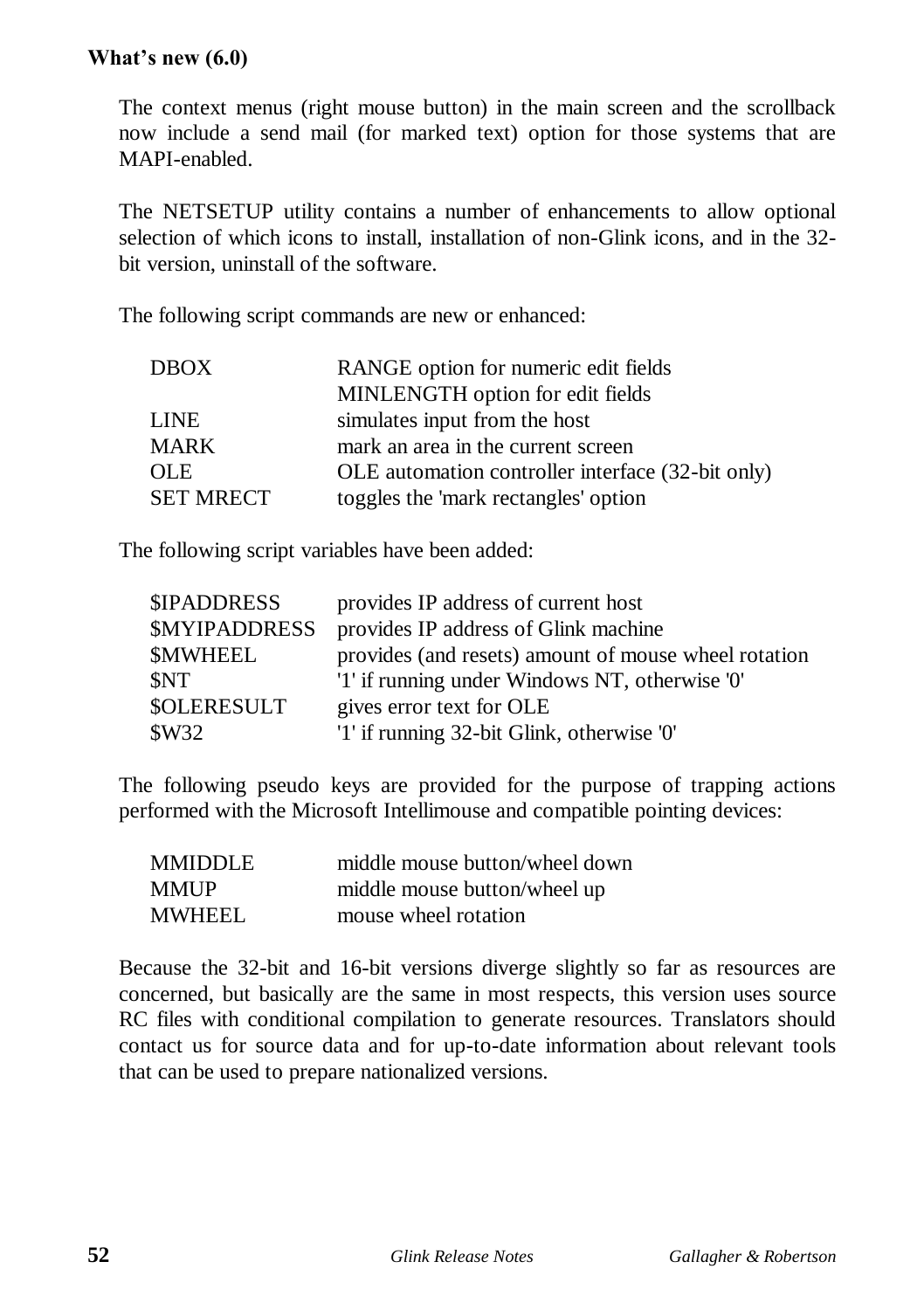# *What was new in release 5.4?*

The following new features and corrections have been added since the 5.3.0 release of Glink for Windows (see also: What was new in release 5.3.0):

The following script commands have been added or enhanced:

| <b>CFXW</b>                   | like CFIX, but is used for modifying two-byte                     |
|-------------------------------|-------------------------------------------------------------------|
|                               | values.                                                           |
| <b>DBOX</b>                   | supports an optional MINIMIZE clause                              |
|                               | SET DEVICE device name sets the IBM LU device name for the TN3270 |
|                               | and TN3270E interfaces                                            |
|                               | SET IBMMODEL model_name_sets the IBM terminal model for the 3270  |
|                               | emulation                                                         |
| <b>SET IPATTERN{ON   OFF}</b> | specifies whether there should be an implied                      |
|                               | idle period when a pattern is detected from the                   |
|                               | line.                                                             |
| <b>SET TCP TNVIP</b>          | sets the telnet protocol to TNVIP                                 |
| SET TTYPE device_type         | sets the terminal type on telnet interfaces                       |
|                               | (including TNVIP)                                                 |

The following new internal script variables have been added:

| <b>SDEVICE</b> | Allocated LU name on TN3270E interfaces                  |
|----------------|----------------------------------------------------------|
|                | \$NGLINK Number of copies of Glink currently executing   |
| SWHEN          | Pattern number of most recently activated WHEN statement |

A new command-line parameter, /B n, allows you to specify which LANA number should be checked first when making NetBIOS connects. Normally this checking will start at zero, but when multiple NetBIOS stacks are configured, the stack over which you wish to communicate may not be the first one that's found. An equivalent parameter has also been provided for the Windows asynchronous modem server, GLNETW.

Support has been added for FOSSIL drivers; this support is specifically targeted at FOSSIL drivers for ISDN cards, although it may be used for other purposes.

Support has been added for running the 3270 emulation on GCOS hosts (in ASCII mode).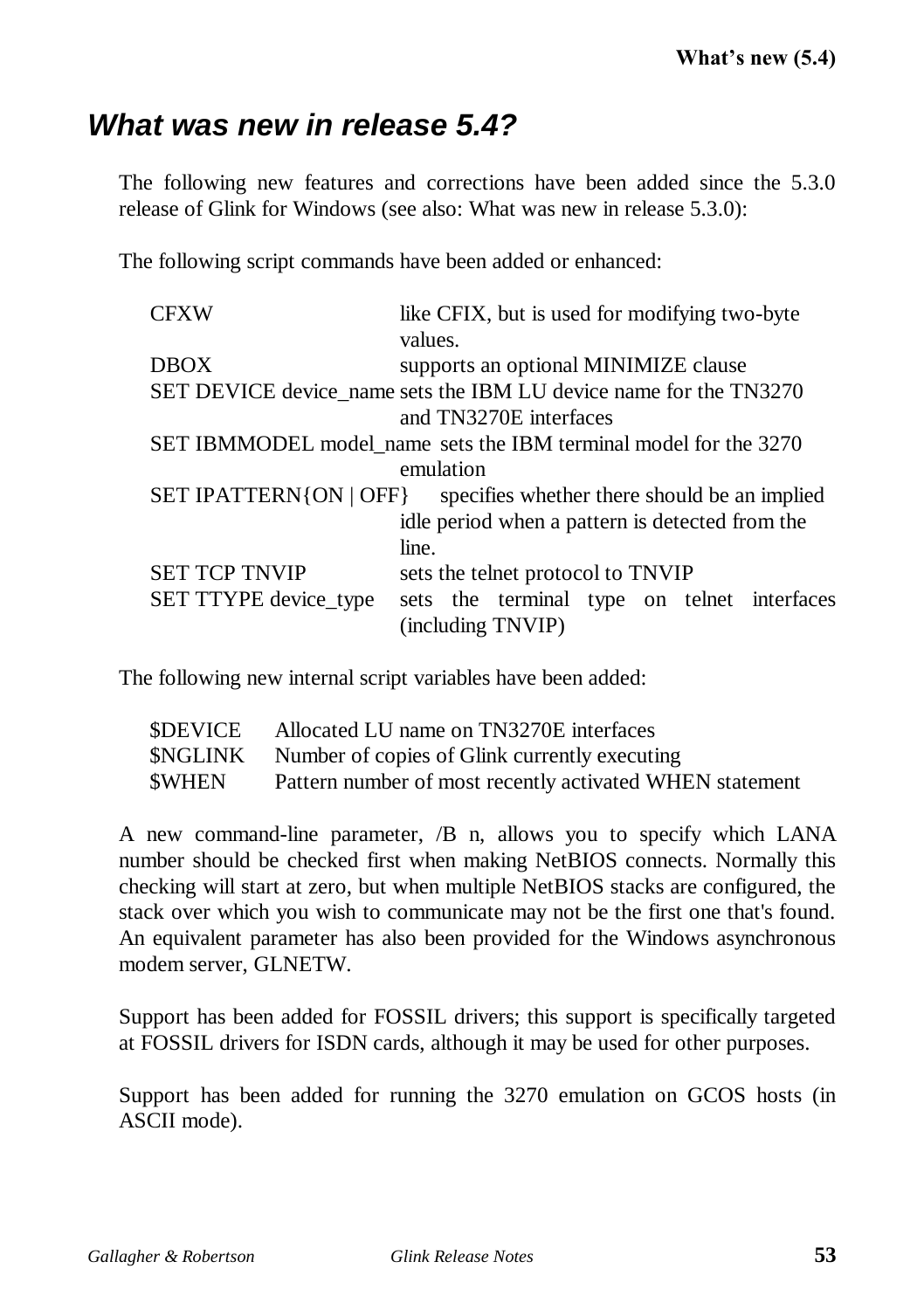#### **What's new (5.4)**

Support has been added for extended TN3270 (TN3270E) mode, as described in RFC1647, and as implemented (for example) in the Microsoft SNA server running under Windows/NT. This mode provides the following features:

support for specific LU names, which may either be configured as specific devices or as a members of a device pool on the server.

support for printer sessions both with SNA character stream (LU type 1) and 3270 data stream (LU type 3).

support for both the ATTN and SYSREQ keys.

support for the SNA positive/negative response process, especially useful for controlling print sessions.

support for embedded NVT data (ASCII text) as part of the data stream from the server.

support for SSCP-LU data messages.

A 32-bit version of the UVTI interface is available in this version. An on-line UVTI help file (UVTI.HLP) is also provided by courtesy of Groupe Bull.

The option controlling whether or not lowercase letters should be sent to the host has been moved from the DKU setup menu into the general emulation setup menu, and extended to be active in all emulation modes.

Some dialog boxes and menus have been changed and will need to be retranslated if you are providing a foreign language version. A list is provided in this help file for your convenience.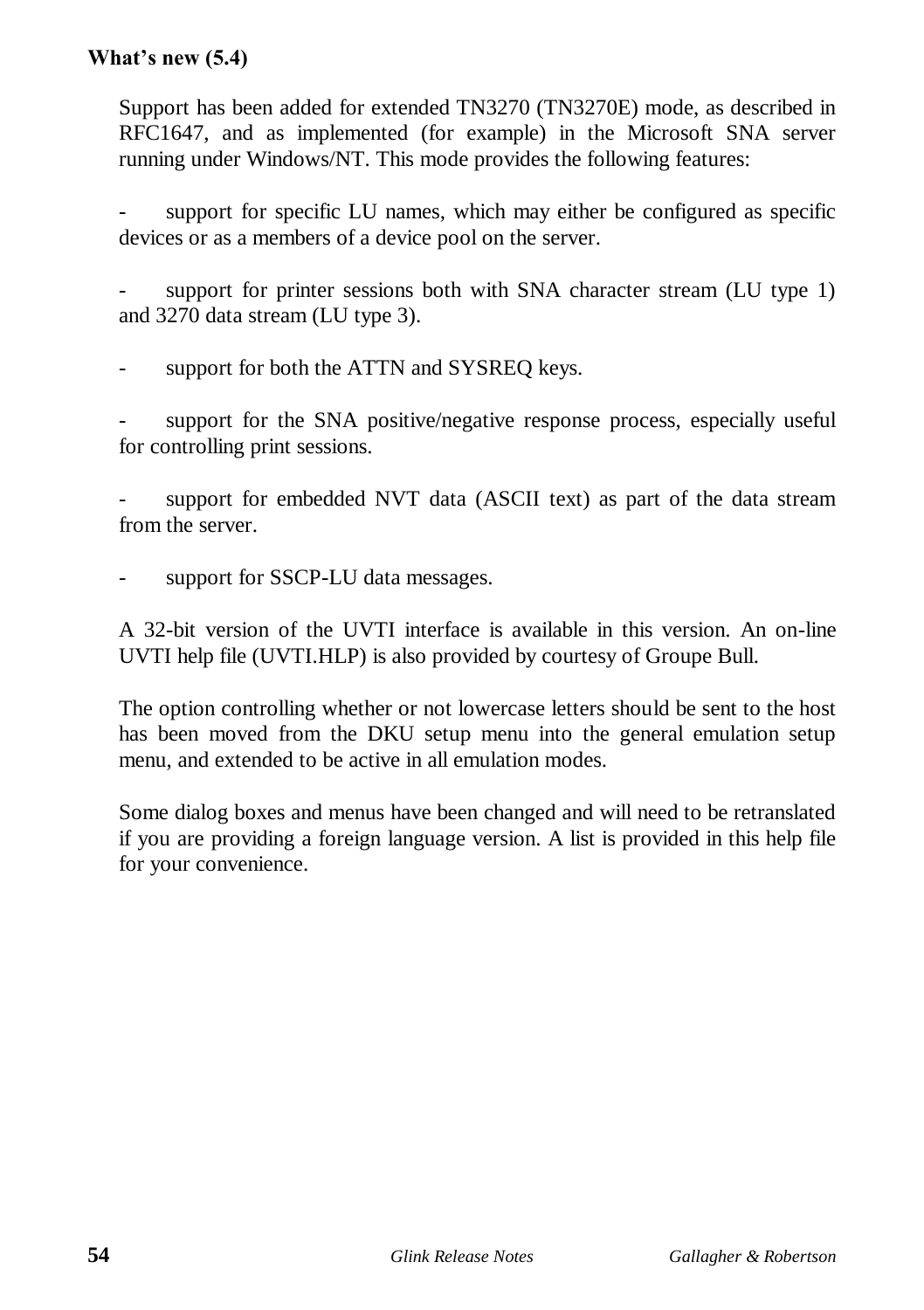# *What was new in release 5.3.0?*

The following new features and corrections have been added since the 5.2.0 release of Glink for Windows (see also: What was new in release 5.2.0):

For Windows '95 users, the following optional enhancements have been included:

Full support for long filenames.

Completely revamped setup menus using an icon-based main window which in turn accesses multiple 'tabbed' property boxes. All numeric fields have spinner controls to allow adjustment with the mouse.

DBOX edit controls may use Windows '95 spinner controls, and a new control type, the trackbar, is available.

Windows '95 context sensitive help; all setup menus contain the question mark control in the caption and all options may be right-clicked for popup help.

Automatic file association for Glink script files using an extension of .SCRGL (the currently used .SCR extension has already been reserved for screen savers). The program has been modified to use the .SCRGL extension as an alternative in all contexts where .SCR is used.

NOTE: Windows '95 functionality is not enabled unless you specifically request it during installation (although many features of Windows '95 will automatically be used in any case, for example dialog box look and feel, proportional scrollbars, etc). A copy of the program that has been Windows '95-enabled will no longer run on earlier versions of Windows. A small utility program (WSTAMP.EXE) is included with the release to allow you to change the version number in the Glink executable if you wish to do so at some point after the initial installation.

The Ctrl/Shift/Alt+insert keys may now be reconfigured using GLLAY. Note that Shift/Insert is not recognized by the normal DOS keyboard; use the pseudoscancode of 13 to redefine the key. The copy and paste functions normally defined for these keys are also available for placement on other keys.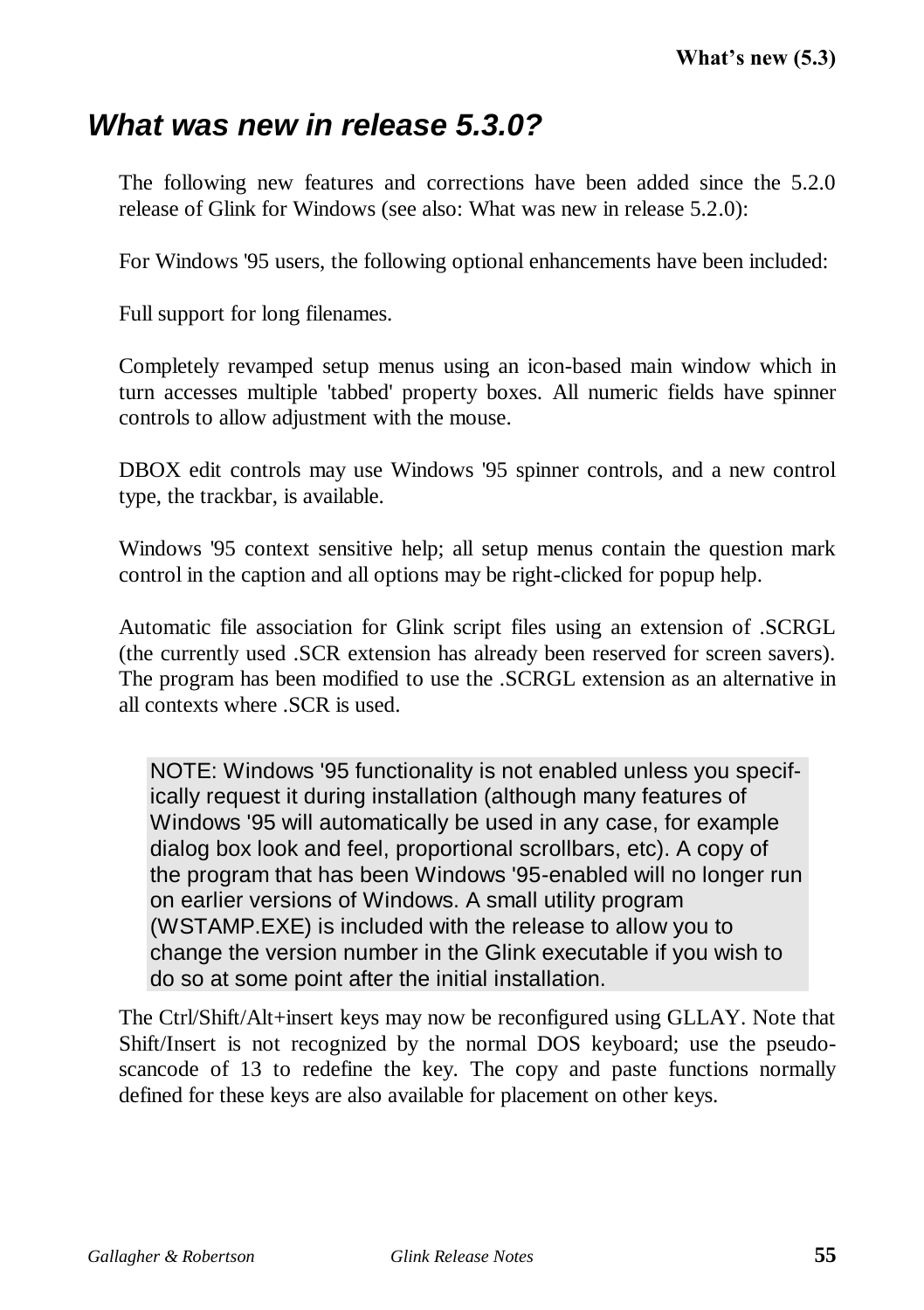#### **What's new (5.3)**

NOTE: that if you are using GLWINL.xxx keyboard definition files where the Insert key combinations already have been defined as something other than the default values then these redefinitions will now be in effect, and you may need to run GLLAY again if you wish to restore the copy/paste functionality.

GLLAY may now also be used to redefine the Enter and Return keys, either alone or in combination with the Ctrl key. The keys are defined separately, which allows you to define only one of the two to be a transmit key. leaving the other as a return key (as opposed to the enter  $=$  XMT option, which maps both keys). The tab key is also redefinable as 'simulated' scan code 2.

Emulation of the Bull DKU7102 terminal has been added.

Support has been added for the rlogin and TNVIP protocols in all TCP/IP interfaces.

Support has been added to enable connecting to machines that are configured behind a socks server.

The following script commands have been added or enhanced:

| #IFDEF              | can now give optional compilation based on beta release  |
|---------------------|----------------------------------------------------------|
|                     | level and validity of internal variables                 |
| <b>CALC</b>         | calculates the result of a complex formula               |
| <b>CONTEXT</b>      | allows you to add new entries to the context menus       |
|                     | (those invoked by pressing the right mouse button).      |
| <b>DBOX</b>         | now provides for the possibility of suppressing the      |
|                     | resizing of bitmaps shown with the BBUTTON and           |
|                     | BITMAP commands. Under Windows '95, EDITTEXT             |
|                     | fields may use a 'spinner' control using the UPDOWN      |
|                     | control style, and a new control type is available for   |
|                     | trackbars.                                               |
| <b>FILTER</b>       | provides for removal of selected characters from a       |
|                     | string.                                                  |
| <b>GWCONNECT</b>    | has been extended to provide for connection through the  |
|                     | G&R DNTD gateways.                                       |
| <b>RATR</b>         | allows you to read physical and logical attributes from  |
|                     | the screen.                                              |
| <b>SERVER START</b> | allows you to start a local Kermit server                |
| <b>SET DBGFILE</b>  | allows you to change the default name of the debug file. |
| <b>TCKEY</b>        | sends a TCU function key on the Atlantis V8 interface    |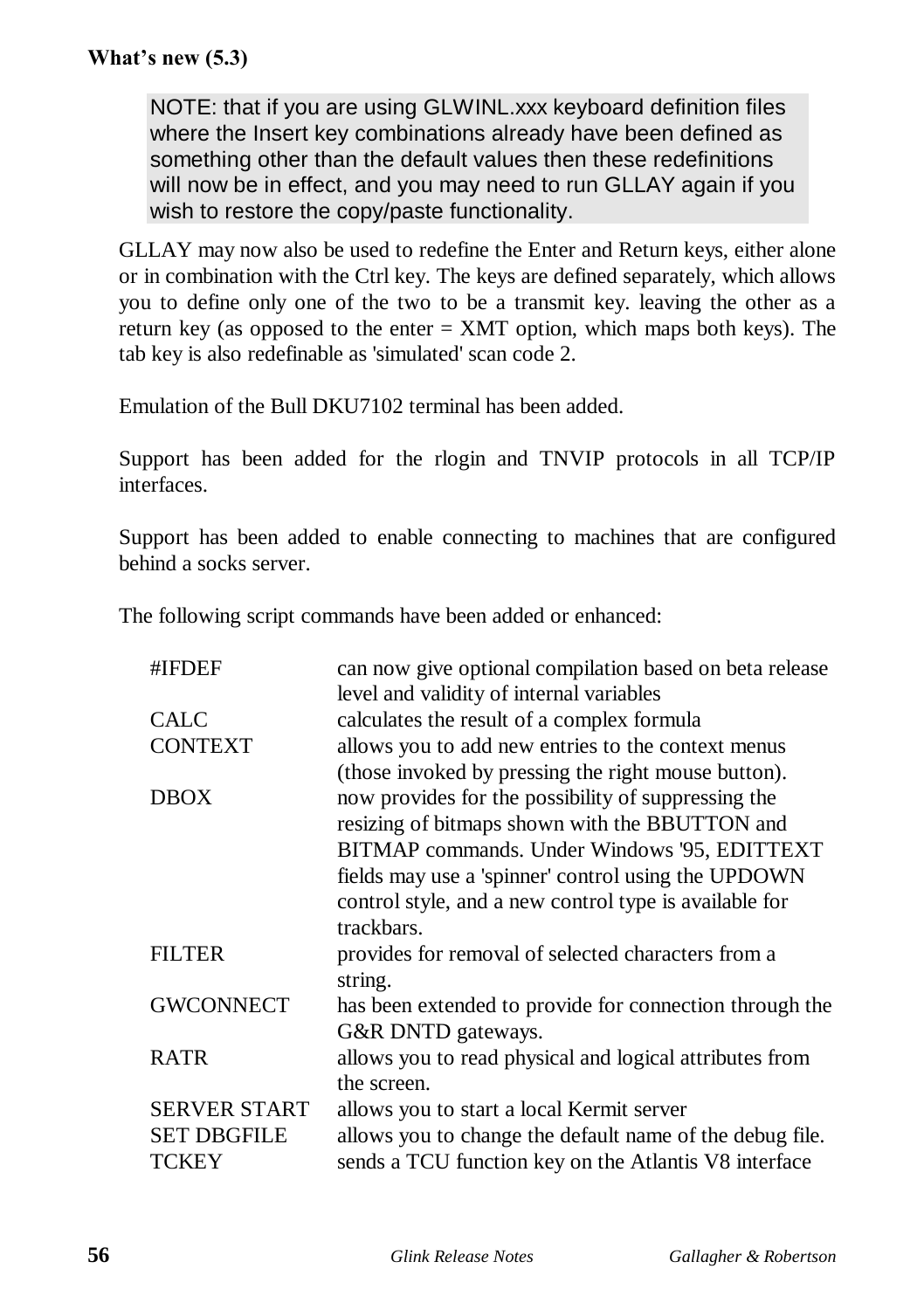The following new script variables have been added:

| <b>SCERR</b>      | Returns position of error in failing CALC command                       |
|-------------------|-------------------------------------------------------------------------|
| <b>SCMDLINE</b>   | Provides the command line parameters used                               |
| <b>\$CRECEIVE</b> | Provides a count of characters received                                 |
| <b>\$CSEND</b>    | Provides a count of characters sent                                     |
| <b>SDDIR</b>      | Provides the name of the dial directory                                 |
| <b>SMRECT</b>     | Allows you to test whether the screen mark is                           |
|                   | rectangular or not                                                      |
| <b>SMSRECT</b>    | Allows you to test whether the scrollback mark is<br>rectangular or not |
| <b>\$SCRIPT</b>   | Provides the fully qualified path name of the current<br>script         |
| <b>SWDIR</b>      | Provides the pathname for the Windows directory                         |
| <b>\$WINSTAMP</b> | Returns version of Windows program is stamped for                       |
| <b>\$WINVER</b>   | Returns the current Windows version                                     |
| <b>\$WSYSDIR</b>  | Provides the pathname for the Windows<br>system<br>directory            |

Three additional 'pseudo-keys' may be used in the script ON KEY command:

| <b>MLUP</b> | Left mouse button released  |
|-------------|-----------------------------|
| <b>MRUP</b> | Right mouse button released |
| MMOVE       | Mouse has moved             |

(these are designed for use with special-purpose applications that need to track mouse actions with greater precision than just tracking mouse clicks).

An option allows you to specify that resizing the Glink window should change the number of rows and/or columns in the emulator screen, rather than add scroll bars or resize the font.

The printer auto orient option has been extended to let you choose portrait or landscape mode irrespective of the currently set printer default. Additionally a passthrough option is available to enable you to send host output directly to a printer while still using the Windows output routines otherwise.

Support has been added for annotations to the scrollback buffer. These may be attached to bookmarks or free-standing.

Using the right mouse button in the main emulator and scrollback windows provides the most-often used functions in a floating menu.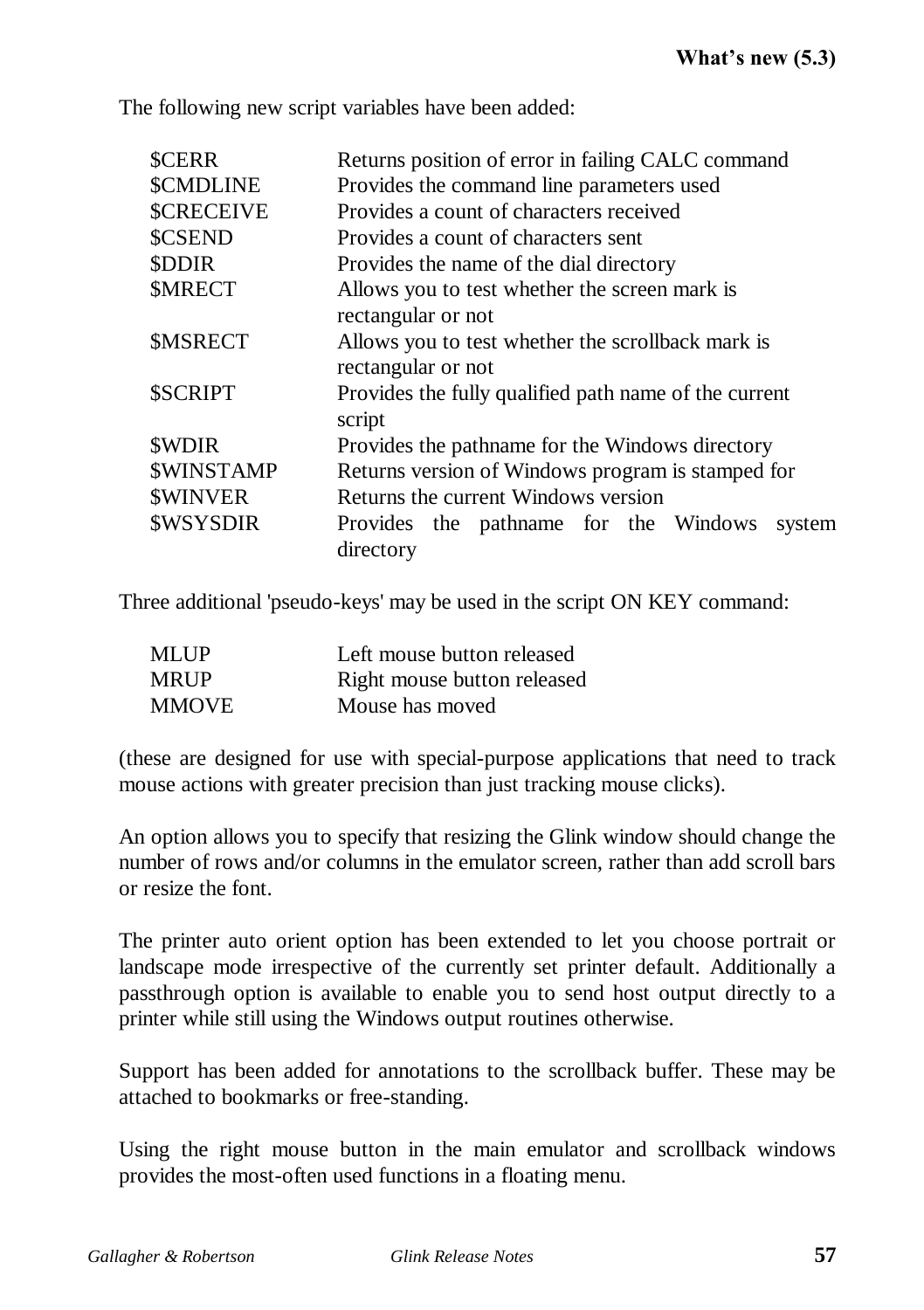## **What's new (5.3)**

An option has been added to enable compression of context save files.

Renaming of colliding incoming files in Kermit has been extended.

A windows-specific version of the GLNET modem server, GLNETW, is provided with this release of the software.

A new administrator tool for simplification of user setup in a networked environment is included in this release.

The IND\$FILE transfer protocol (DFT mode) has been implemented for the IBM 3270 emulation. Note that you must configure as an extended terminal type for this to function correctly (in some cases the query bit must be set in the terminal definition in the TN3270 server).

Transliteration for the IBM3270 emulation has been extended to tackle full 8-bit character sets in all national languages, and support Icelandic and Latin-2. If a keyboard transliteration file of other than the DEF default is used this will be applied after transliteration to ASCII on host data and before transliteration to EBCDIC on terminal data.

New options have been provided for definition of printer margins.

For the Windows Sockets interface, the connect timeout is now configurable.

The Ggate interfaces have been extended with an alternate IP address, an option for random connection, and a connect delay to specify how long to wait before attempting to connect to the alternate. These options provide both for greater fault tolerance and for simple load levelling. An option has also been added to the TCP/IP setup for setting the keepalive interval on the Ggate interfaces. It's now also possible to specify default values for interactive parameters that may be accepted or changed by the user prior to making a connection

Defined file associations are now also used for filenames passed to Glink using the internal escape sequence.

ANSI/VT attribute mappings are now also applied in DKU7107 mode so long as you are set up in monochrome (1M) mode in the DKU setup menu.

Some dialog boxes and menus have been changed and will need to be retranslated if you are providing a foreign language version. A list is provided in this help file for your convenience.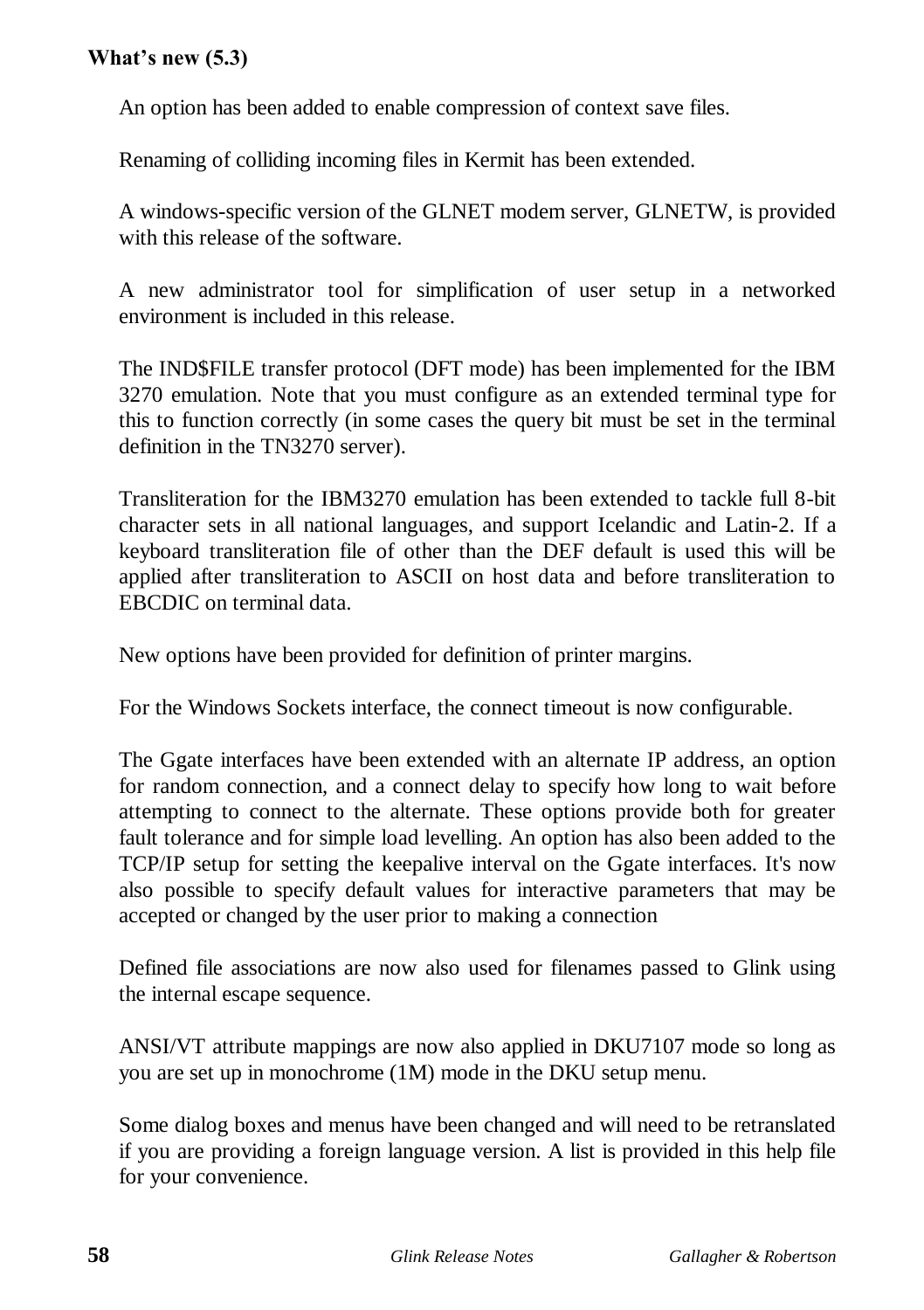## *What was new in release 5.2.0?*

The following new features and corrections have been added since the 5.1.0 release of Glink for Windows (see also: What was new in release 5.1.0):

An option has been added to provide greater compatibility with the form of ANSI emulation used on many bulletin board systems.

Use of interrupt 5A on the Eicon NABIOS interface is required on this release.

A new interface which allows you to run X.25 TGX connections over the Eicon OSI Gateway software has been added.

The Ggate interface has been modified to allow interactive entry of multiple login parameters rather than just the password. The password parameter is encrypted (note: the algorithm is not intended to be secure but simply to prevent casual inspection) before being written to the GLHOST.INI file if it's saved there.

An option has been added to the scrollback edit menu to allow manual clearing of the scrollback buffer.

An option has been added to printer setup to allow automatic switching of printing between portrait and landscape modes depending on the current screen width.

An option has been added to printer setup to allow you to decide on what basis the printer selection should apply. This can be set to always follow the current windows printer, to start with the current windows printer but not to change in the course of a session if the windows printer is redefined by another application, or to apply permanently to both the current and any future sessions.

Modifiers may be specified for script variables (both standard and internal) with a number (zero to 63) and an arithemetic operation  $(+, -, #, /,$  where # is used for multiplication rather than the more conventional \* because of a clash with the standard comment marker). Such modifiers must be specified with no intervening spaces. Some examples of valid syntax:

```
ASSIGN %var1 %var+4
POS $Y $X+2
SUBS %A %B $SCAN+1 80
IF (%1#2 ltn %2) goto LABEL
```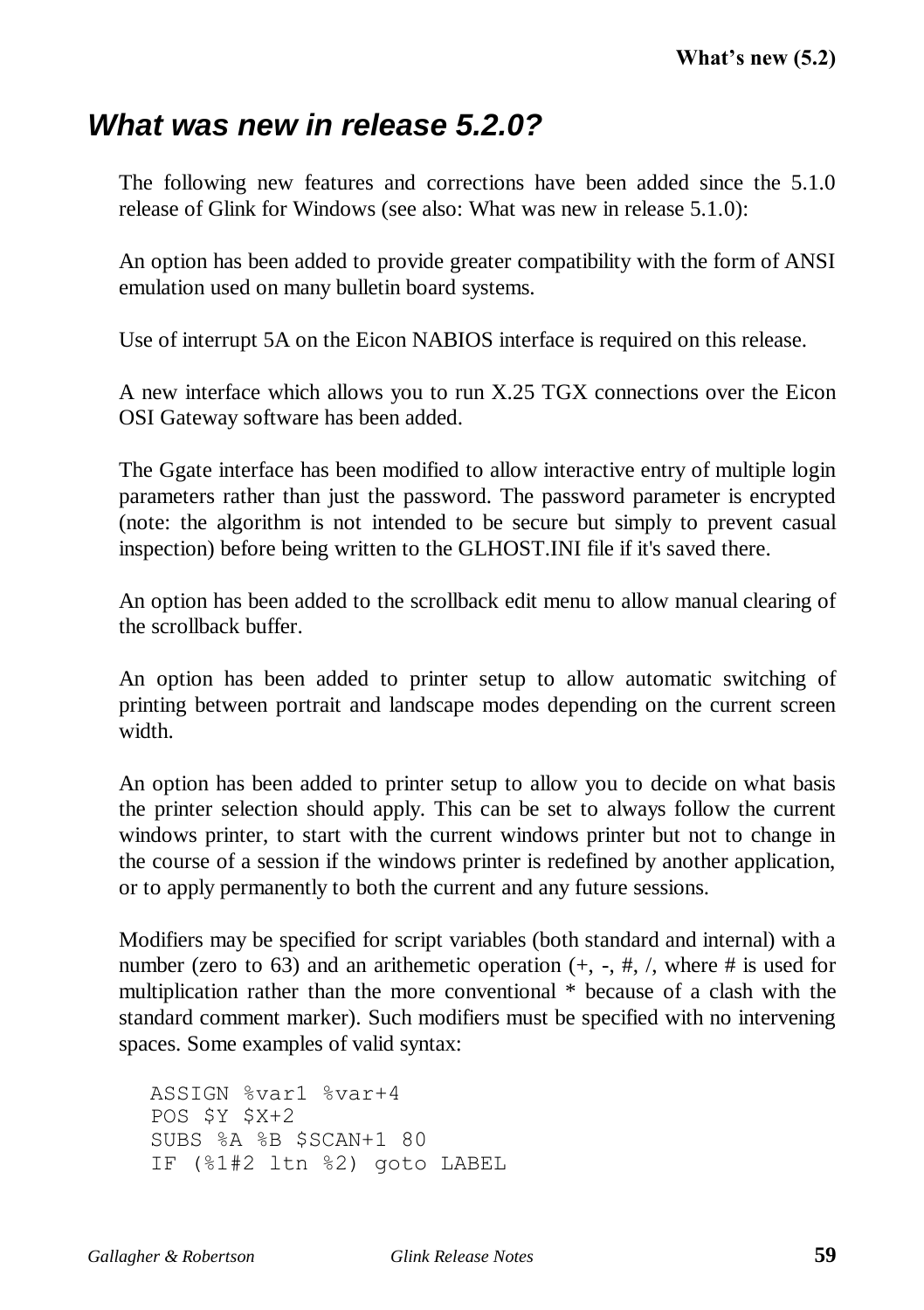#### **What's new (5.2)**

The above functionality is for the moment provided on an experimental basis only, and should not be used in production scripts in that it may change in future betas.

Double-clicking an item in a DBOX list box will now terminate the dialog box (and is considered to be equivalent to pressing the default button). A new internal variable \$DBLCLICK will however contain the number of the variable associated with the list box that was double-clicked for those who need it. The position of a DBOX can now be specified as CENTER.

The script WINDOW command now has an option allowing you to specify that the Glink window always should stay on top even when not active.

A separate setup screen has been provided for selection of screen fonts. This screen also provides more functionality than was available before.

Printer font setup has also been improved; fonts are selected from a list of available fonts, and you may choose between automatic sizing to fill the page, default size or any fixed size you choose.

Neither of the above improved font setup options are available for those still running on Windows 3.0.

The internal fonts now include a small 6x4 font.

A number of corrections and improvements have been made both to the DKU emulation and to the Ggate line interface.

A script which executes to the end of the script file will now do an automatic RETCALL rather than a RETURN.

The capability to accept incoming calls over raw TCP/IP has been added for the Windows Sockets interface only (this capability is basically for usage with G&R Gmailer gateways but you are welcome to make use of it if you have an application for it).

The GLNET and GLSPX modem servers now support ports other than COM1 and COM2, using the -B and -I command line parameters.

A new DDE poke command PosCur allows positioning of the cursor.

The new PERFORM script command gives direct access to all the internal keyboard functions.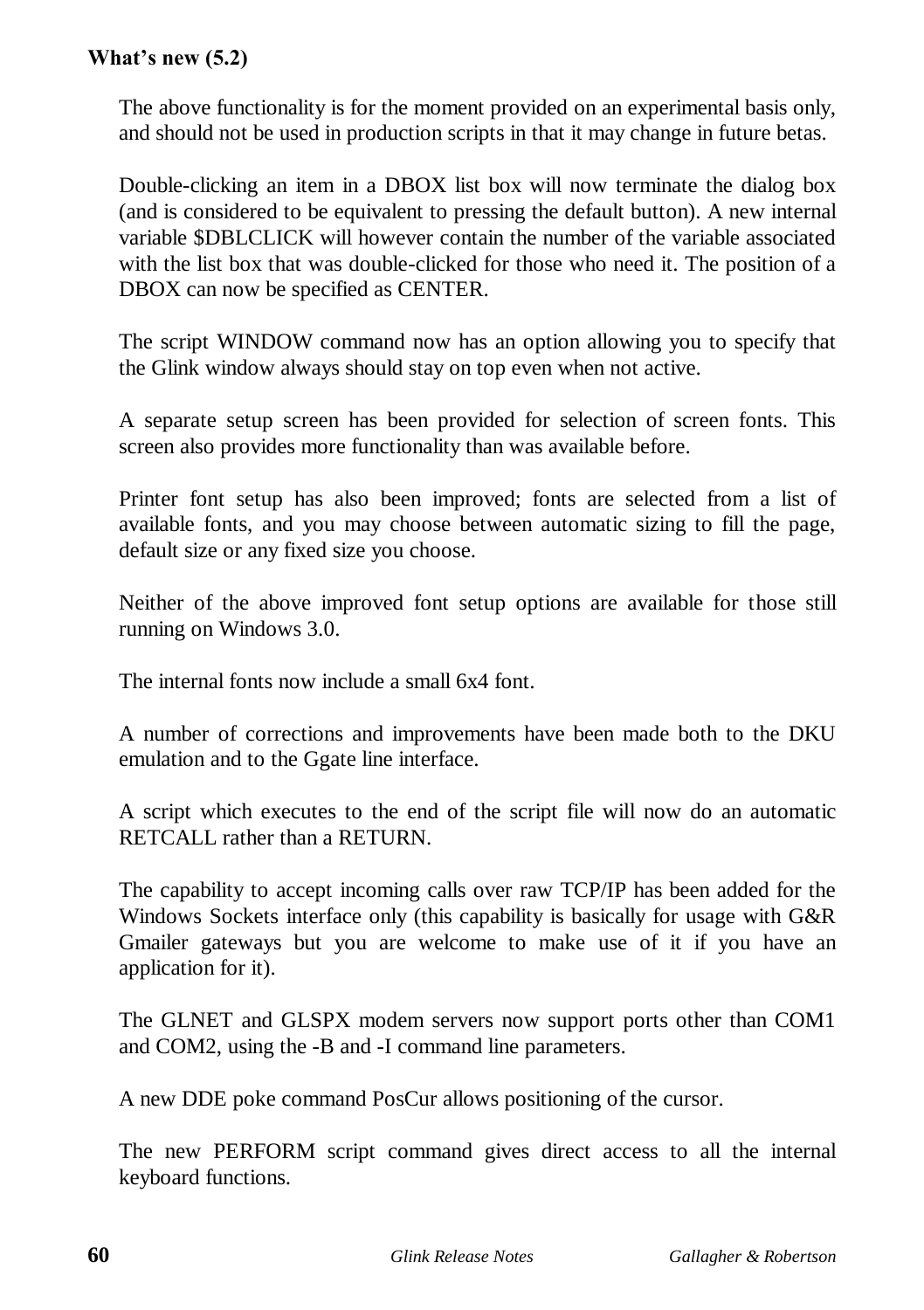An option has been added to allow suppression of circular tabbing in DKU mode.

An option lets you choose whether VT100 application keypad mode should be applied with or without NumLock.

Two new options, one allowing message-based operation and one enabling use of notification messages, allow the emulator to run without the need to poll the communications interface for input. This can produce (at least apparently) a significant reduction in processor usage when both options are enabled. This only works for interfaces where such notification is available from the comms interface, currently Windows serial port, Windows sockets, and the Atlantis V8 interfaces.

You may specify that the program should terminate automatically if the connection to the host is lost.

A new script command, SET RELINQUISH, provides control over how the script processor allows other tasks to execute while a script is running.

An internal variable \$SBKL provides the number of active lines in the scrollback buffer. \$IDLE provides the current value of the idle timer, \$ROUND supplies the rounding status, and \$CASE returns the current case sensitivity. Additionally, \$IFILE and \$INUMBER provide the file name and number of the currently loaded default icon.

The context save (CXSAVE) and restore (CXRESTORE) commands now also save the current state of script rounding, case sensitivity, and idle timing.

The clipboard with tabs may now be checked from a script using the \$CTABS internal variable, and changed with the SET CTABS script command.

Site-specific help may be added by supplying a file GLSITE.HLP in the Glink directory. If this file is present an extra entry will be supplied automatically in the help menu bar item.

The script DEBUG command has been extended to allow specification of user strings for send and receive delimiters.

Some dialog boxes and menus have been changed and will need to be retranslated if you are providing a foreign language version. A list is provided in this help file for your convenience.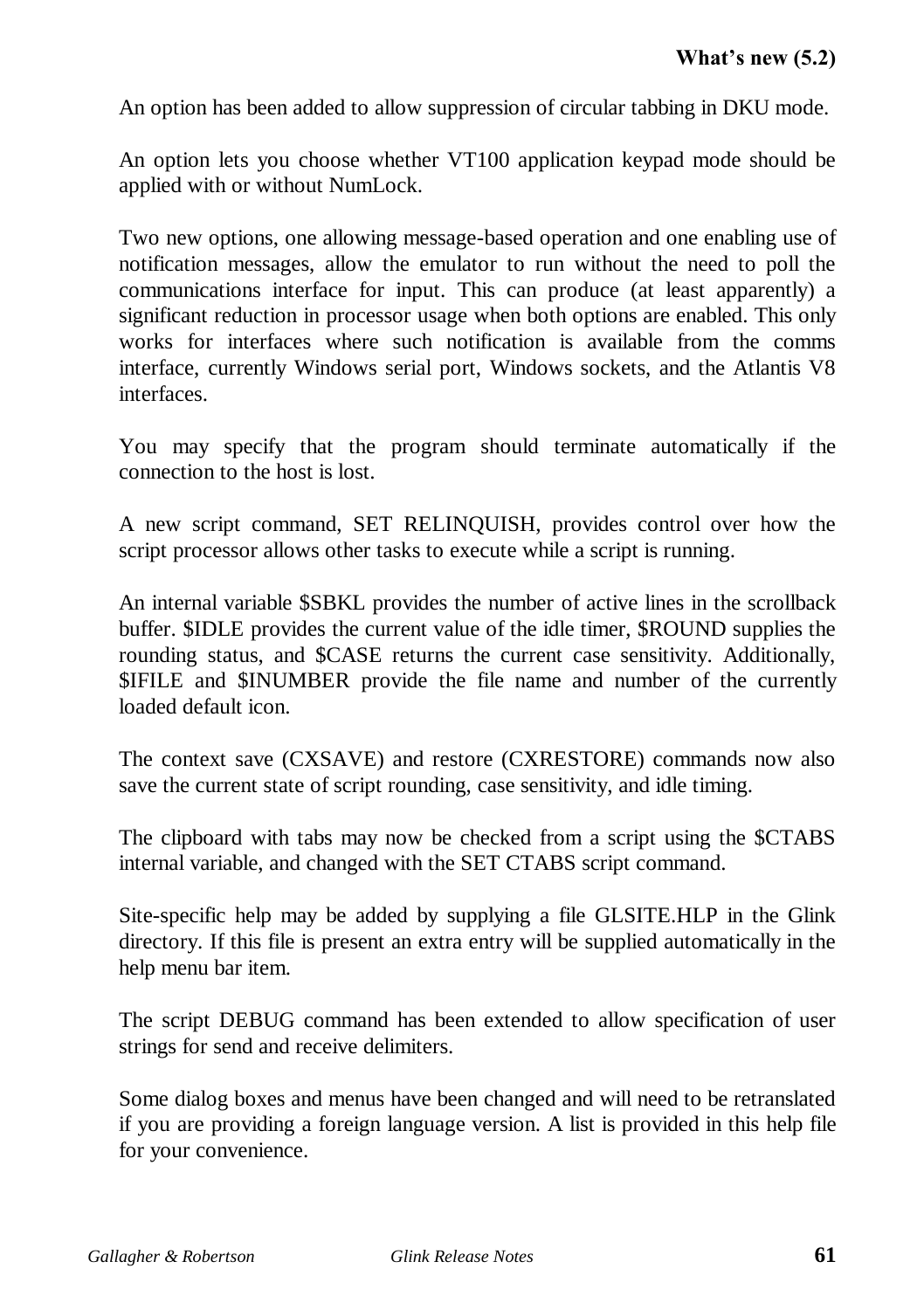### **What's new (5.1)**

## *What was new in release 5.1.0?*

The following new features and corrections have been added since the 5.0.1 release of Glink for Windows (see also: What was new in release 5.0.1):

Emulation of the Questar DKU7107 and DKU7211 terminals is included.

A new communications interface for G&R gateways has been included. Be aware that the setup for this has changed to some extent since the most recent beta version, and small adjustments to your setup may be necessary.

The default placement of the delete character key for VIP7800 and DKU7107 modes is now on the Del key rather than Ctrl/left-arrow. The DEL character will be found on Ctrl/Del for these modes.

An option to suppress the caption has been provided.

A facility for extending the script language using external DLL libraries has been provided.

Conditional compilation of scripts is supported using #IFDEF and associated directives.

The 80-character limit on script variables and patterns has been increased to 255.

New script commands have been added:

| <b>ACTIVATE "Window"</b>                      | Allows you to activate another application                      |
|-----------------------------------------------|-----------------------------------------------------------------|
|                                               | window                                                          |
|                                               | GETVALUE % n "string" Allows you to convert from a binary value |
| GPROFILE % n "File" "Section" "Item"          |                                                                 |
|                                               | Allows you to collect INI-style options from a                  |
|                                               | file                                                            |
| GWCONNECT %n "gateway address" "host profile" |                                                                 |
|                                               | Allows you to make a connection through the                     |
|                                               | G&R gateway                                                     |
| MOVEWINDOW X Y DX DY                          |                                                                 |
|                                               | Moves and/or resizes the emulator window                        |
| <b>SECURE</b> options                         | Allows you to remove access to possibly sensitive               |
|                                               | data                                                            |
| SET BUTTON HELP n "help text"                 |                                                                 |
|                                               | Sets a help text for a button on the button bar                 |
|                                               |                                                                 |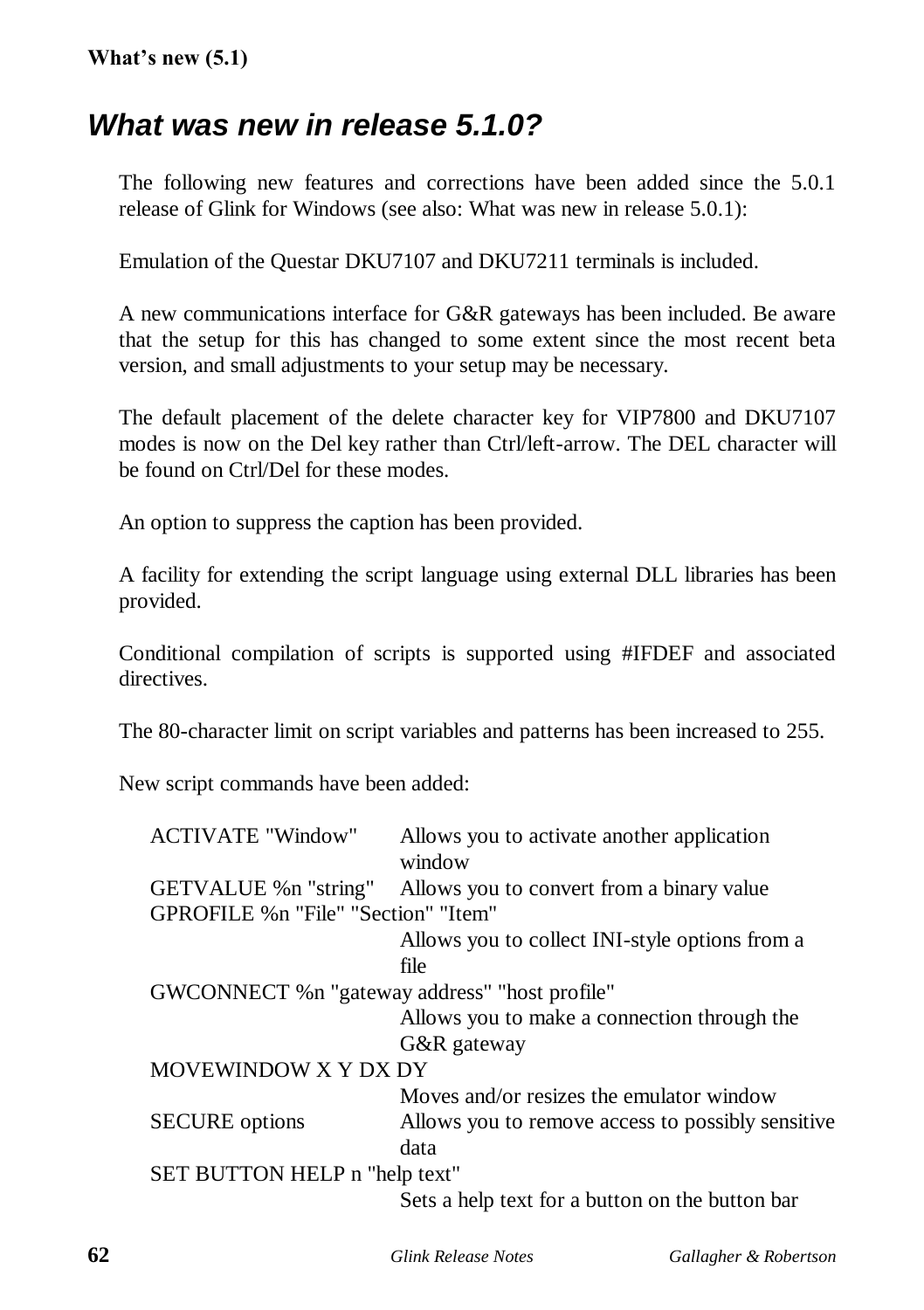| Turns the caption bar on or off<br>Enables or disables input into the emulator<br>window<br>Specifies whether line input should be processed<br>or not<br>SET SHARE { COMPATIBILITY   READ   WRITE   RW   EXCLUSIVE }<br>Specifies sharing mode for next FOPEN<br>command<br>$RAW$ }<br>Chooses the protocol to use over TCP/IP<br>Sets the function of a button on the toolbar | SET INPUT { ENABLE   DISABLE }<br>SET PROCESS { ON   OFF }<br>SET TCP { TELNET   SNI   NCR   GATEWAY   GWDIWS   GWDSA <br><b>SET TOOLBAR BUTTON</b> n icon function<br>SET TOOLBAR HELP n "help text" | SET CAPTION { ON   OFF } |  |
|---------------------------------------------------------------------------------------------------------------------------------------------------------------------------------------------------------------------------------------------------------------------------------------------------------------------------------------------------------------------------------|-------------------------------------------------------------------------------------------------------------------------------------------------------------------------------------------------------|--------------------------|--|
|                                                                                                                                                                                                                                                                                                                                                                                 |                                                                                                                                                                                                       |                          |  |
|                                                                                                                                                                                                                                                                                                                                                                                 |                                                                                                                                                                                                       |                          |  |
|                                                                                                                                                                                                                                                                                                                                                                                 |                                                                                                                                                                                                       |                          |  |
|                                                                                                                                                                                                                                                                                                                                                                                 |                                                                                                                                                                                                       |                          |  |
|                                                                                                                                                                                                                                                                                                                                                                                 |                                                                                                                                                                                                       |                          |  |
|                                                                                                                                                                                                                                                                                                                                                                                 |                                                                                                                                                                                                       |                          |  |
|                                                                                                                                                                                                                                                                                                                                                                                 |                                                                                                                                                                                                       |                          |  |
|                                                                                                                                                                                                                                                                                                                                                                                 |                                                                                                                                                                                                       |                          |  |
|                                                                                                                                                                                                                                                                                                                                                                                 |                                                                                                                                                                                                       |                          |  |
|                                                                                                                                                                                                                                                                                                                                                                                 |                                                                                                                                                                                                       |                          |  |
|                                                                                                                                                                                                                                                                                                                                                                                 |                                                                                                                                                                                                       |                          |  |
|                                                                                                                                                                                                                                                                                                                                                                                 |                                                                                                                                                                                                       |                          |  |
|                                                                                                                                                                                                                                                                                                                                                                                 |                                                                                                                                                                                                       |                          |  |
| Sets the help text for a button on the toolbar                                                                                                                                                                                                                                                                                                                                  |                                                                                                                                                                                                       |                          |  |
|                                                                                                                                                                                                                                                                                                                                                                                 | Sets the number of buttons on the toolbar<br>SET TOOLBAR SIZE n                                                                                                                                       |                          |  |

A facility for incorporating bitmaps into dialog boxes has been provided (the bitmaps may either be active or passive).

A large number of internal script variables have been implemented.

Some dialog boxes and menus have been changed and will need to be retranslated if you are providing a foreign language version. A list is provided in this help file for your convenience.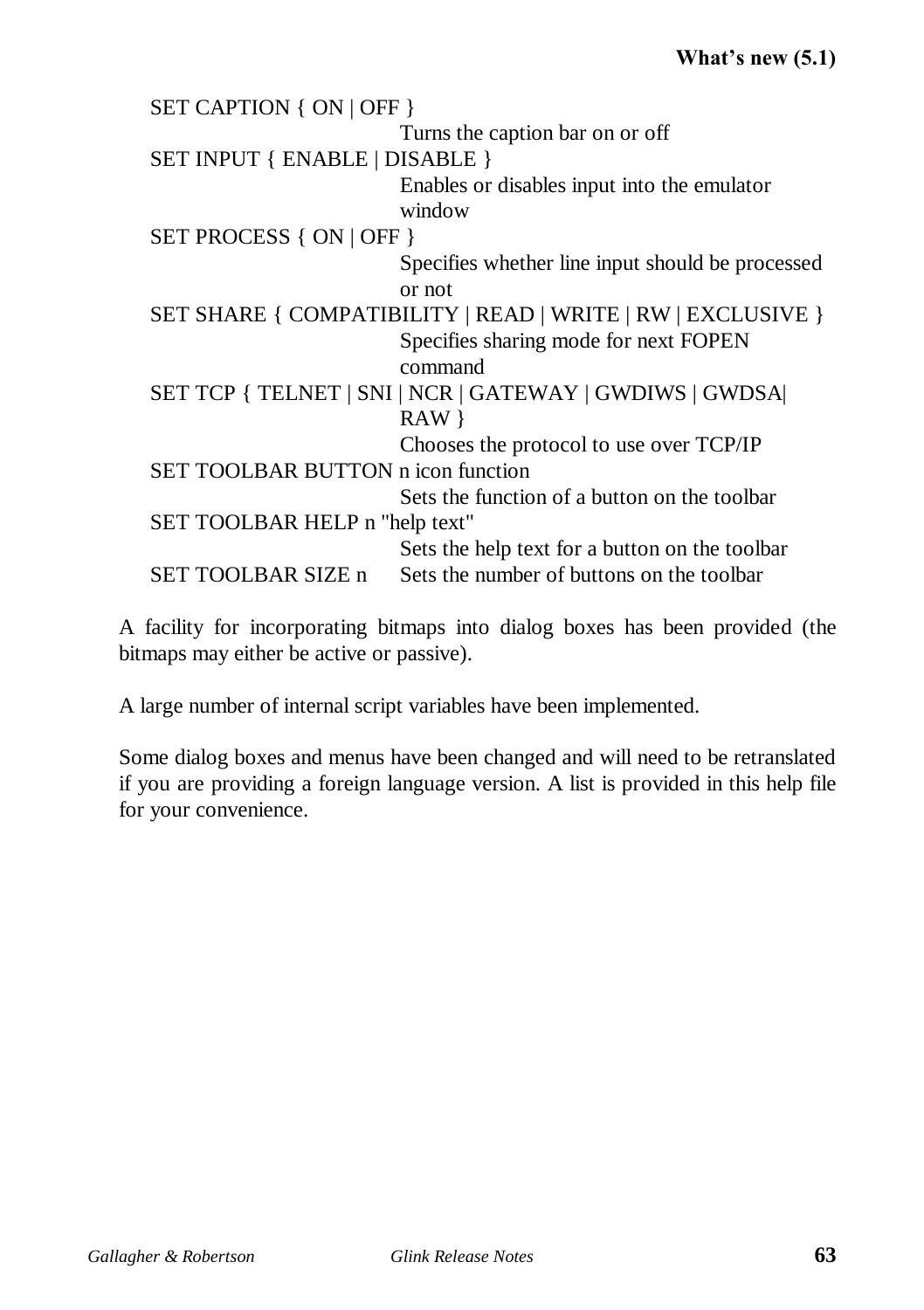### **What's new (5.1)**

## *What was new in release 5.0.1?*

The following new features and corrections have been added since the 5.0.0 release of Glink for Windows (see also: What was new in release 5.0.0):

New items in the 'help' menu allow you to go directly to the search dialog box to look for keywords, and also access 'help on help'.

A new entry in the 'line' menu has been added for toggling of local mode (this is a requirement for UVTI compatibility).

A new setup dialog allows adjustment of the actual colors used on-screen.

Two new internal script variables,  $\text{SFDOS}(m)$  and  $\text{SFSEEK}(m)$  provide the line number and absolute byte position in the specified file.

A new script command, FSEEK, allows absolute positioning (rather than by line number) inside a file.

New variants of the SERVER script command allow specification of 'generic' Kermit server commands.

The script ERASE command now accepts wildcards.

Two new button types are available for the script DBOX command, ICON (which allows definition of a passive icon) and IBUTTON (which allows definition of a pushbutton which has a superimposed icon rather than a text).

A new style RETEDIT may be specified for dropdown combo boxes. This style specifies that the contents of the edit control should be returned to the calling script rather than the currently selected item in the list box.

Two new interfaces, ICC and NetBIOS SNA, have been added on an experimental basis and are unsupported options.

To accomodate those used to a different syntax, the optional port number in IP addresses may now be specified using either a colon delimiter or a space delimiter.

Choice of printer is now available as a separate entry in all 'file' menus.

Some dialog boxes and menus have been changed and will need to be retranslated if you are providing a foreign language version. A list is provided in this help file for your convenience.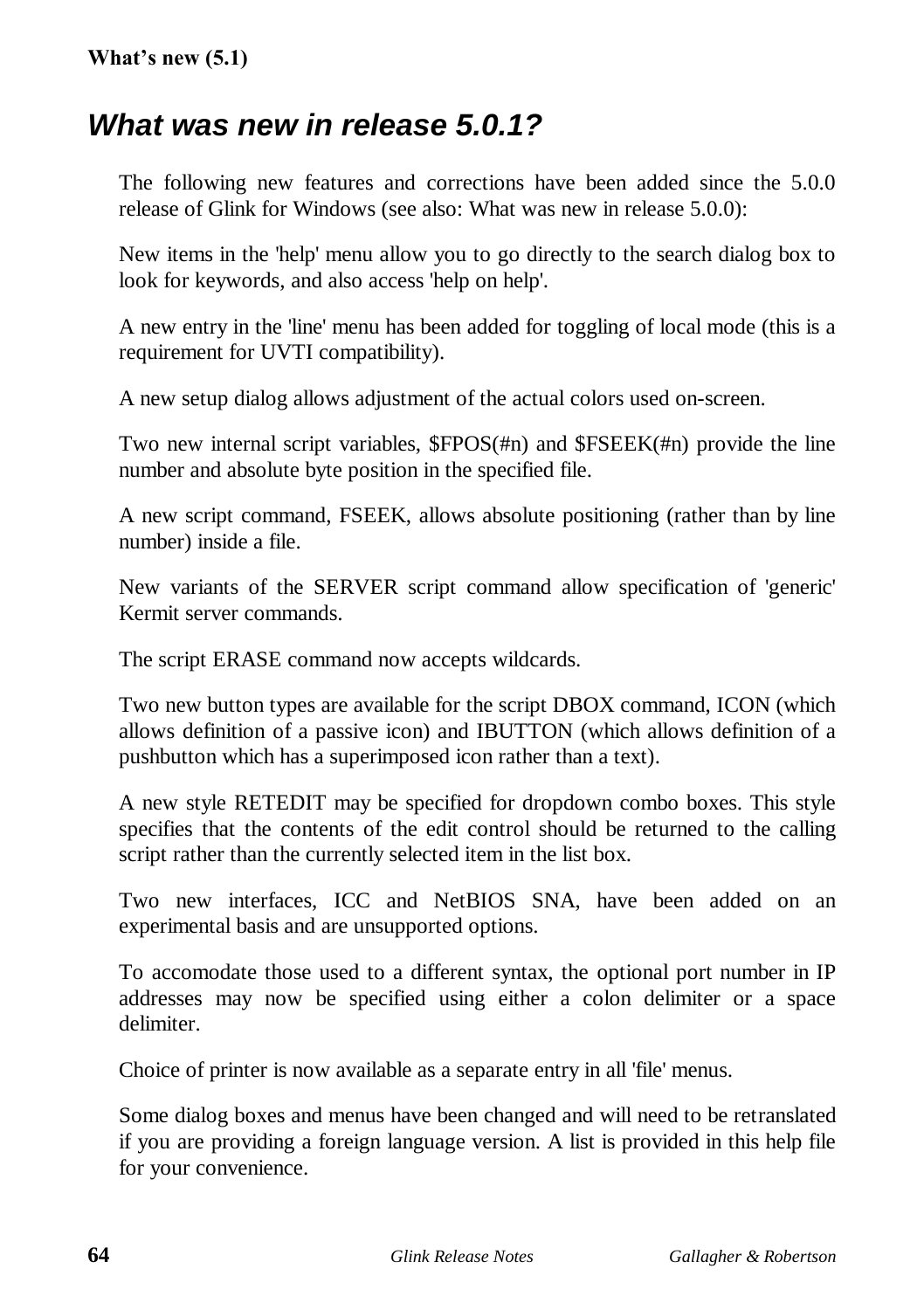# *What was new in release 5.0.0?*

The following new features and corrections have been added since the 4.6.3 release of Glink for Windows (see also: What was new in release 4.6.3):

IBM 3270 emulation is provided for use with TN3270.

A subset of Regis graphics is supported when running in VT-xxx modes.

The UVTI is now delivered as part of the standard Glink release.

A facility has been added for setting bookmarks in the scrollback buffer display.

A new script command, DBOX, has been added. This command brings the full power of Windows dialog boxes to your scripts, and allows you to design dialog boxes using almost all the different control types supported by Windows (check boxes, radio buttons, static texts, buttons, list boxes, combo boxes and editable texts).

An optional 'button bar' has been added to the bottom of the emulation window. Buttons are configured using the script BUTTON command and can be associated both with keys on the keyboard and preconfigured or dynamically configured macros.

New SET commands have been added:

| SET FONT height width      | Allows you to set the font for the emulation                 |
|----------------------------|--------------------------------------------------------------|
|                            | window                                                       |
|                            | SET KERMIT LONG ON/OFF toggles the Allow Long Packets option |
| <b>SET MENU ON/OFF</b>     | turns the menu bar on and off                                |
| <b>SET ROUND ON/OFF</b>    | controls whether or not fractional numbers                   |
|                            | should be rounded or truncated in the script                 |
|                            | language.                                                    |
| <b>SET SCREEN WIDTH n</b>  | allows you to set the emulation screen's width               |
|                            | anywhere from 40 to 132 columns.                             |
| <b>SET STS ON/OFF</b>      | turns the status bar on and off                              |
| <b>SET TOOLBAR ON/OFF</b>  | turns the toolbar on and off                                 |
| <b>SET WARNINGS ON/OFF</b> | turns warning messages on and off                            |

Double-clicking files in the file display will now use any associations that may have been defined with the file manager.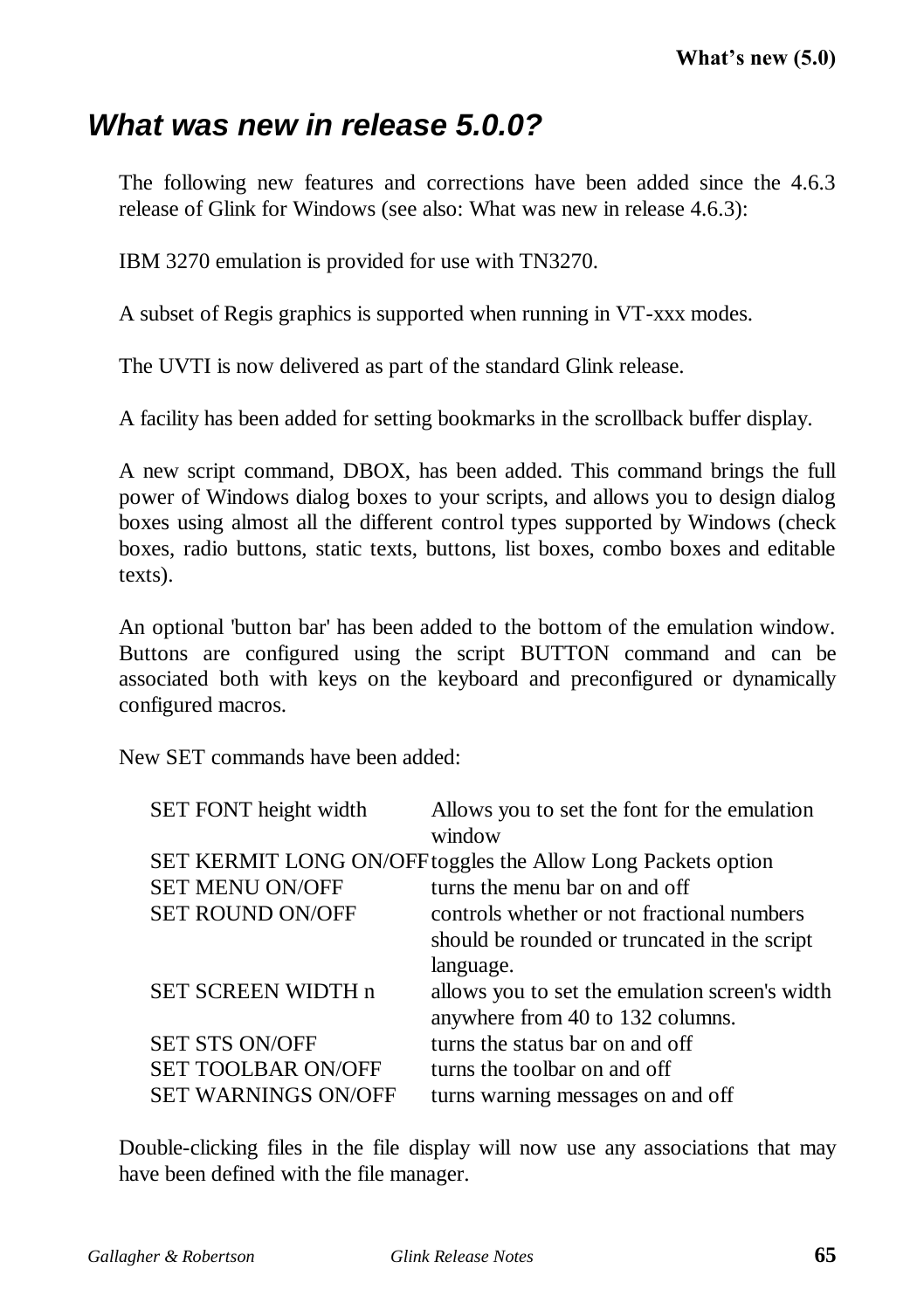A new option for the VIP emulation allows you to preserve the roll mode setting even though the application has entered forms mode and returned to text mode.

An additional 'windows-style' status line has been provided at the bottom of the main window, leaving the normal status line to behave more like the status line on the original terminal. This may affect some applications using scripts that rely on reading text from the status line. The new status line may be disabled using an option in the Settings / Screen / Window attributes menu.

A pictorial 'toolbar' may now be used instead of (or as well as) the more usual menu items. This can be enabled by selecting the appropriate item in the system menu.

New internal script variables have been added:

| \$FX              | gives the current font size $(X)$ in pixels                     |
|-------------------|-----------------------------------------------------------------|
| \$FY              | gives the current font size $(Y)$ in pixels                     |
| <b>\$LASTFILE</b> | gives you the name of the last file you received (or started to |
|                   | receive) with a protocol transfer.                              |
| <b>\$MSX1</b>     | Left coordinate of scrollback mark (0 if none)                  |
| \$MSX2            | Right coordinate of scrollback mark (0 if none)                 |
| \$MSY1            | Top coordinate of scrollback mark (0 if none)                   |
| \$MSY2            | Bottom coordinate of scrollback mark (0 if none)                |
|                   | (See the RSBK command for example of scrollback mark)           |
|                   | usage)                                                          |
| \$MX1             | Left coordinate of screen mark (0 if none)                      |
| \$MX2             | Right coordinate of screen mark (0 if none)                     |
| \$MY1             | Top coordinate of screen mark (0 if none)                       |
| \$MY2             | Bottom coordinate of screen mark (0 if none)                    |
|                   | (See the RSCR command for example of screen mark usage)         |

The capture delimiter option has been extended so as to allow passing of CR and LF characters transparently to the capture file or print log.

An option to allow automatic tabbing for host data has been added to the VIP setup menu.

Two new communications interface have been implemented, Unisys InfoConnect, and the G&R SPX modem server.

An option has been added to enable compatibility with the ITT Courier and Thomas Box 7760 emulations.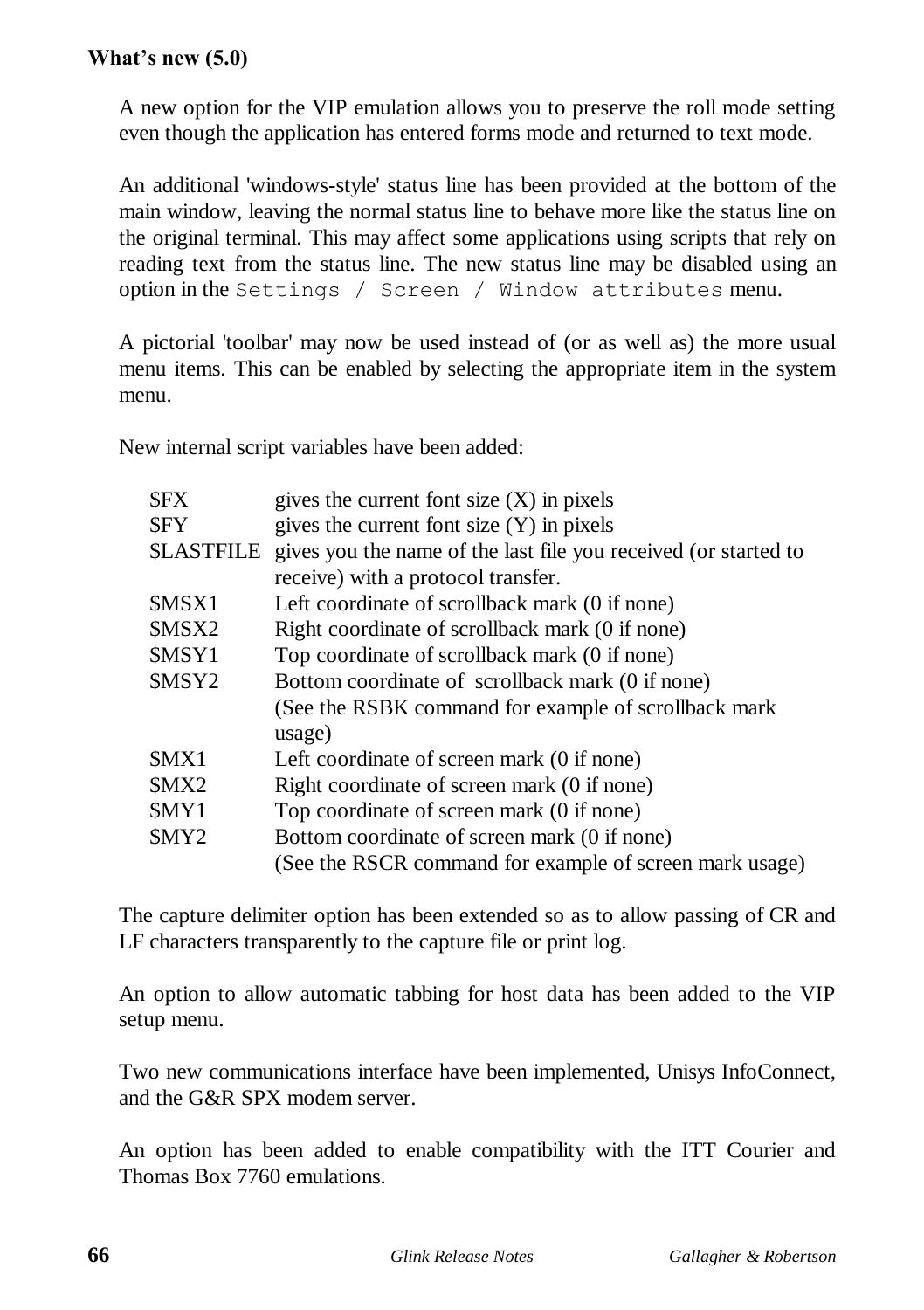An option has been added to allow configuration of the break key to send an Interrupt Process packet rather than a Break on Telnet interfaces.

For Eastern Europe, support has been added for the ISO 8859-2 (Latin-2) character set. This functionality is automatic if the Latin-2 version of the Glink font file is used in place of the normal font file (contact your agent for details).

For Greek Windows, an optional set of fonts for the standard Greek Windows character set has been included. Again, contact your agent for details.

Support for the public domain Ctl3D DLL from Microsoft has been added. This module affects the appearance of all dialog boxes, giving them a more 'threedimensional' appearance. Simply place a copy of CTL3D.DLL in your Windows system directory to enable this functionality.

The ADDMENU and BUILDMENU now insert menu items from left to right instead of from right to left.

An additional option has been provided for initial window positioning, which allows you to remember the current position at the end of the session and use the same position for the next session. At the same time the position of the scrollback window is saved. The positioning of the scrollback in relation to the main window has also been generally improved.

Separate font choices are available for 40/80/132 column modes in the Screen/Windows setup menu.

You may choose the initial screen width to be used for each emulation mode.

A separate configuration menu allows association of WAV sound files with events such as file transfers and connection to the host.

An internal command has been added to stop printing and flush any outstanding print output to the printer.

An option to disable use of PAD functionality in the X.25 interfaces has been added.

An option has been added to suppress the use of the small dot to indicate spaces in 7700 variable fields.

An option has been added to limit cursor movement inside VIP7700 forms.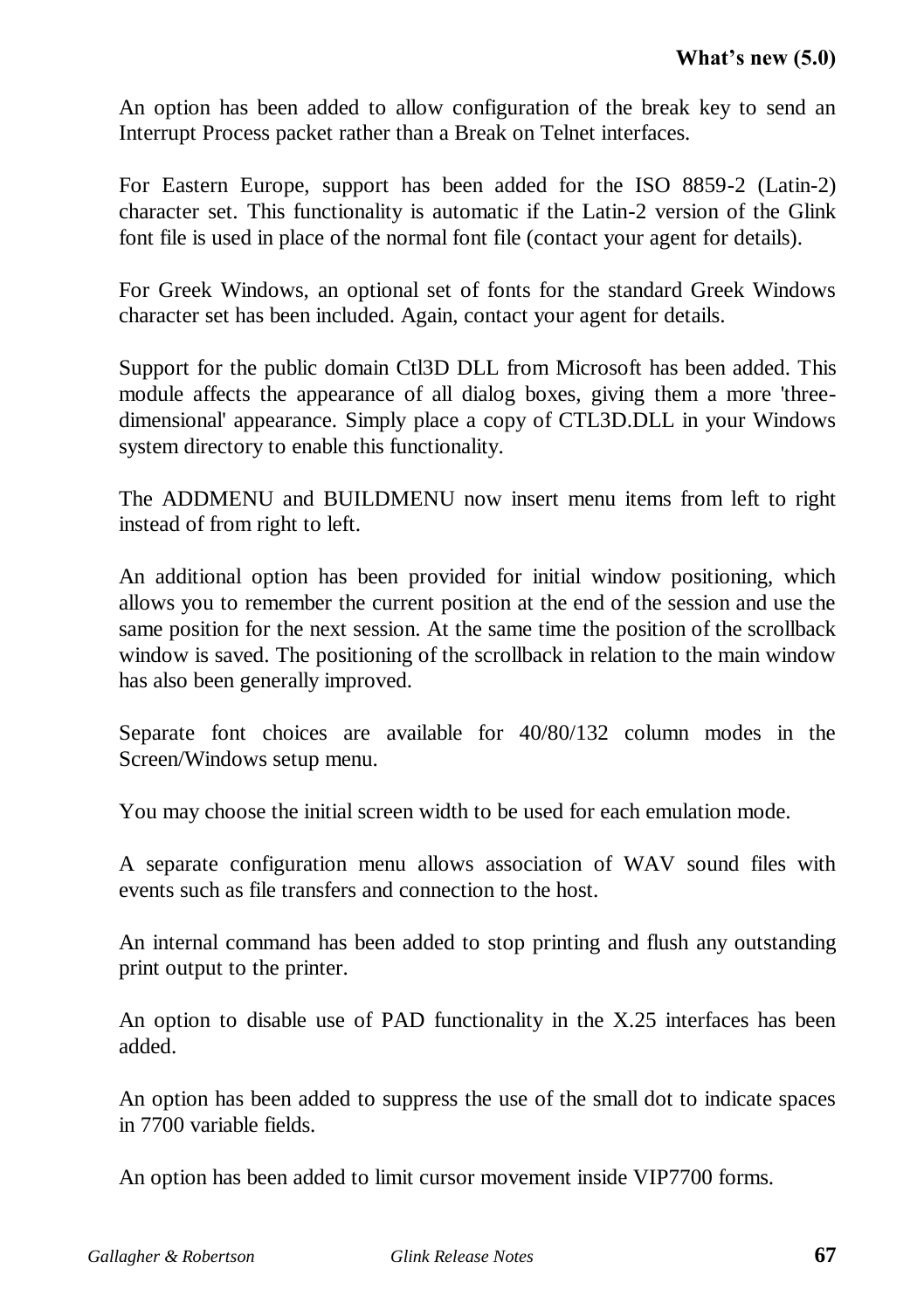#### **What's new (5.0)**

A new internal script variable, \$SCAN, provides the offset into a string when the SCAN script command is used.

The depth of the internal script stack has been increased from 10 to 20 levels.

Double-clicking may be used to mark single words in the main emulator and scrollback windows. You may also choose whether marking is to be done with rectangular or line-oriented marks.

The external GLDNTD program for standalone DNTD has been given a command line option to choose which interrupt should be used.

The FOPEN command now accepts IO as a parameter to specify input-output mode.

Some dialog boxes and menus have been changed and will need to be retranslated if you are providing a foreign language version. A list is provided in this help file for your convenience.

In this release, support has been added for multilingual help files. These follow the same rules as the other multilingual files, in other words you supply additional help files GLHLPx.HLP for the language keys x you wish to support.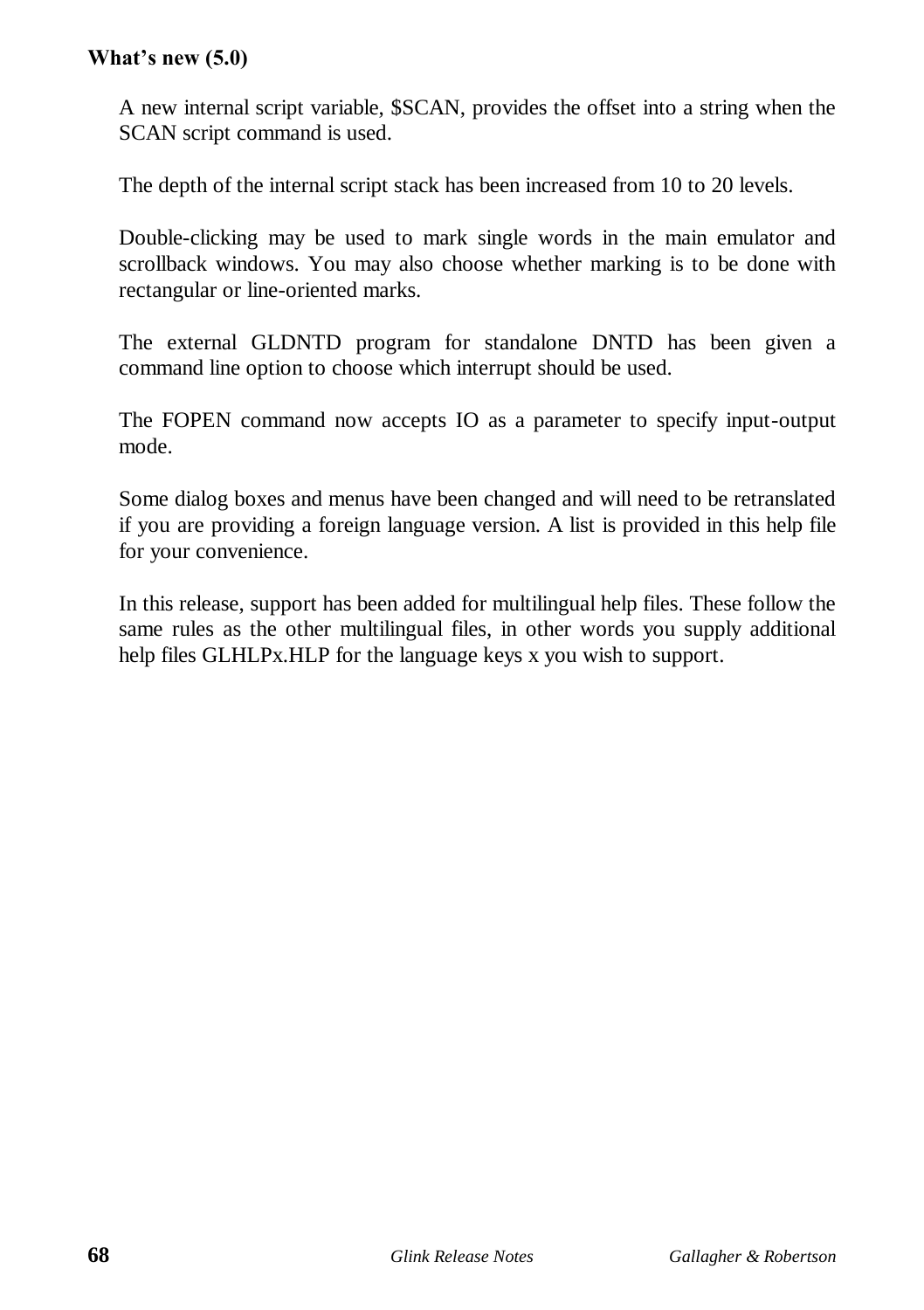### *What was new in release 4.6.3*

The following new features and corrections have been added since the 4.6.2 release of Glink for Windows (see also: What was new in release 4.6.2):

An additional input mode for script files, EXCLUSIVE, allows for specification of exclusive use when opening files with FOPEN.

A new script command MBAR allows specific enable and disable of all options in Glink menus.

A new script command INCLUDE allows you to share script source code between modules and avoid the 63Kb source limitation without resorting to using the CALL statement.

A new script command RSBK has been added to allow reading of data from the scrollback buffer in the same way that RSCR can read data from the emulator screen.

A command line option (/DDE name) has been added to specify the name to be used for DDE operations.

A new option in the printer setup menu for direct printing allows for translation of high ASCII characters to either the PC or HP Roman character sets.

A new script command MCURSOR allows selection of the mouse cursor shape from a script.

New script commands SET <feature> ENABLE/DISABLE allow control of use of emulator features such as connect, disconnect, file transfer, break and terminate.

A new script command LOG allows you to control print logging from a script.

A new script command SET DOSSHOW allows you to decide how a program started with the DOS command will be displayed.

If a script FOPEN command fails, the script will no longer be aborted. Instead, the OK status will be updated.

An experimental EDIT option has been added for VIP TEXT and TX-RET modes.

Marking of text from the keyboard is now supported.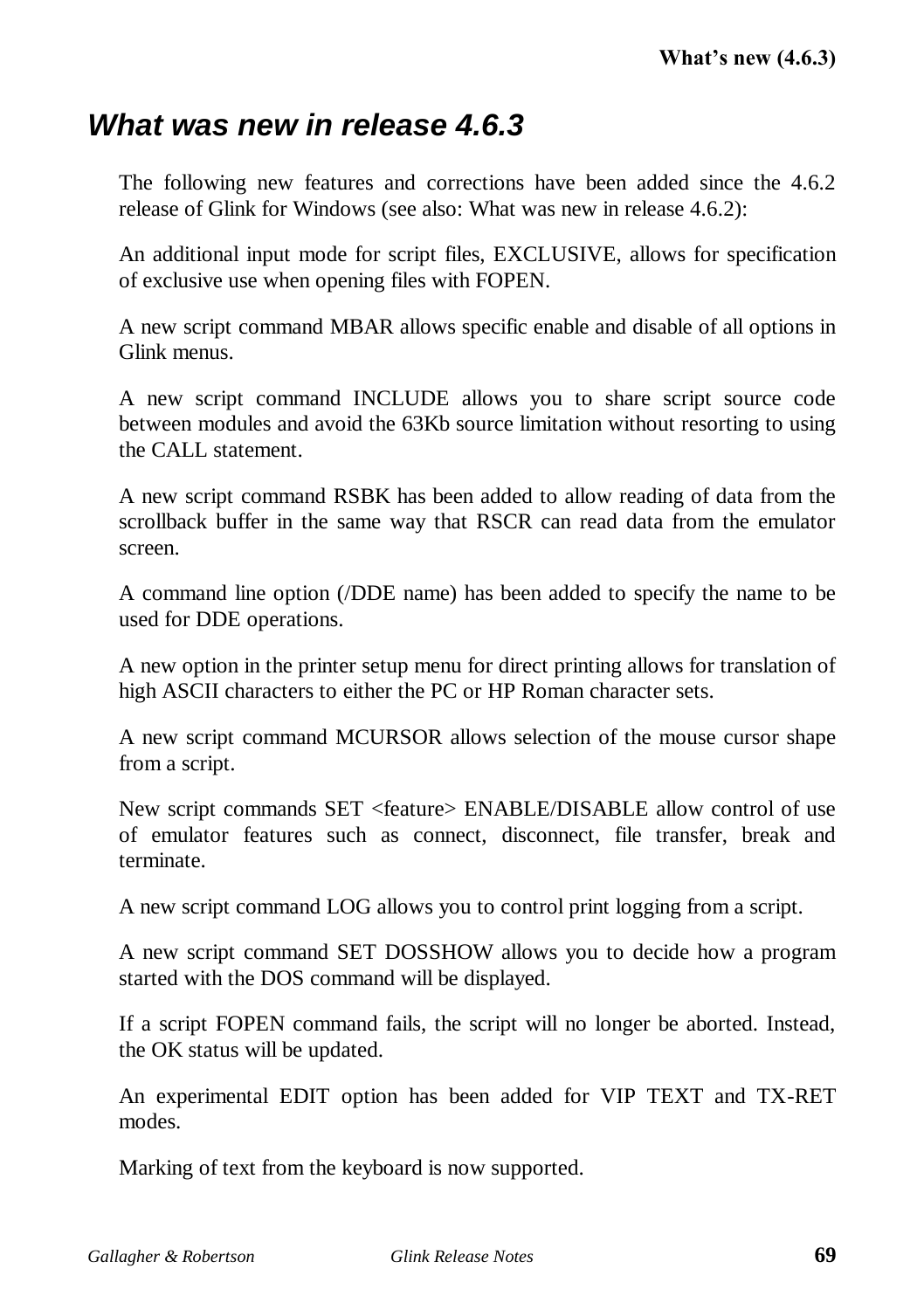#### **What's new (4.6.3)**

Internal variables \$STX and \$STY have been added to the script language returning the X and Y coordinates of the start of transmission pointer (VIP7700 and VIP7800 modes only). A new variable \$LINE contains the contents of the current screen line, and \$LNNO allows you to collect the number of the current line in the source script for debugging purposes.

The maximum number of macros has been extended to 64. The maximum length of a single macro has at the same time been extended to 255 characters. There is still however a limitation of 650 characters total for all macros.

Synchronous cards are now supported.

Typeahead mode is now supported.

The script DELMENU command now uses an additional parameter to specify the name of the menu to be deleted.

The script SET DECIMAL command allows you to determine the action of the 'decimal' key on the numeric keypad.

The script SET CASE command allows you to specify whether comparisons made in scripts are to be case sensitive.

Escape sequences have been added both to the standard ANSI set and to the command extensions to provide control over the number of lines to display onscreen.

Command extensions have been added to provide emulation-mode independent control of printing, and also enquiry as to which emulation is running.

The script INFILE command now provides a file selection button in the dialog box.

Keyboard and layout files may now reside in the user directory as well as the Glink directory. Both directories will be searched, the user directory first.

The PC-NFS/RTM interface now uses the TKLIB.DLL supplied with PC-NFS 4.0 and better rather than interface directly to the RTM module. This means that users of PC-NFS 3.0 and/or 3.5 must use the GLNFS resident program. Use of the TKLIB.DLL reduces conflicts between different Glink windows and not least conflicts between Glink and DOS-based PC-NFS tools running in enhanced-mode windows.

The setting for printing of underlines in VIP mode now defaults to ON.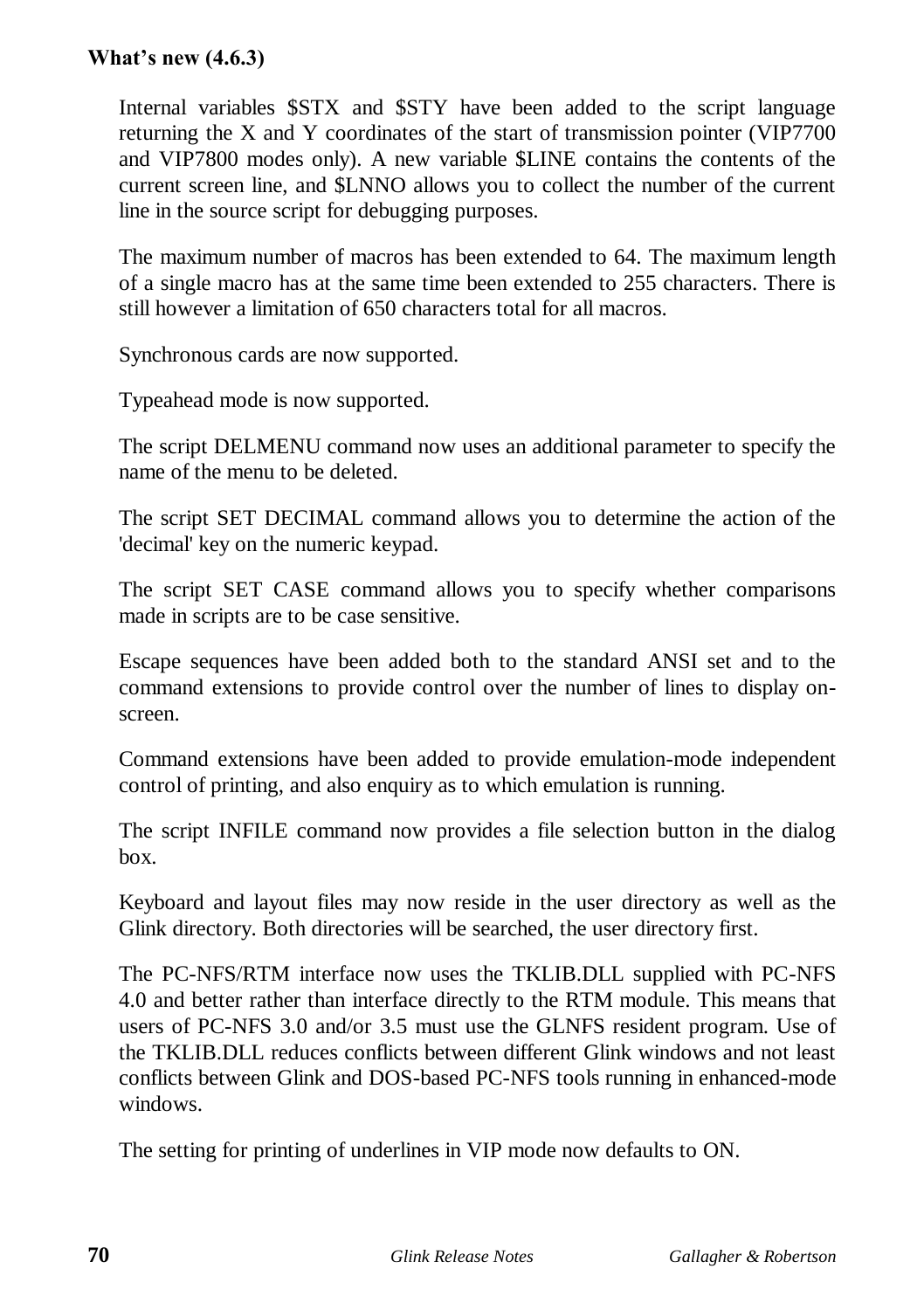The script BUILDMENU command allows you to add further entries to the menu bar and also to provide submenus in such menus.

The script DCHANGE command allows modification of selected fields in the dial directory from a script.

The script ICON command allows you to choose which icon should be displayed when Glink is minimized.

The quality of print output is now selectable between default, draft and proof modes.

The script GETDATE command can now produce ordinal and Julian dates.

The environment variable GLWIN is no longer used - the Glink directory is now set to the directory from which the Glink program is loaded.

A script command PLAY has been added to allow playing of waveform files from a Glink script.

In the Windows version, all script limits are automatically set to their maximum values. The corresponding items in the general setup menu have therefore been removed.

An installation procedure to install to harddisk from a diskette has now been implemented.

A new network interface, the DNTD SPX Gateway has been added. This provides the same functionality as the previous gateway interface but uses SPX rather than NetBIOS.

The script SERVER command allows you to terminate a dialog with a Kermit server.

The script MD and RD commands allow you to create and delete DOS directories without having to invoke COMMAND.COM.

All currently known errors have been corrected. This includes several errors with the GlinkBinary DDE transfer format which should now function correctly.

Some dialog boxes and menus have been changed and will need to be retranslated if you are providing a foreign language version. A list is provided in this help file for your convenience.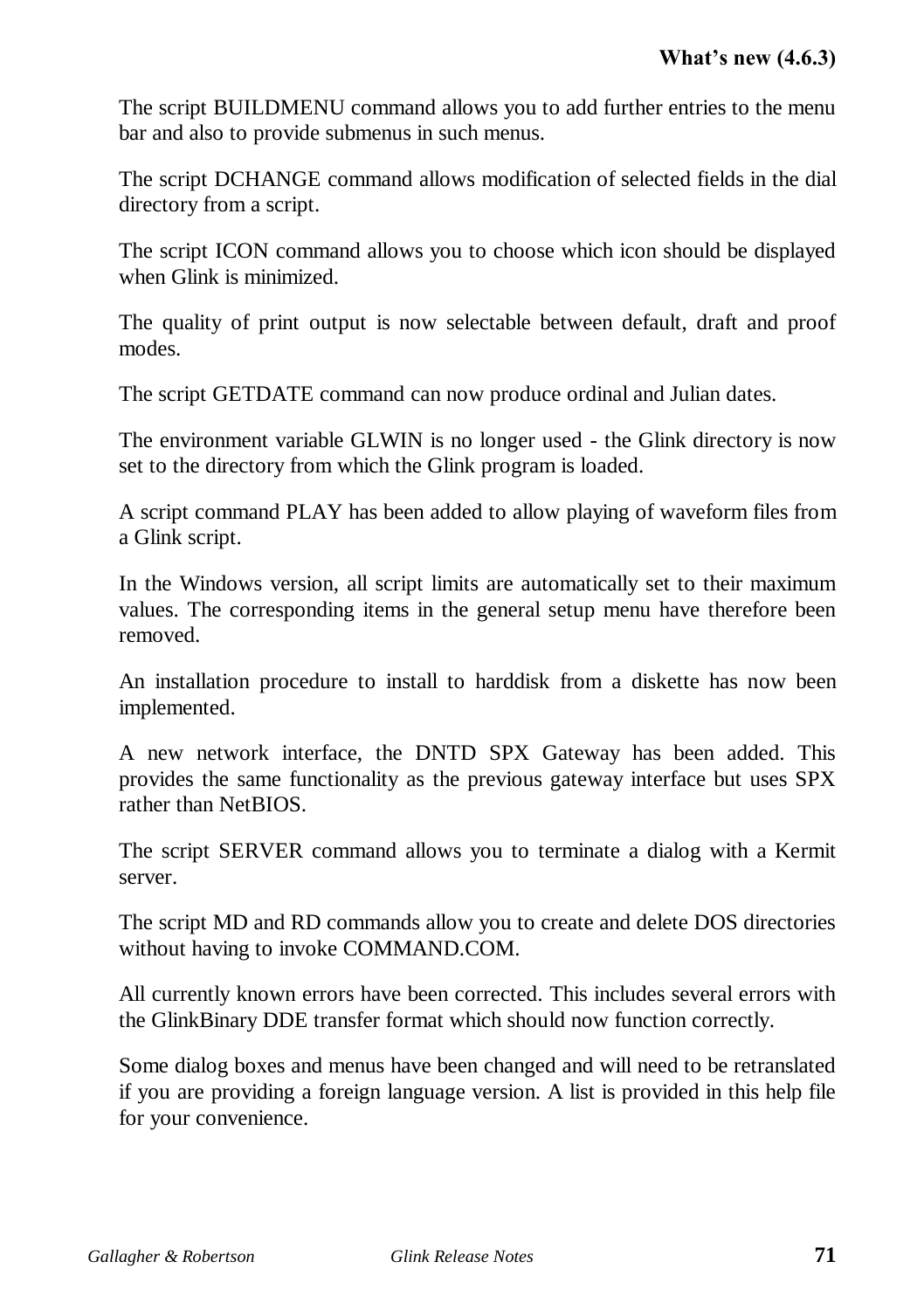#### **What's new (4.6.2)**

#### *What was new in 4.6.2?*

The following new features and corrections were added in Glink 4.6.2:

Drag and drop of file names has been implemented for Windows 3.1. Any script may be dropped into the main window. Other files dropped into the main window will attempt to invoke DRAGDROP.SCR as a script; if it's found then the file name will be delivered in the \$FILE variable (if there are several names then a file containing the names will be delivered using a @ prefix in the same way as for the PICK command). File names may also be dropped into those Glink dialog boxes that are asking for filenames.

Filename enquiries now use generic Windows 3.1 common dialog boxes when Glink is run under 3.1.

Support has been added for Novell's Lan Workplace software, using sockets directly rather than requiring the TelApi program.

Support has been added for FTP PC/TCP for Windows, using PCTCPAPI.DLL for access to TCP/IP.

Support has been added for the Windows socket API interface, using WINSOCK.DLL for generic access to socket libraries.

Support has been added for the Case 6500 TCP/IP interface.

Support has been added for Wollongong TCP/IP using their SOCKDOS.DLL rather than loading GLWOL.EXE outside of Windows.

Support has been added for 3+Open Sockets using WSOCKETS.DLL for access rather than direct access to the TSR routines outside Windows (these must however still be loaded).

Support has been added for DEC Terminal Access using TRMNLAXS.DLL for access either to CTERM or DEC LAT based communications.

Support has been added for PC-NFS release 4.0 using the Sun RTM.EXE program for TCP/IP services rather than GLNFS.EXE as used in earlier versions of the PC-NFS software.

Support has been added for multiple-language versions.

Script commands for DDE client operation have been implemented.

A script command, ADDMENU has been added which allows definition of a user menu bar popup menu to start selected script procedures.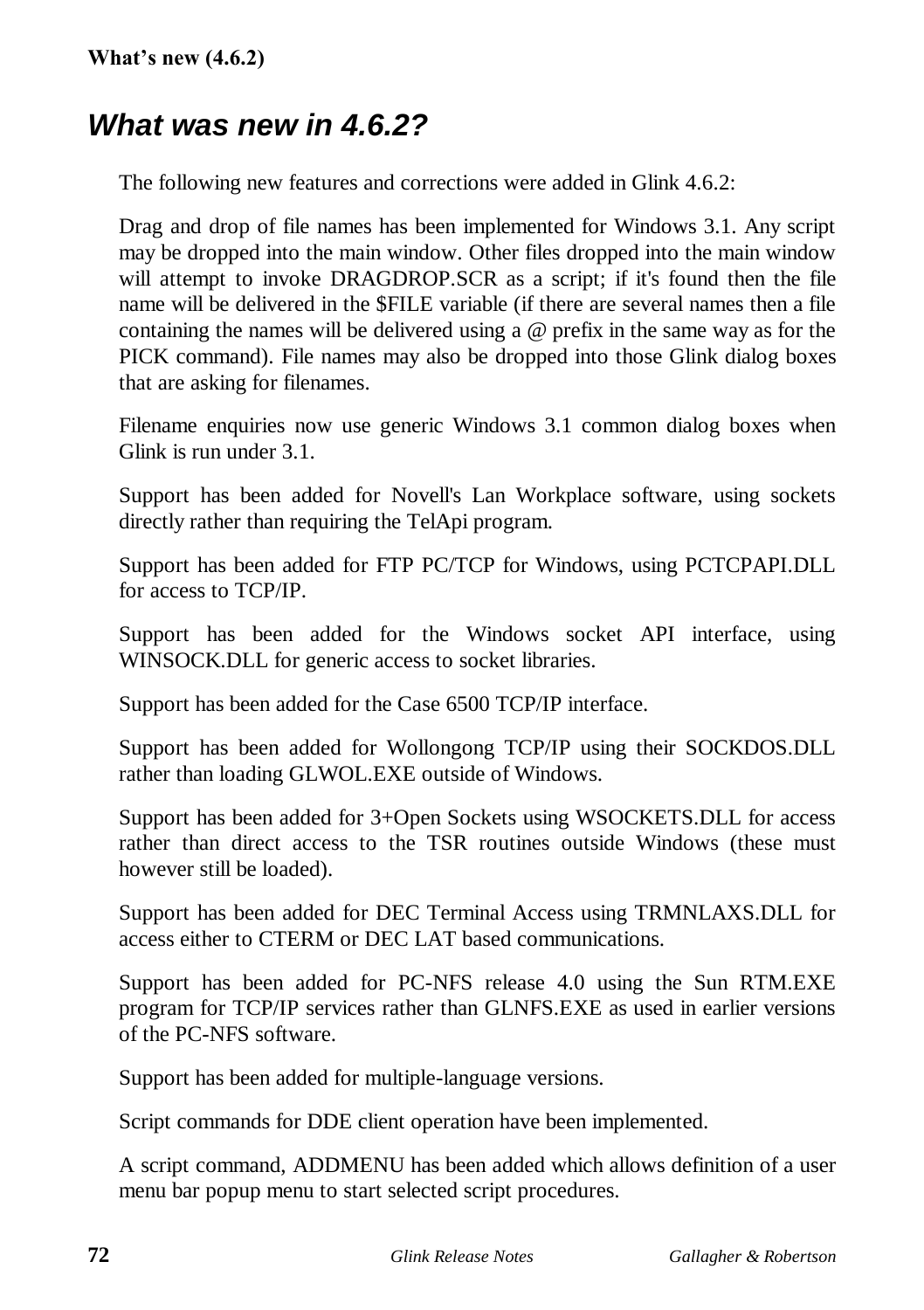A script command, MFONT has been added allowing selection of the font to be used in user menus.

A script command WINDOW has been added allowing control of the way in which the main window is displayed.

An internal script variable \$WINDOW lets you know whether the current state of the Glink window is normal (0), maximized (1) or minimized (2).

The line buffer display feature has been enabled for all communications interfaces.

Format with tabs is now an option in the scrollback edit menu as well as in the main window.

A new script command SET IDLE n sets an inactivity time to be applied after all receives.

Two new script commands SET CAPS and SET NUMLOCK have been added to allow toggling of these from a script.

Better support for SCO ANSI has been added to the ANSI emulation.

A host transfer command configuration option has been added (mostly for FTRAN users). This option is also available using SET TRANSFER COMMAND "command" in a script.

Script compatibility between the DOS and Windows versions has been further enhanced.

Attributes used for screen erasing in ANSI mode are now selectable between using the current screen attribute and the default attributes.

An internal version of the Zmodem protocol has been implemented, allowing usage of Zmodem on all interfaces supported by Glink. The level of functionality is lower than that provided by the DSZ program but should be sufficient for most practical purposes. Those who wish to continue using the external protocol are at liberty to do so.

Additional DDE pokes are available, VduEmu, ScrGput and Xabort. VduEmu is similar to VduPut except that the data is treated in the same way as line data rather than keyboard data. ScrGput sets the global script variable rather than the local one. Xabort will abort any file transfer or dial operation currently in progress.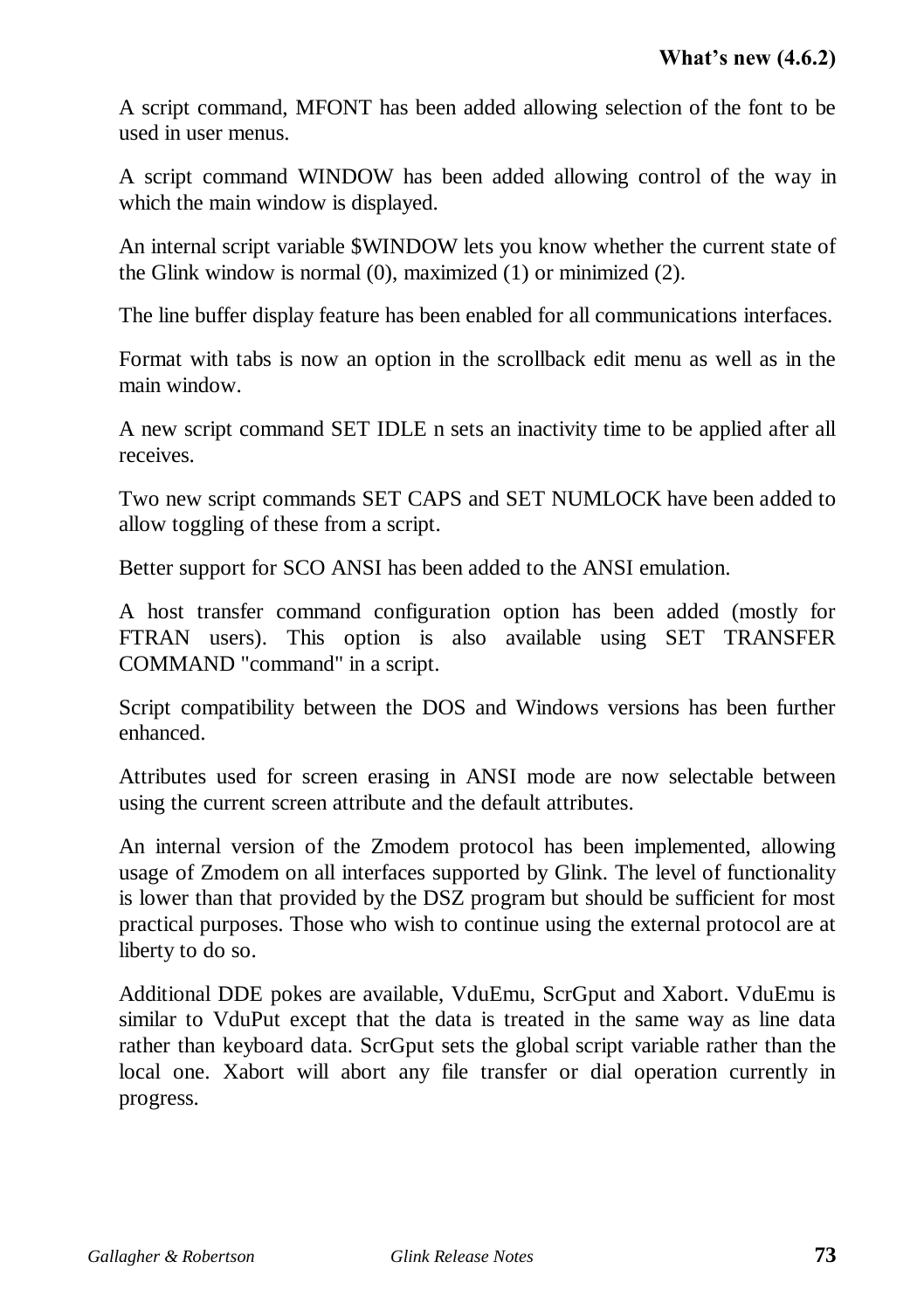#### **What's new (4.6.2)**

Additional DDE requests are available, ScrGget collects the global script parameter rather than the local version delivered by ScrGet. VduFld <n> delivers the contents of field number  $\langle n \rangle$  on the current form (if  $\langle n \rangle$  is not specified then the field in which the cursor is positioned will be delivered).

The DDE LinXmt command has been extended to allow sending of data and a terminator in the same call.

A new clipboard format, GlinkBinary, available only for DDE usage, allows transparent transfer of data without the need for CRLF padding and allowing embedding of ASCII NULs.

A new script command, MOK, has been added. This allows inclusion of an OK button in a script menu that otherwise consists only of text.

A script command FLOC allows you to extract the current line number in a text file.

You may now set up a configuration with no communications interface defined.

The GLLAY and GLKEY programs delivered with the Windows version of Glink now default to GLWINL.DEF and GLWINK.DEF for their filenames.

A script command CONFIG SAVE allows a script to save the current configuration.

Locking of separate options is now supported in the configuration dialog boxes.

A new internal script variable, \$TITLE, allows you to extract the current window title as set with the TITLE command.

Reading the status line using the script RSCR command may be done using a line number of zero.

Automatic execution of a termination script has been provided for to allow programming of an orderly exit from the program without the need to run a script permanently in background.

All currently known errors have been corrected.

Some dialog boxes and menus have been changed and will need to be retranslated if you are providing a foreign language version. A list is provided in this help file for your convenience.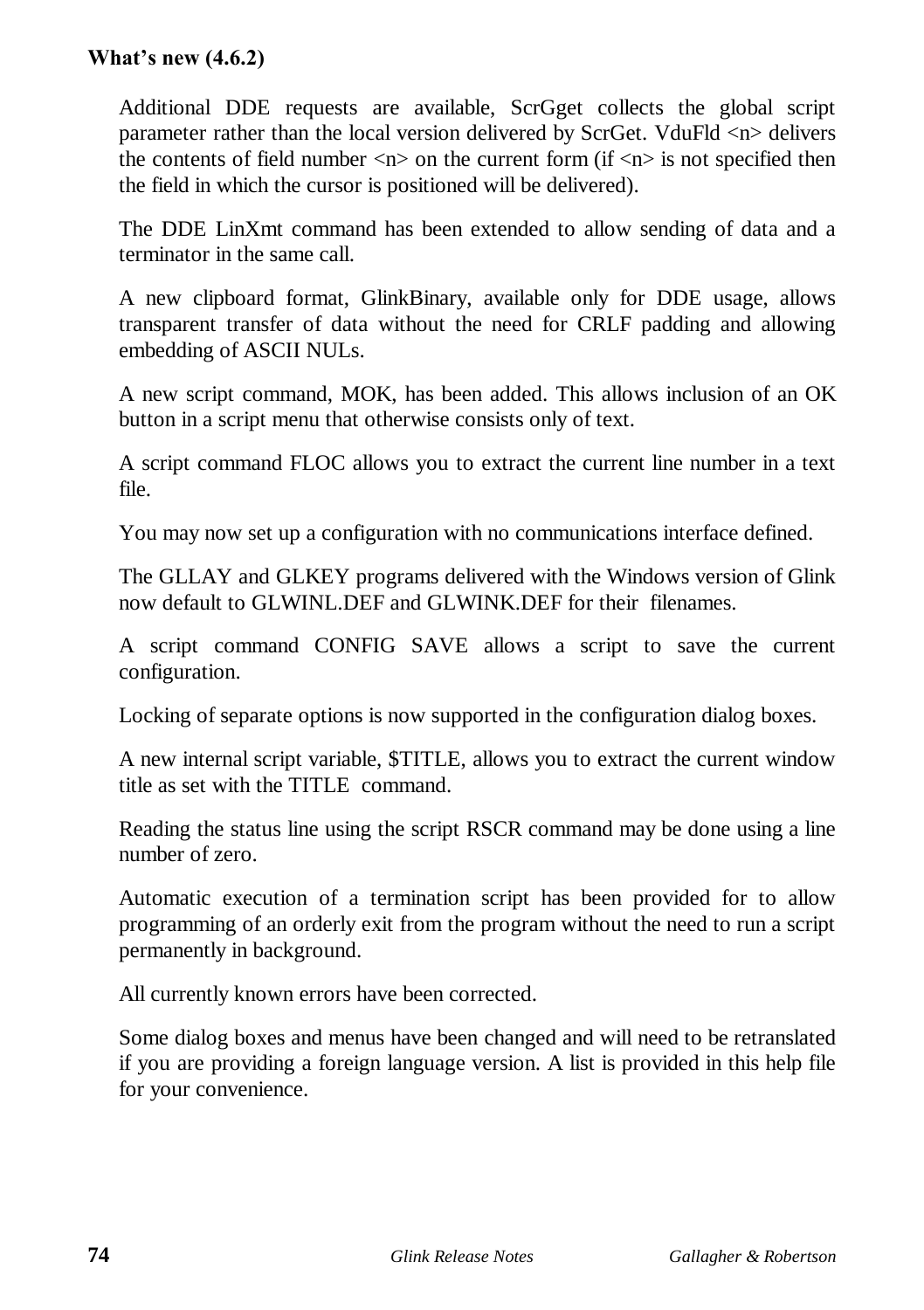# *Notes for users of Glink/DOS*

If you have previously been using the DOS version of Glink, you will be pleased to hear that every effort has been made to ensure compatibility between your old Glink setup and your Glink for Windows setup. In particular, you may use your old configuration file as a basis for your Windows configuration, your old dial directory, your script files, and any tailormade keyboard files you may have been using.

### *File names*

File names have changed from GLINK/DOS.

xxx.glinkconfig Config file

GLWINK.xxx Keyboard file

xxx.glinklayout Layout file

## *Configuration files*

The format of the configuration file is 100% compatible between the DOS and Windows versions. To use your DOS configuration file, copy the GLINK.CNF file from your DOS Glink to the Glink for Windows directory, renaming it to DEF.glinkconfig as you do so. For example:

COPY C:\GL\GLINK.CNF C:\GLWIN\DEF.glinkconfig

# *Dial directory*

This again is entirely compatible, and uses the same file name (GLINK.PHO). The only slight difference will be seen if you use high-ASCII national characters in the host name and/or comments fields, in which case the different character set used by Windows will be apparent.